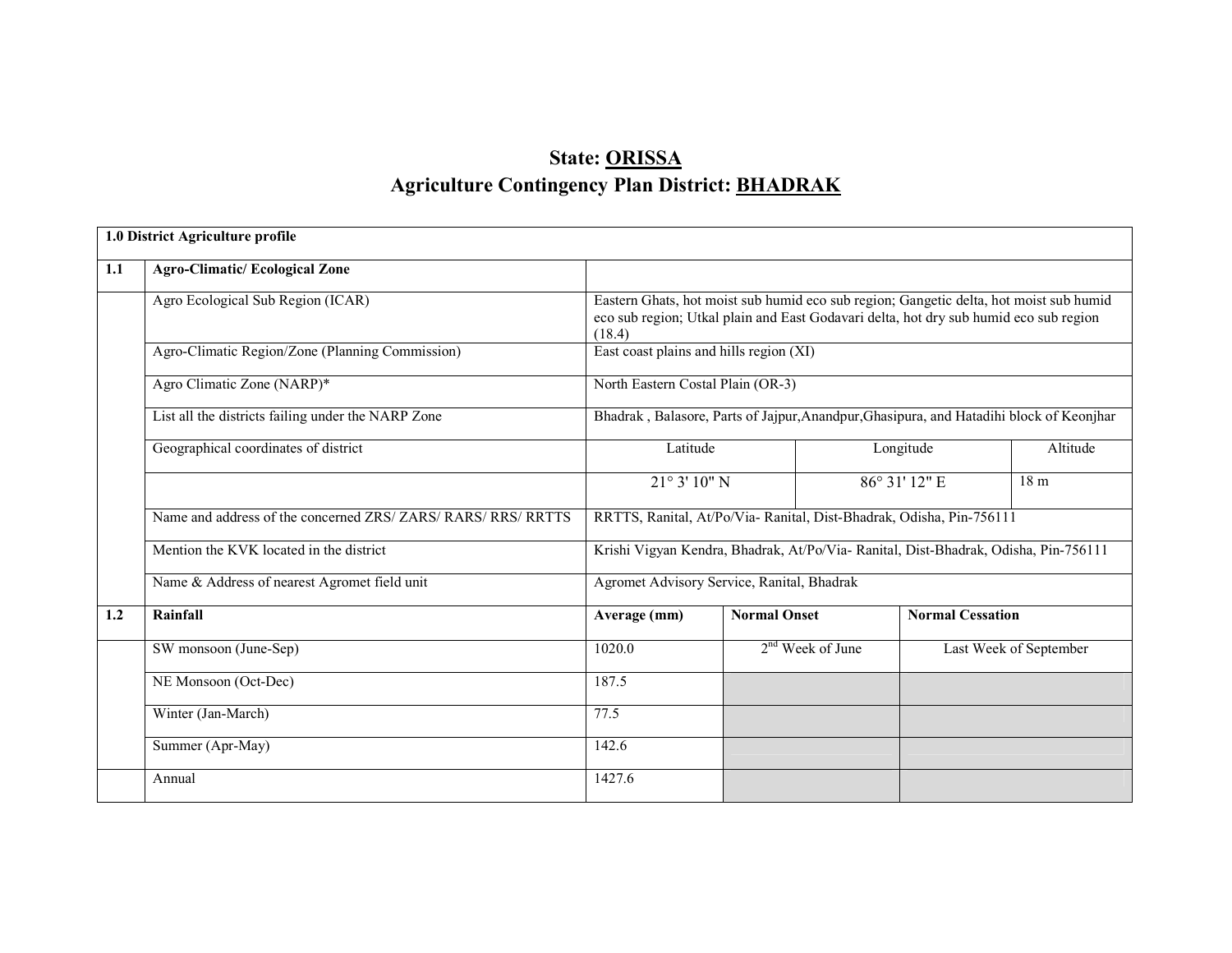| 1.3 | Land use<br>pattern of the<br>district (latest<br>statistics) | Geographical<br>area | Forest<br>area | Land under non-<br>agricultural use | Permanent<br>pastures | Cultivable<br>wasteland | Land under<br>Misc. tree crops<br>and groves | <b>Barren</b> and<br>uncultivable<br>land | Current<br>fallows | Other<br>fallows |
|-----|---------------------------------------------------------------|----------------------|----------------|-------------------------------------|-----------------------|-------------------------|----------------------------------------------|-------------------------------------------|--------------------|------------------|
|     | Area (000ha)                                                  | 250                  |                | ົ                                   |                       |                         |                                              |                                           |                    |                  |

Source: Orissa Agricultural Statistics (2008-09)

| 1.4 | <b>Major Soils</b>                    | <b>Area ('000 ha)</b> | Percent $(\% )$ of total |
|-----|---------------------------------------|-----------------------|--------------------------|
|     | <b>Alluvial Soils</b>                 | 148.4                 | 56.9                     |
|     | Latertic Soils                        | 1.0                   | 0.3                      |
|     | Sandy Soils                           | 19.5                  | 7.4                      |
|     | Acid Soils                            | 71.3                  | 27.3                     |
|     | Others (specify): Salt affected soils | 20.2                  | 77<br>$\cdot$            |

| 1.5 | <b>Agricultural land use</b> | Area ('000 ha)                    | Cropping intensity % |
|-----|------------------------------|-----------------------------------|----------------------|
|     | Net sown area                | $\overline{\phantom{a}}$<br>1 / J |                      |
|     | Area sown more than once     | O                                 | 138                  |
|     | Gross cropped area           | 238                               |                      |

Source : \*District Strategy Committee Meeting Report, Kharif 2010 \*\* Orissa Agricultural Statistics, 2008-09

| 1.6 | Irrigation           |               | Area ('000 ha)           |      |  |  |  |
|-----|----------------------|---------------|--------------------------|------|--|--|--|
|     | Net irrigated area   |               | 111.8<br>150.1<br>61.5   |      |  |  |  |
|     | Gross irrigated area |               |                          |      |  |  |  |
|     | Rainfed area         |               |                          |      |  |  |  |
|     | Source of irrigation | <b>Number</b> | % area<br>Area ('000 ha) |      |  |  |  |
|     | Canals               |               | 1.3                      | 3.6  |  |  |  |
|     | Tanks                | -             |                          |      |  |  |  |
|     | Open wells           | -             |                          |      |  |  |  |
|     | Bore wells           | 5160          | 10.6                     | 29.5 |  |  |  |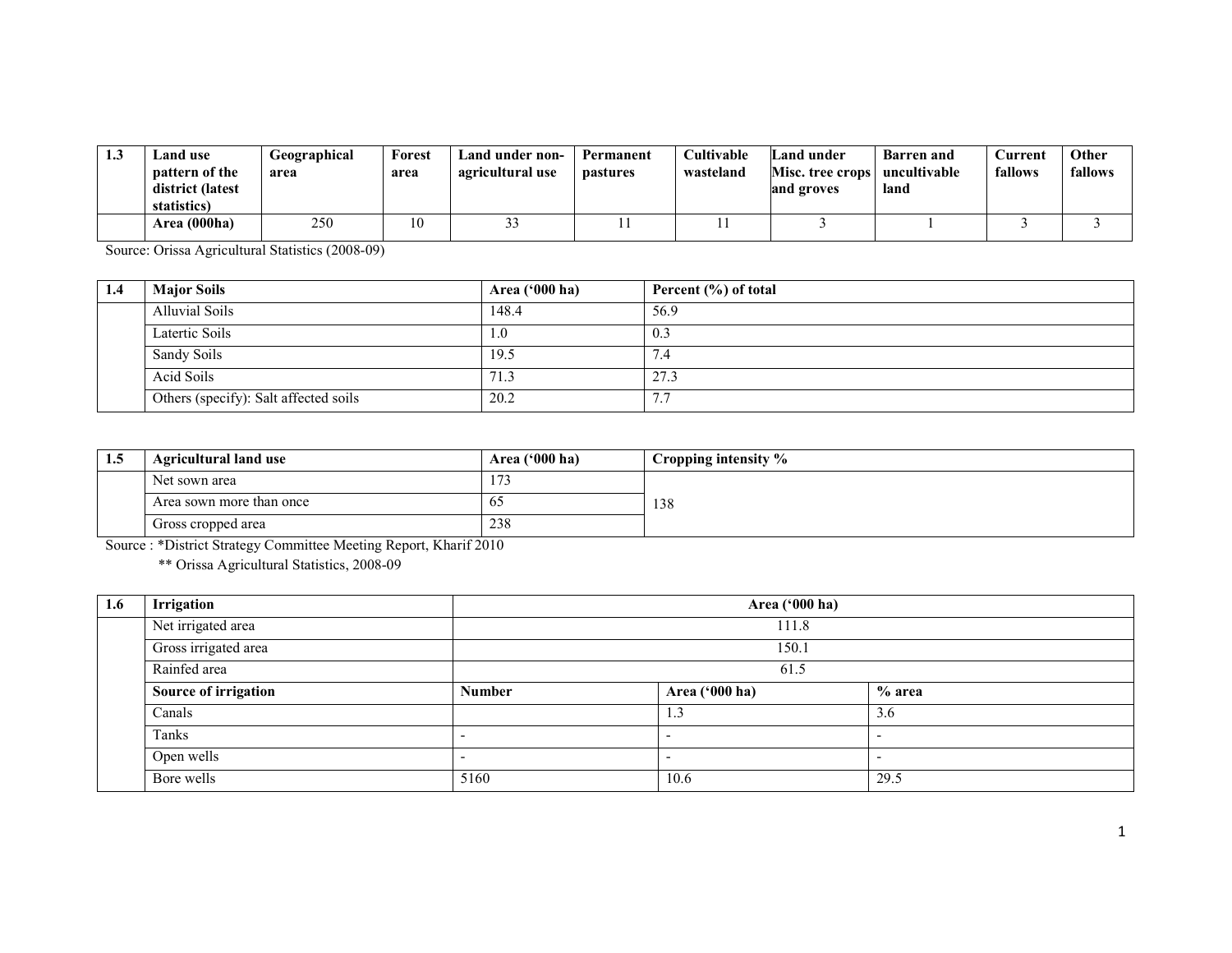| Lift irrigation                  | 575           | 12.2     | 33.8                                                                                                                                                   |
|----------------------------------|---------------|----------|--------------------------------------------------------------------------------------------------------------------------------------------------------|
| Micro-irrigation                 |               |          |                                                                                                                                                        |
| Other sources                    |               | 11.9     | 33.0                                                                                                                                                   |
| Total Irrigated area             |               | 36.0     |                                                                                                                                                        |
| Pumpsets                         |               |          |                                                                                                                                                        |
| No. of Tractors                  |               |          |                                                                                                                                                        |
| Groundwater availability and use | No. of blocks | $%$ area | <b>Quality of water</b>                                                                                                                                |
| Over exploited                   |               |          |                                                                                                                                                        |
| Critical                         |               |          |                                                                                                                                                        |
| Semi-critical                    |               |          |                                                                                                                                                        |
| Safe                             | 07            | N.A.     | Good for irrigation and drinking water<br>prupose. In some parts of Basudevpur,<br>Chandballi, Tihidi & Dhamnagar block<br>the ground water is saline. |
| Wastewater availability and use  |               |          |                                                                                                                                                        |

\*over-exploited: groundwater utilization > 100%; critical: 90-100%; semi-critical: 70-90%; safe: <70%

Source: Orissa Agricultural Statistics, 2008-09

## Area under major field crops & horticulture etc. (2008-09)

| 1.7 | <b>Field crops-</b>               | Total area (in 000 | Irrigated (in ha)        |               | Rainfed(in ha)           |                          |
|-----|-----------------------------------|--------------------|--------------------------|---------------|--------------------------|--------------------------|
|     |                                   | ha)                | Kharif                   | Rabi          | Kharif                   | Rabi                     |
|     | Paddy                             | 179.4              |                          | 14.6          | 164.7                    |                          |
|     | Greengram                         | 7.0                | $\overline{\phantom{a}}$ | 1.8           | $\overline{\phantom{a}}$ | 5.1                      |
|     | Blackgram                         | 9.6                |                          | $1.5^{\circ}$ |                          | 8.0                      |
|     | Mustard                           | 1.2                | $\overline{\phantom{0}}$ | 1.2           | $\overline{\phantom{a}}$ | ۰.                       |
|     | Sunflower                         | 0.1                | $\overline{\phantom{0}}$ | 0.1           | $\overline{\phantom{a}}$ |                          |
|     | Groundnut                         | 1.7                | $\overline{\phantom{0}}$ | 1.1           | $\overline{\phantom{a}}$ | 0.6                      |
|     | <b>Horticulture crops- Fruits</b> |                    |                          |               |                          |                          |
|     | Mango                             | 4500               |                          | 770           | 3730                     |                          |
|     | Guava                             | 880                |                          | 200           | 680                      |                          |
|     | Banana                            | 340                | $\overline{\phantom{a}}$ | 340           | $\mathbf{0}$             | $\overline{\phantom{0}}$ |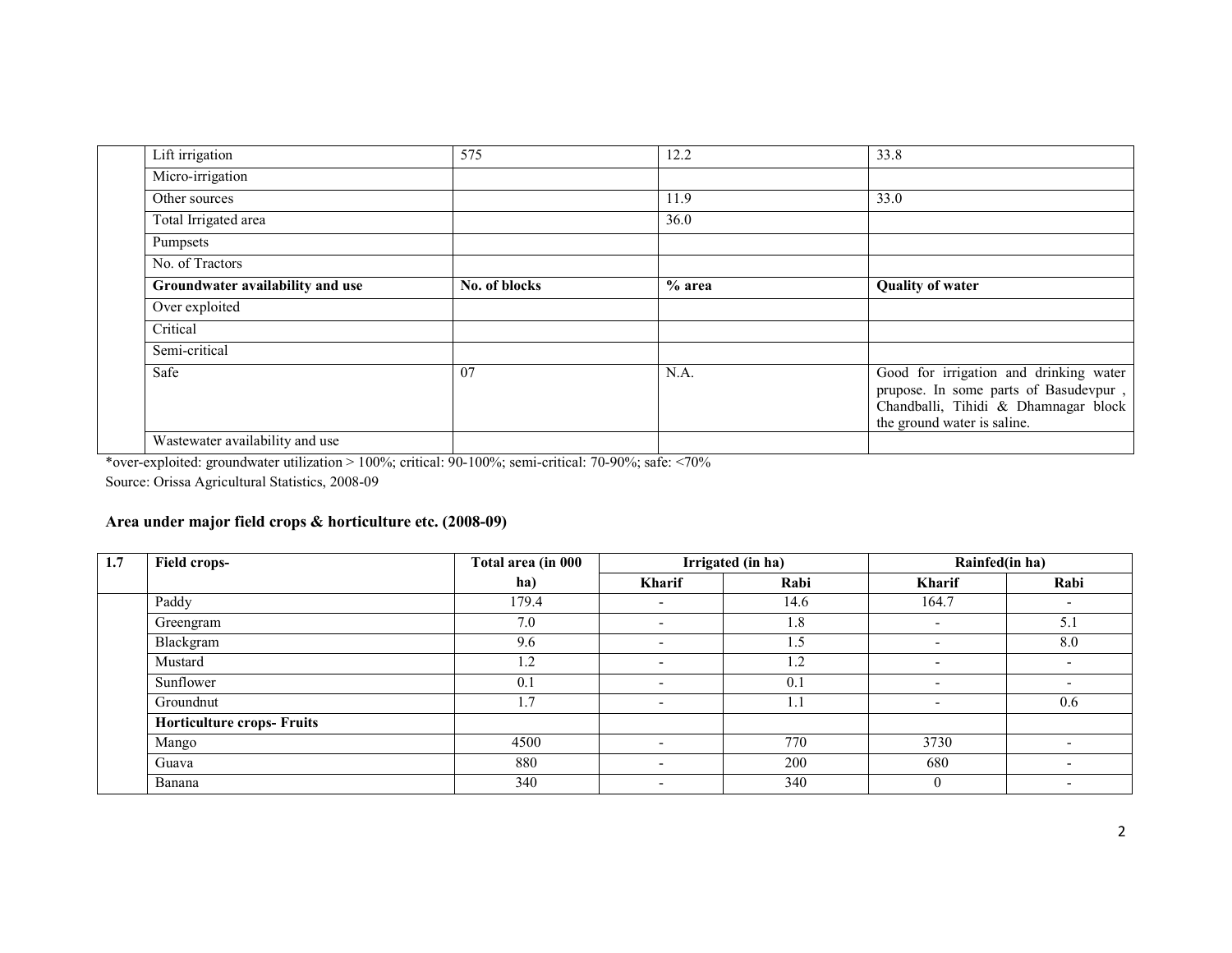| Citrus                                | 820  |                          | 165  | 655      |                          |
|---------------------------------------|------|--------------------------|------|----------|--------------------------|
| Papaya                                | 54   | $\overline{\phantom{a}}$ | 52   | ◠        |                          |
| <b>Horticulture crops- Vegetables</b> |      |                          |      |          |                          |
| Okra                                  | 2651 | $\overline{\phantom{a}}$ | 2360 | 291      | $\overline{\phantom{a}}$ |
| Pumpkin                               | 221  | $\overline{\phantom{0}}$ | 175  | 46       |                          |
| Pointed gourd                         | 109  | $\overline{\phantom{a}}$ | 105  | 4        |                          |
| Colocasia                             | 235  | $\overline{\phantom{a}}$ | 198  | 37       |                          |
| Potato                                | 354  |                          | 354  | $\theta$ |                          |
| <b>Medicinal and Aromatic crops</b>   | N.A. |                          |      |          |                          |
| <b>Plantation crops</b>               | N.A. |                          |      |          |                          |
| <b>Fodder crops</b>                   | N.A. |                          |      |          |                          |
| Total fodder crop area                | N.A. |                          |      |          |                          |
| <b>Grazing land</b>                   | N.A. |                          |      |          |                          |

\*If break-up data (irrigated, rainfed) is not available, give total area Source: Orissa Agricultural Statistics, 2008-09

| 1.8  | Livestock                                     | <b>Male</b> ('000)     | Female ('000)             | <b>Total ('000)</b>       |
|------|-----------------------------------------------|------------------------|---------------------------|---------------------------|
|      | Cattle                                        |                        |                           | 564.9                     |
|      | <b>Buffaloes</b>                              |                        |                           | 9.3                       |
|      | Commercial dairy farms                        |                        |                           |                           |
|      | Goat                                          |                        |                           | 155.7                     |
|      | Sheep                                         |                        |                           | 2.3                       |
|      | Others (Pig)                                  |                        |                           | 8.3                       |
| 1.9  | Poultry*                                      | No. of farms           | Total No. of birds ('000) |                           |
|      | Commercial                                    | <b>NA</b>              | 368.8                     |                           |
|      | Backyard                                      | <b>NA</b>              |                           |                           |
| 1.10 | <b>Inland Fisheries**</b>                     | Water Spread Area (ha) | Yield (t/ha)              | <b>Production (tones)</b> |
|      | Brackish water                                | 6424.4                 | 0.43                      | 2775.8                    |
|      | Fresh water                                   | 3739.9                 | 1.8                       | 6472.9                    |
|      | Others Capture(Rivers, Canal, Reels & Swamps) | 10371.0                | 0.024                     | 254.1                     |
|      | Marine Capture(Continual shelf area)          | 336200.0               | 0.034                     | 11720.6                   |

Source: \* Report of Dept. of Animal Resource Development, Bhadrak, 2009.

\*\* Report of Dept. of Fisheries. 2010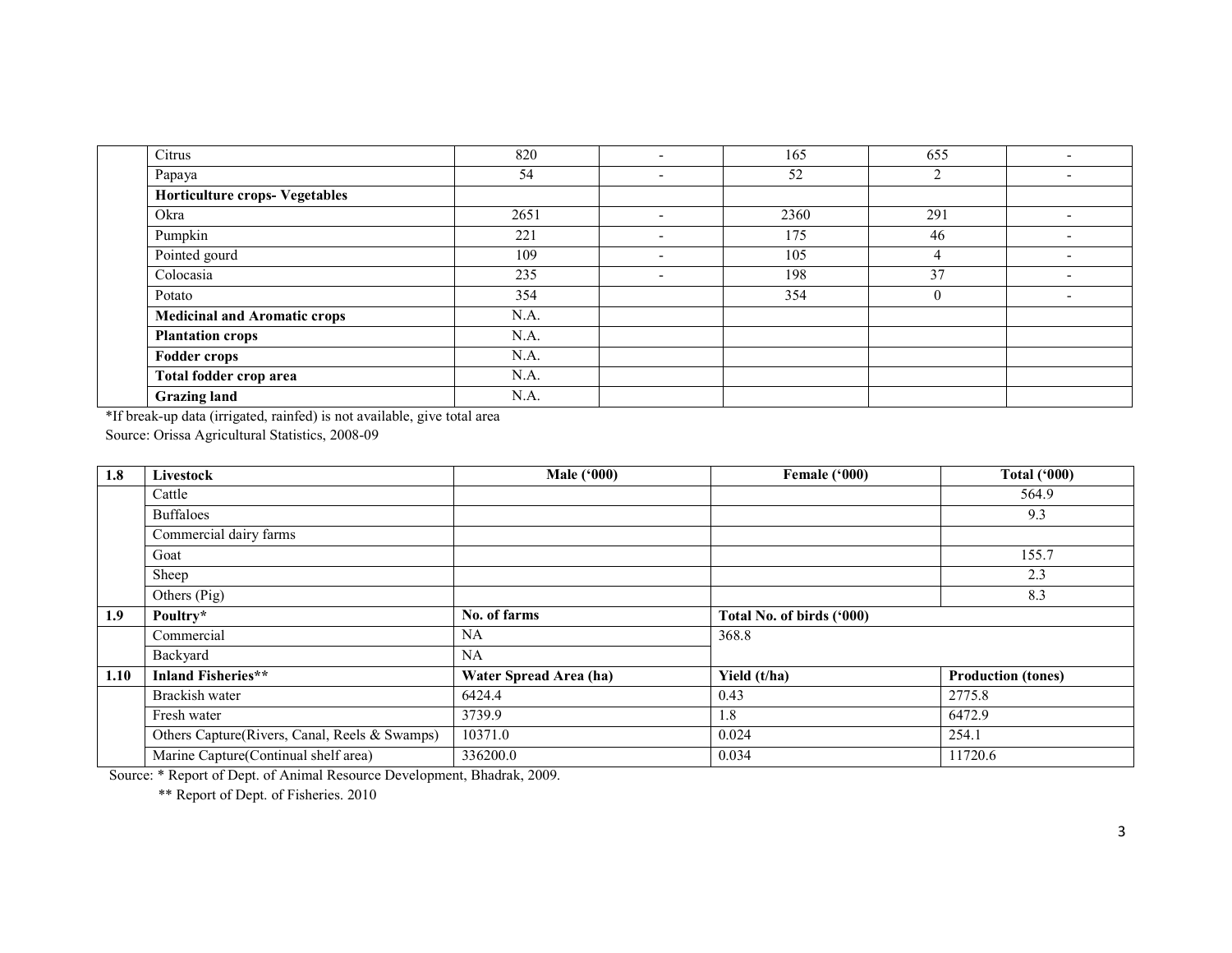| 1.11 | <b>Production and</b>                  |                          | <b>Kharif</b> |                          | Rabi                     | <b>Summer</b>            |                                |         | <b>Total</b> |
|------|----------------------------------------|--------------------------|---------------|--------------------------|--------------------------|--------------------------|--------------------------------|---------|--------------|
|      | Productivity of major crops Production |                          | Productivity  | <b>Production</b>        | Productivity             | Production               | <b>Productivity Production</b> |         | Productivity |
|      |                                        | (900 t)                  | (kg/ha)       | (900 t)                  | (kg/ha)                  | (900 t)                  | (kg/ha)                        | (900 t) | (kg/ha)      |
|      | Paddy                                  | 479.9                    | 2913          |                          |                          | 34.12                    | 2330                           | 514.1   | 2866         |
|      | Greengram                              | $\overline{\phantom{a}}$ |               | 4.4                      | 628                      |                          | $\blacksquare$                 | 4.4     | 628          |
|      | Blackgram                              | $\overline{\phantom{a}}$ | ٠             | 5.7                      | 579                      |                          | $\sim$                         | 5.7     | 579          |
|      | Mustard                                | $\overline{\phantom{a}}$ | ٠             | 0.8                      | 702                      |                          | $\overline{\phantom{a}}$       | 0.8     | 702          |
|      | Sunflower                              | $\overline{\phantom{a}}$ | ٠             | 0.2                      | 1072                     |                          | $\overline{\phantom{a}}$       | 0.2     | 1072         |
|      | Jute                                   | 6.2                      | 1772          | $\blacksquare$           | $\blacksquare$           |                          | $\sim$                         | 6.2     | 1772         |
|      | Sugarcane                              | ٠                        | ۰             | 47.6                     | 75625                    |                          | $\overline{\phantom{a}}$       | 47.6    | 75625        |
|      | Ground nut                             | ٠                        | ۰             | 3.6                      | 2125                     |                          | $\overline{\phantom{a}}$       | 3.6     | 2125         |
|      | Mango                                  | ٠                        | ۰             | $\overline{\phantom{a}}$ | $\blacksquare$           |                          | $\overline{\phantom{a}}$       | 127.8   | 3393         |
|      | Guava                                  | $\overline{\phantom{0}}$ |               |                          | $\blacksquare$           |                          | $\blacksquare$                 | 3.3     | 4271         |
|      | Citrus                                 | $\overline{\phantom{0}}$ | ۰             | ۰                        | $\overline{\phantom{a}}$ |                          | $\overline{\phantom{a}}$       | 4.6     | 6189         |
|      | Banana                                 | ٠                        | ٠             | $\blacksquare$           | $\overline{\phantom{a}}$ | $\overline{\phantom{0}}$ | $\blacksquare$                 | 7.0     | 20714        |
|      | Papaya                                 | ٠                        |               | $\overline{\phantom{0}}$ | $\blacksquare$           |                          | $\sim$                         | 0.6     | 11125        |
|      | Okra                                   | 1.7                      | 6214          | 21.8                     | 9114                     | $\overline{\phantom{0}}$ | $\overline{\phantom{a}}$       | 23.6    | 7664         |
|      | Pumpkin                                | 0.3                      | 7717          | 1.8                      | 10833                    | $\blacksquare$           | $\sim$                         | 2.1     | 9275         |
|      | Potato                                 | $\blacksquare$           | ٠             | 5.3                      | 14714                    |                          | $\blacksquare$                 | 5.3     | 14714        |
|      | Colocasia                              | 0.3                      | 10571         | 2.9                      | 15286                    |                          | $\overline{\phantom{a}}$       | 3.3     | 12929        |

Source: Orissa Agricultural Statistics, 2006-07, 2007-08 & 2008 -09

| 1.12 | Sowing window for 5<br>Paddy |                                     | Greengram                          | <b>Blackgram</b>                       | <b>Mustard</b>                | <b>Sunflower</b>                  |
|------|------------------------------|-------------------------------------|------------------------------------|----------------------------------------|-------------------------------|-----------------------------------|
|      | major crops                  |                                     |                                    |                                        |                               |                                   |
|      | Kharif-Rainfed               | Last week of May- $2^{nd}$          |                                    |                                        |                               |                                   |
|      |                              | week of June                        |                                    |                                        |                               |                                   |
|      | Kharif-Irrigated             | Paddy-1 <sup>st</sup> week of June- |                                    |                                        |                               |                                   |
|      |                              | Last week of July                   |                                    |                                        |                               |                                   |
|      | Rabi-Rainfed                 |                                     | 1 <sup>st</sup> week of September- | 1 <sup>st</sup> week of September-Last | Last week of October-Last     |                                   |
|      |                              |                                     | Last week of October               | week of October                        | week of November              |                                   |
|      | Rabi-Irrigated               |                                     | 1st week of February-Last          | 1 <sup>st</sup> week of February-Last  | $1st$ week of November- $1st$ | 1 <sup>st</sup> week of February- |
|      |                              |                                     | week of March                      | week of March                          | week of December              | Last week of March                |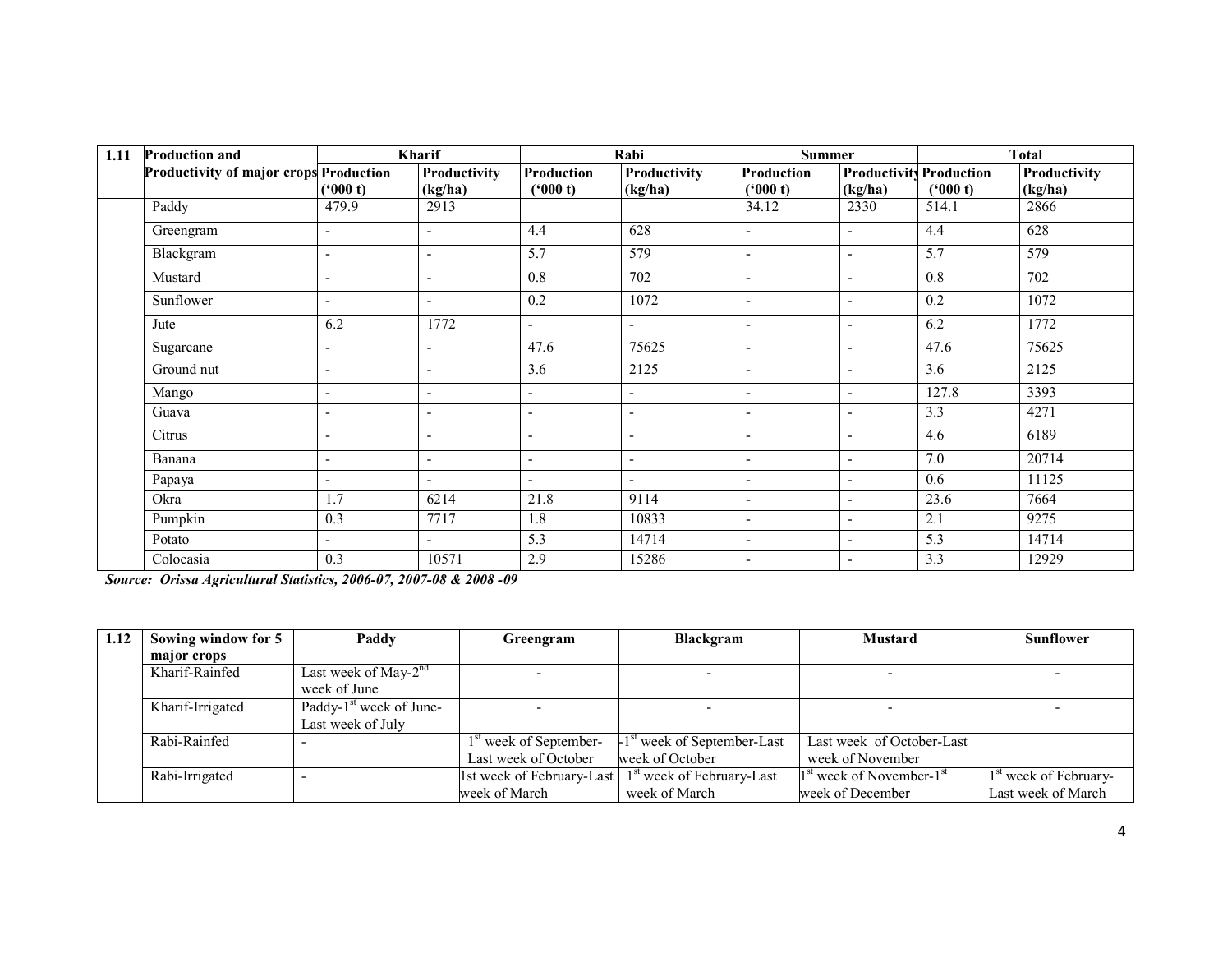| 1.13 | What is the major contingency the district is prone to? (Tick mark) | Regular                    | Occasional                   | <b>None</b>  |
|------|---------------------------------------------------------------------|----------------------------|------------------------------|--------------|
|      | Drought                                                             |                            | $\checkmark$                 |              |
|      | Flood                                                               | $\checkmark$               |                              |              |
|      | Cyclone                                                             | $\checkmark$               |                              |              |
|      | Hail storm                                                          |                            | $\checkmark$                 |              |
|      | Heat wave                                                           | $\checkmark$               |                              |              |
|      | Cold wave                                                           |                            | ✓                            |              |
|      | Frost                                                               |                            |                              | $\checkmark$ |
|      | Sea water inundation                                                |                            | ✓                            |              |
|      | Pests and diseases (specify)                                        |                            |                              |              |
|      | Paddy                                                               | Sheath Blight, Blast, Stem |                              |              |
|      |                                                                     | Borer                      |                              |              |
|      | Green gram                                                          |                            | Yellow vein mosaic           |              |
|      | Black gram                                                          |                            | Yellow vein mosaic           |              |
|      | Mustard                                                             | Aphid                      |                              |              |
|      | Sunflower                                                           |                            | Head rot, Necrosis, Charcoal |              |
|      |                                                                     |                            | rot                          |              |

| 1.14 | Include Digital maps of the district for | Location map of district with in States as Annexure 1         | Y es<br>Enclosed:                 |
|------|------------------------------------------|---------------------------------------------------------------|-----------------------------------|
|      |                                          | n annual rainfall as .<br>$\degree$ Annexure $\angle$<br>Mean | $\mathbf{r}$<br>Y es<br>Enclosed: |
|      |                                          | Soil map as Annexure 3                                        | Enclosed:<br>Y es                 |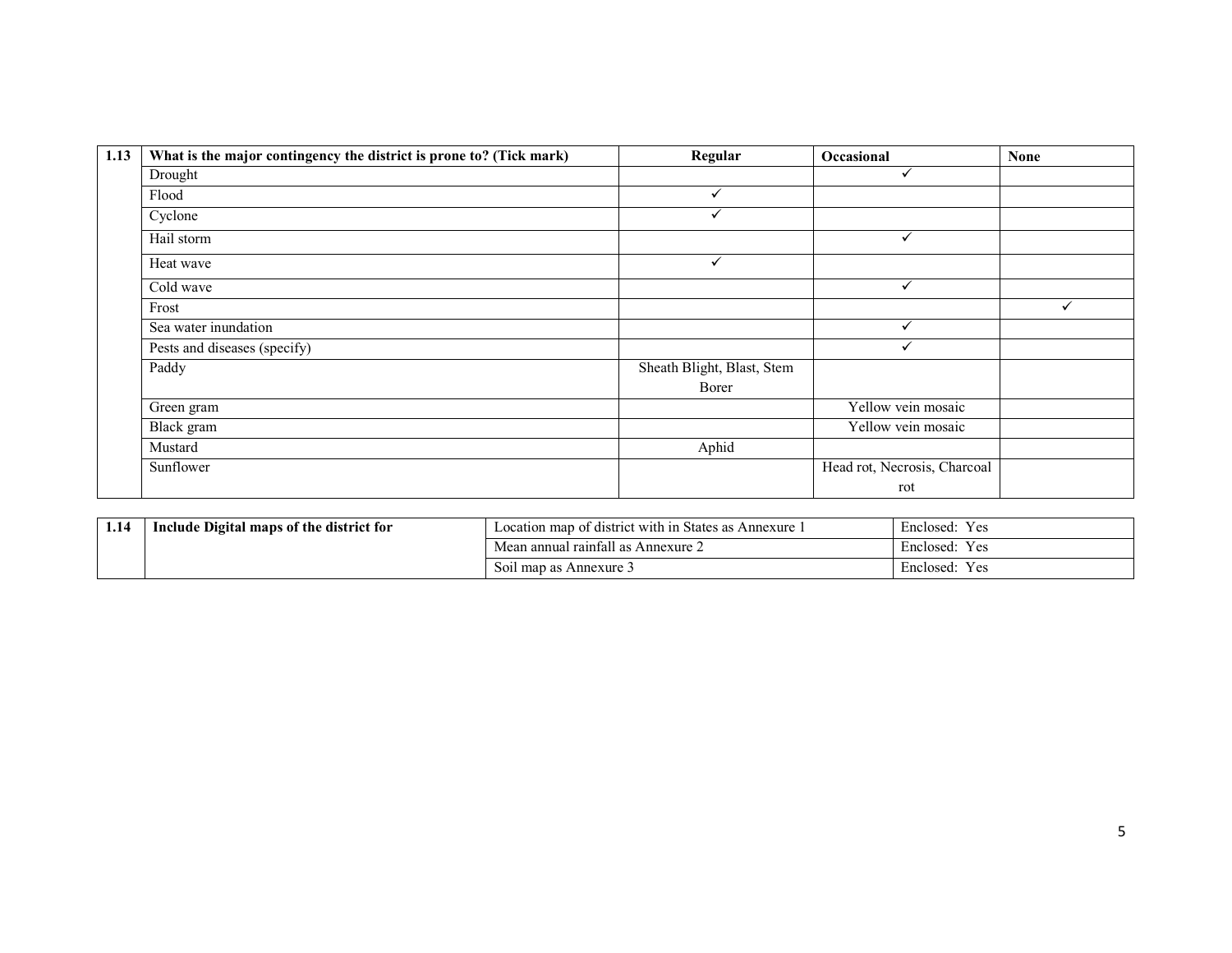#### LOCATION MAP OF BHADRAK DISTRICT

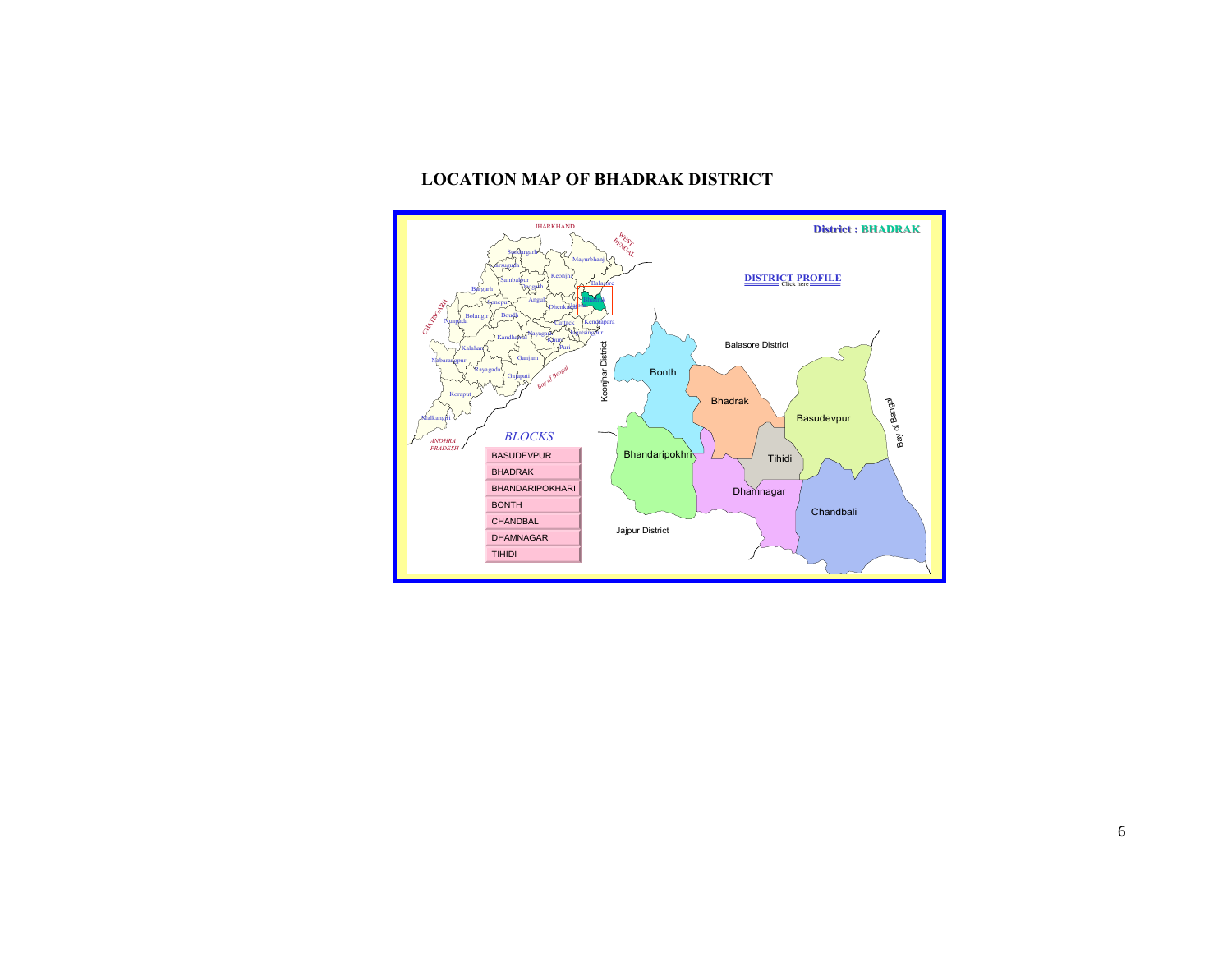MEAN ANNUAL RAINFALL OF BHADRAK DISTRICT

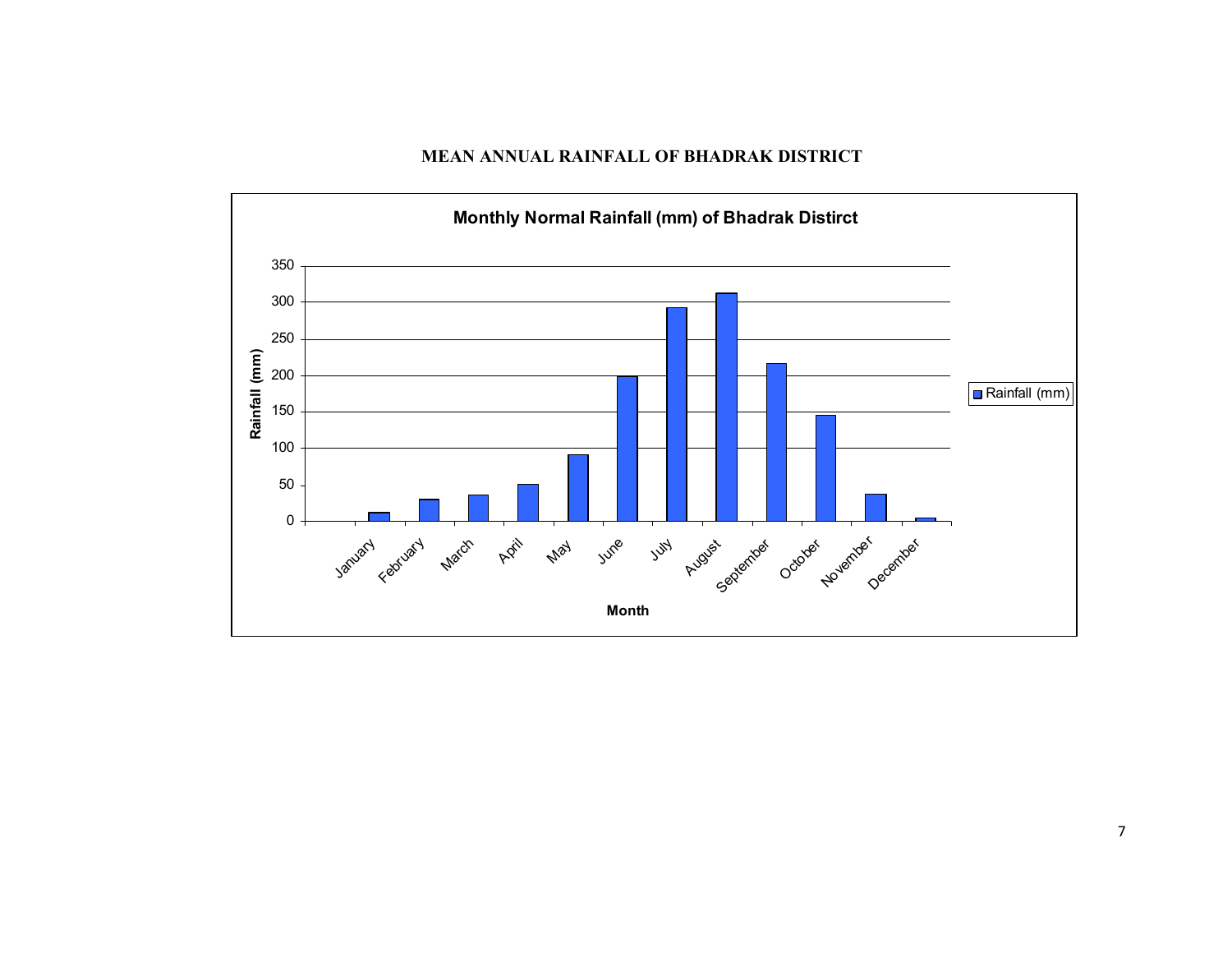

SOIL MAP OF BHADRAK DISTRICT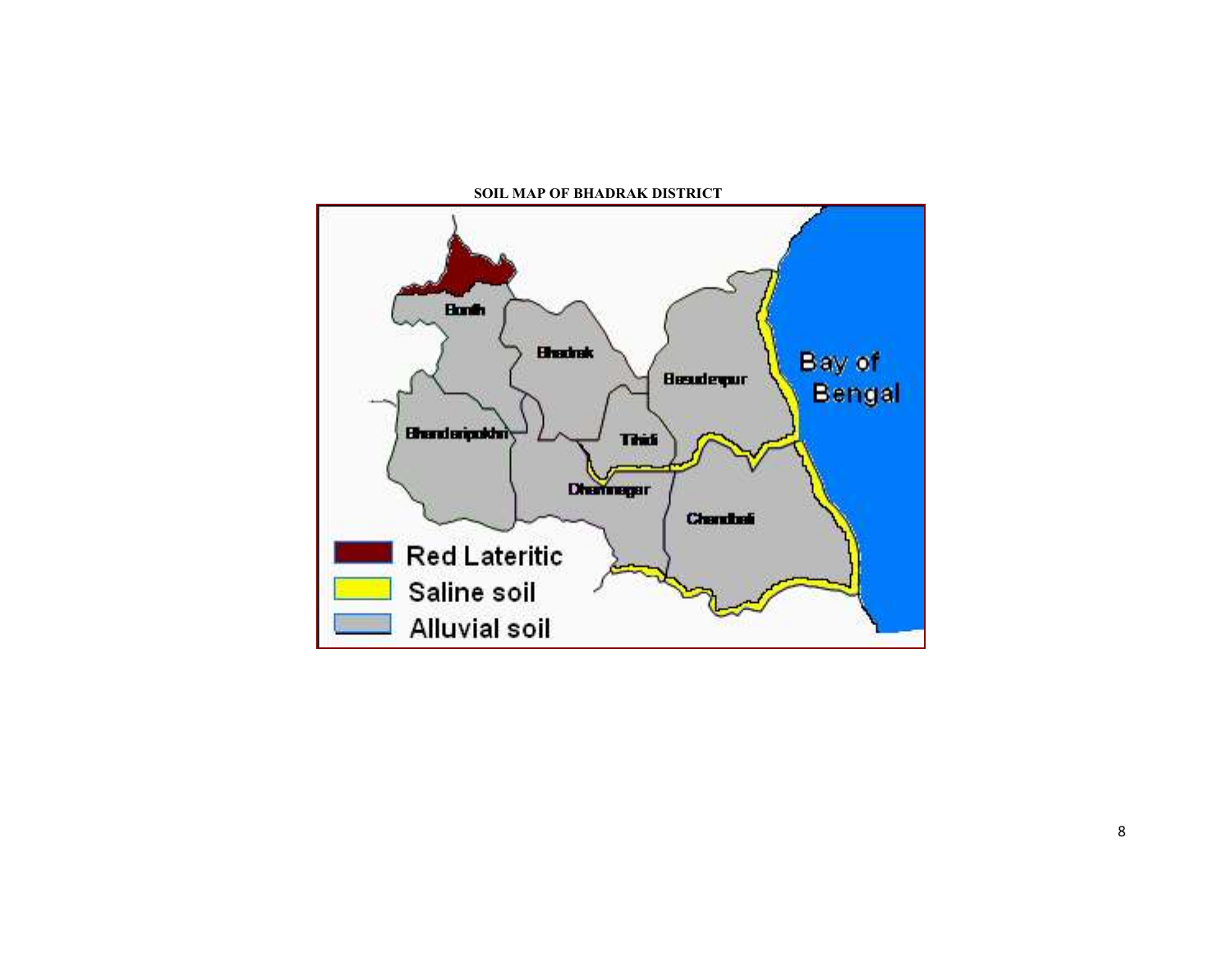# 2.0 Strategies for weather related contingencies

2.1 Drought

# 2.1.1 Rainfed situation

| Condition                                           |                                          |                               |                                          |                                                                                                                                                                                                                                                                                                             | <b>Suggested Contingency Measures</b>                                                                                                                                        |                                                                                                           |
|-----------------------------------------------------|------------------------------------------|-------------------------------|------------------------------------------|-------------------------------------------------------------------------------------------------------------------------------------------------------------------------------------------------------------------------------------------------------------------------------------------------------------|------------------------------------------------------------------------------------------------------------------------------------------------------------------------------|-----------------------------------------------------------------------------------------------------------|
| Early season drought<br>(delayed onset)             | Agro-<br>Ecological<br><b>Situations</b> | Major<br>Farming<br>situation | Crop/cropping<br>system                  | Change in crop/cropping<br>system                                                                                                                                                                                                                                                                           | <b>Agronomic measures</b>                                                                                                                                                    | <b>Remarks</b> on<br>Implementation                                                                       |
| Delay by 2 weeks<br>(June)<br>$24^{\text{th}}$ June | Alluvial<br>Canal<br>Irrigated           | Upland                        | Rice-fallow<br>based                     | Take a sole crop of rice in<br>delayed sowing condition                                                                                                                                                                                                                                                     | Strengthening the field bunds.<br>Weed management using herbicide.                                                                                                           |                                                                                                           |
|                                                     |                                          | Medium land                   | Rice fallow/<br>Rice-Toria               | Direct sowing can be done<br>with higher seed rate in one<br>fourth of the area to<br>facilitate use of clonal tillers<br>if required.<br>Growing<br>of<br>Medium<br>duration rice variety: Lalat,<br>Pratiskhya,<br>Surendra,<br>Naveen, Srabani (120-135<br>days)                                         | • Use of bulky organic manures is<br>recommended<br>• Maintain more plant population for<br>direct seeded rice.<br>· Optimum plant population with<br>recommended practices. | Ensure availability<br>of varieties from<br>Seed Corporation,<br>Agril Dept.                              |
|                                                     |                                          | Low land                      | Rice fallow/<br>Rice-<br>Oilseeds/pulses | · Direct sowing can be<br>done<br>• Community nursery can<br>be raised.<br>• Suitable<br>variety<br>for<br>growing of lowland rice:<br>Savitri, Gayatri, Padmini,<br>Moti, Pooja, Varshadhan.<br>$(140-145$ days duration).<br>based<br>farming<br>$\blacksquare$ Pond<br>be<br>system<br>may<br>developed. | Use of bulky organic manures is<br>$\bullet$<br>recommended<br>$\bullet$<br>Maintain more plant population<br>for direct seeded rice.                                        | Include<br>various<br>of<br>components<br>farming system like<br>Mushroom, Poultry,<br>Dairy, Apiary etc. |
|                                                     | Low lying<br>and flood                   | Upland                        |                                          |                                                                                                                                                                                                                                                                                                             |                                                                                                                                                                              |                                                                                                           |
|                                                     |                                          | Medium land                   |                                          |                                                                                                                                                                                                                                                                                                             |                                                                                                                                                                              |                                                                                                           |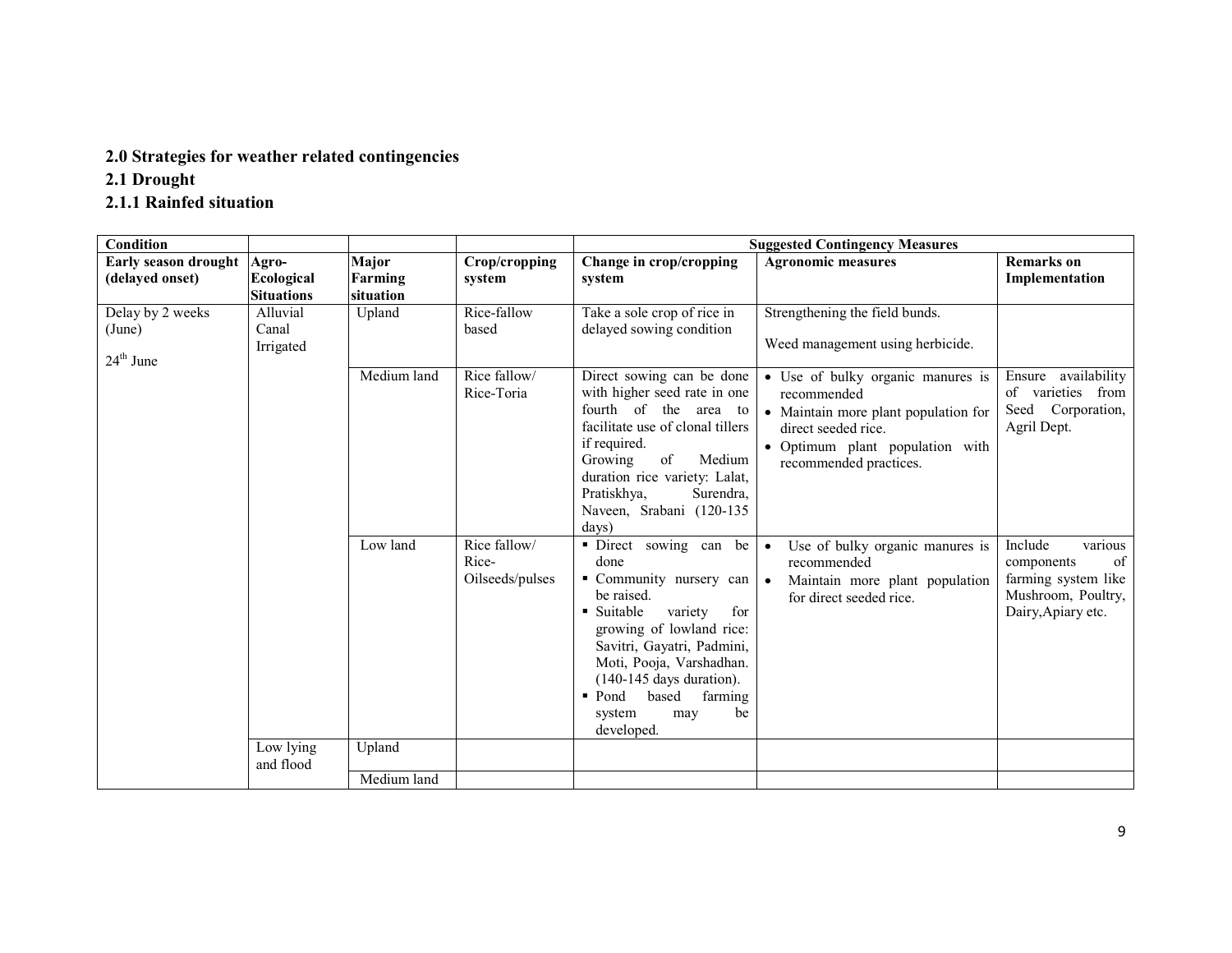| prone area  | Lowland     | Rice fallow | Direct sowing can be done.<br>Suitable variety for growing<br>of lowland rice: Savitri,<br>Gayatri, Padmini, Moti,<br>Pooja, Varshadhan, Tulasi,<br>Jagabandhu,<br>Ranidhan,<br>Upahar (140-145)<br>days<br>duration) | • Use of bulky organic manures is<br>recommended<br>• Maintain more plant population<br>for direct seeded rice. | Ensure availability<br>varieties from<br>of<br>Seed Corporation,<br>Agril Dept, OUAT,<br><b>CRRI</b> |
|-------------|-------------|-------------|-----------------------------------------------------------------------------------------------------------------------------------------------------------------------------------------------------------------------|-----------------------------------------------------------------------------------------------------------------|------------------------------------------------------------------------------------------------------|
| Saline soil | Upland      |             |                                                                                                                                                                                                                       |                                                                                                                 |                                                                                                      |
| group       |             |             |                                                                                                                                                                                                                       |                                                                                                                 |                                                                                                      |
|             | Medium land | Rice fallow | Direct sowing can be done.<br>Growing<br>of<br>Medium<br>duration rice variety: Lalat,<br>Swarna, Pratiskhya(120-135<br>$\frac{days}{ }$                                                                              | • Use of bulky organic manures is<br>recommended<br>• Maintain more plant population<br>for direct seeded rice. | Ensure availability<br>varieties from<br>of<br>Seed Corporation,<br>Agril Dept, OUAT,<br><b>CRRI</b> |
|             | Lowland     | Rice fallow | Direct sowing can be done.<br>Suitable variety for growing<br>of lowland salt tolerant rice:<br>Lunishree, SR-26 B, Pateni,<br>Luna<br>sampada,<br>Luna<br>suvarna                                                    | $-do-$                                                                                                          |                                                                                                      |

| Condition                                            |                                |           |                             |                                                                                                                                                                                                                                            | <b>Suggested Contingency Measures</b>                                                                                                                             |                                                                                      |
|------------------------------------------------------|--------------------------------|-----------|-----------------------------|--------------------------------------------------------------------------------------------------------------------------------------------------------------------------------------------------------------------------------------------|-------------------------------------------------------------------------------------------------------------------------------------------------------------------|--------------------------------------------------------------------------------------|
| Early season drought                                 | Agro-                          | Major     | Crop/croppin                | Change in crop/cropping                                                                                                                                                                                                                    | <b>Agronomic measures</b>                                                                                                                                         | <b>Remarks</b> on                                                                    |
| (delayed onset)                                      | Ecological                     | Farming   | g system                    | system                                                                                                                                                                                                                                     |                                                                                                                                                                   | Implementation                                                                       |
|                                                      | <b>Situations</b>              | situation |                             |                                                                                                                                                                                                                                            |                                                                                                                                                                   |                                                                                      |
| Delay by 4 weeks<br>$(\mathrm{July})$<br>$10th$ July | Alluvial<br>Canal<br>Irrigated | Upland    | Upland rice<br>fallow based | • Develop<br>community<br>nursery of short duration<br>paddy<br>• Low water requiring crops<br>(Shakti-1,<br>like<br>maize<br>Noviyot.), black gram (T-<br>9, PU30, Sarala), green<br>gram $(K-851, Dhauli)$ ,<br>cowpea (Swarna, (C,152), | Other measures like land shaping,<br>contour cultivation, field/contour<br>bunding can be adopted.<br>Withheld Nitrogen application till<br>rainfall is received. | Ensure availability<br>varieties from<br>of<br>Seed Corporation,<br>Agril Dept, OUAT |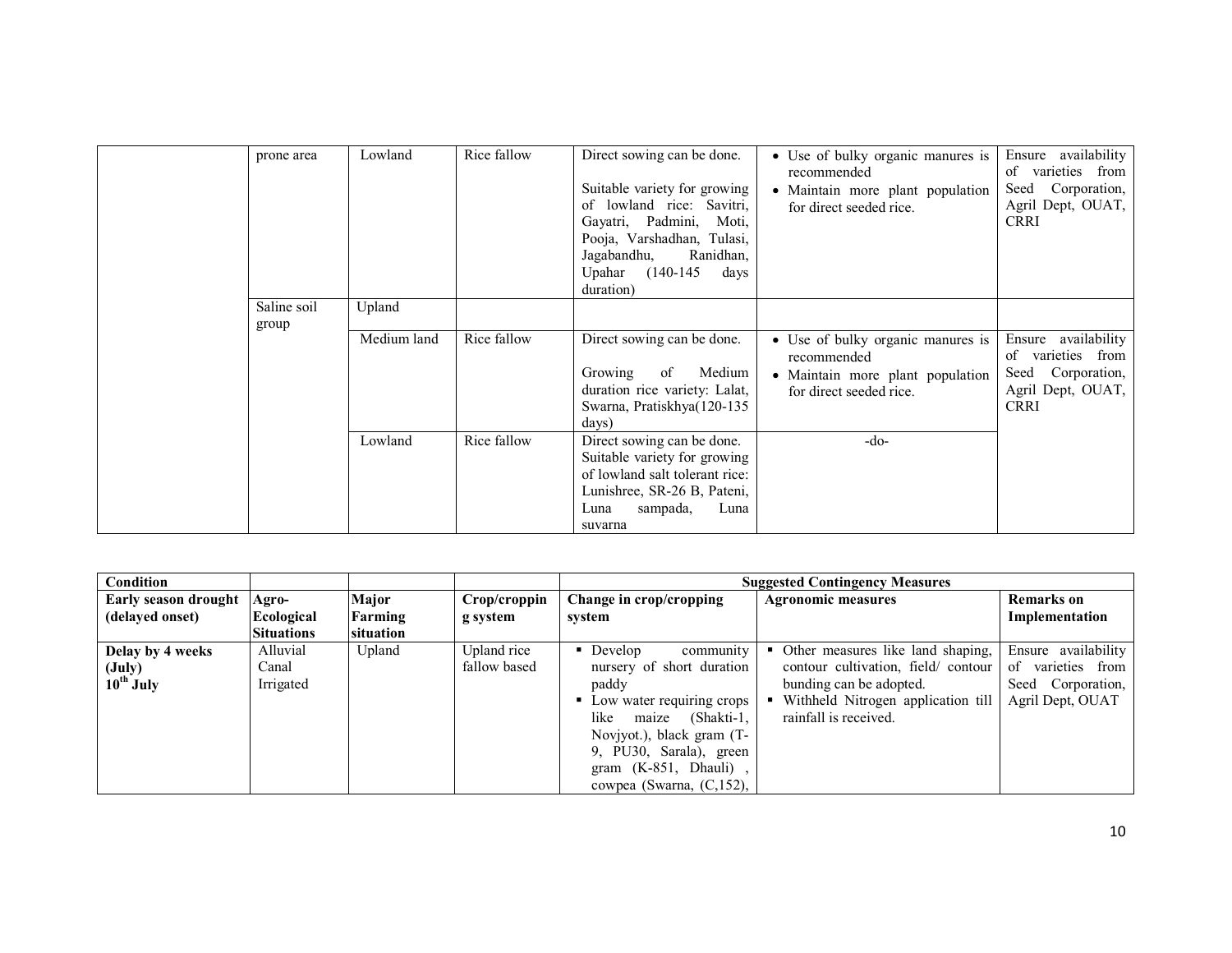|                        |             |                                      | Utkal Manika), Sesame:<br>Kanaka, Kalika, Uma,<br>Usha etc                                                                                                                                                                                                                            |                                                                                                                                                                                                                                                                                                                                                                                                   |                                                                                                   |
|------------------------|-------------|--------------------------------------|---------------------------------------------------------------------------------------------------------------------------------------------------------------------------------------------------------------------------------------------------------------------------------------|---------------------------------------------------------------------------------------------------------------------------------------------------------------------------------------------------------------------------------------------------------------------------------------------------------------------------------------------------------------------------------------------------|---------------------------------------------------------------------------------------------------|
|                        | Medium land | Rice fallow<br>based.<br>Rice-Toria  | Direct<br>sowing<br>is<br>not<br>recommend after 10 <sup>th</sup> July but<br>transplanting can be done<br>from previously sown nursery<br>or sowing of sprouted seeds<br>using drum seeder.<br>Medium land rice: Lalat,<br>Swarna, Pratiskya, Ranidhan.                              | • Maintain more plant population for<br>direct seed rice.<br>• Nursery can be raised and that will<br>be ready for transplanting after 21<br>days seedling.<br>· Withheld Nitrogen application till<br>rain fall is received.<br>· Emphasis should be given in-situ<br>rain water conservation, harvesting<br>of excess runoff recycling and<br>ground water recharge.<br>Strengthen filed bunds. |                                                                                                   |
|                        | Lowland     | Rice-fallow,<br>Rice-Toria/<br>Pulse | • Direct<br>sowing<br>is<br>not<br>recommended<br>only<br>transplanting can be done<br>from<br>previously<br>sown<br>nursery.<br>• Sowing of sprouted seeds<br>using drum seeder.<br>" Low land rice: Savitri,<br>Padmini,<br>Gayatri,<br>Moti, Mahalaxmi,<br><b>RGL</b><br>2537      | Same as above                                                                                                                                                                                                                                                                                                                                                                                     |                                                                                                   |
| Low lying<br>and flood | Upland      |                                      |                                                                                                                                                                                                                                                                                       |                                                                                                                                                                                                                                                                                                                                                                                                   |                                                                                                   |
| prone area             | Medium land | Rice fallow<br>based                 | • Direct sowing<br>is<br>not<br>recommend after 10 <sup>th</sup> July<br>but transplanting can be<br>done from previously sown<br>nursery upto 45days old<br>seedlings with 3-4seedlings<br>per hill.<br>" Medium land rice: Lalat,<br>Mahasuri,<br>Swarna.<br>Pratiskya, Swarn sub 1 | • Maintain more plant population for<br>direct seed rice.<br>• Nursery can be raised and that will<br>be ready for transplanting after 21<br>days seedling.<br>· Withheld Nitrogen application till<br>rain fall is received.<br>• Emphasis should be given in-situ<br>rain water conservation, harvesting<br>of excess runoff recycling and<br>ground water recharge.                            | Ensure availability<br>of varieties from<br>Seed Corporation,<br>Agril Dept, OUAT,<br><b>CRRI</b> |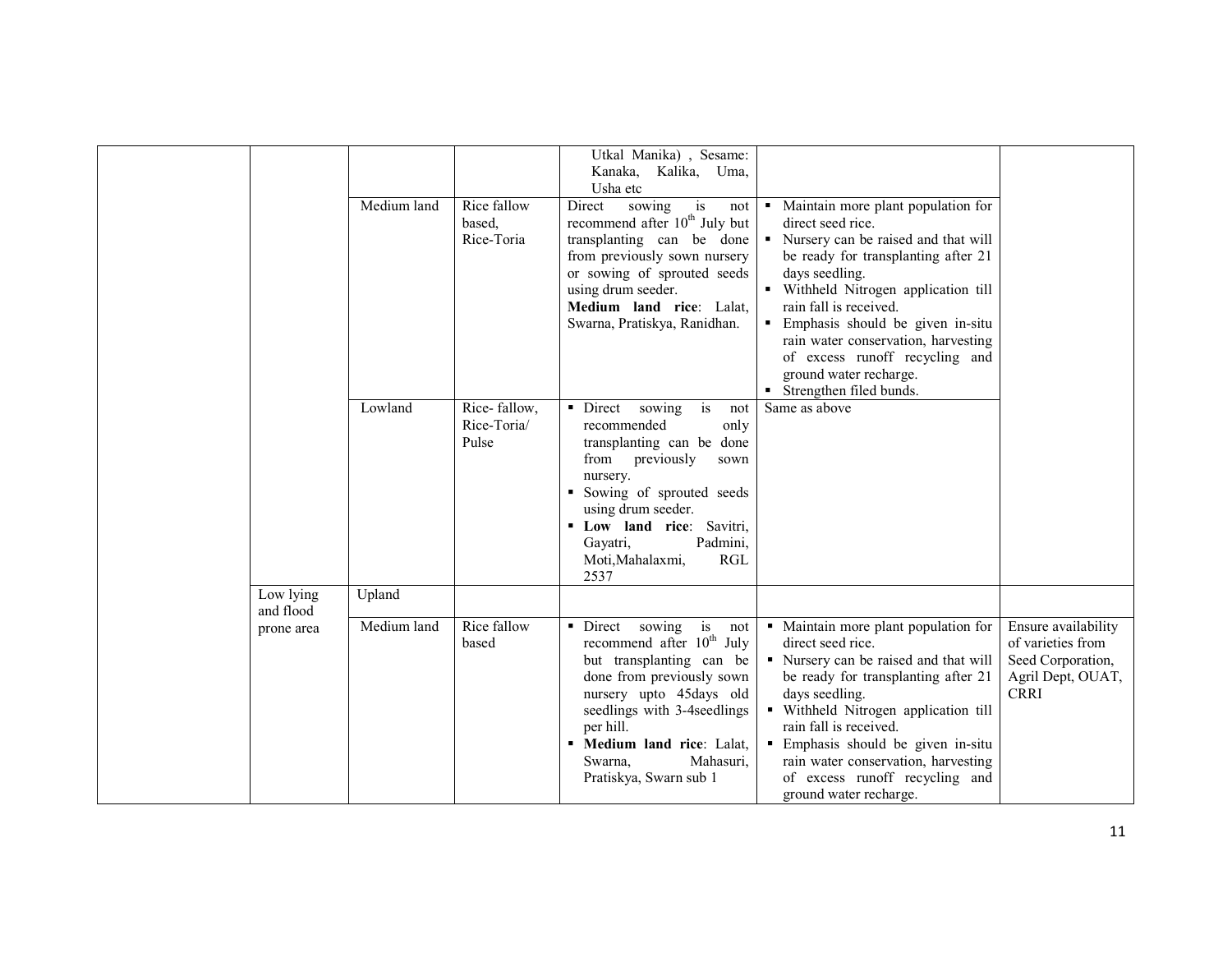|             | Low land    | fallow,<br>Rice-<br>Rice-Toria,<br>Rice-Sesamum        | is<br>• Direct sowing<br>not<br>recommended<br>only<br>transplanting can be done<br>from previously<br>sown<br>nursery.<br>Sowing of sprouted seeds<br>using drum seeder.<br>Low land rice: Savitri,<br>Padmini,<br>Gayatri,<br>Moti, Mahalaxmi,<br>Pooja,<br>Mahanadi,<br>Tulasi,<br>Varshadhan,<br>Jagabandhu, Upahar | $-do-$         | Ensure availability<br>of varieties from<br>Seed Corporation,<br>Agril Dept, OUAT,<br><b>CRRI</b> |
|-------------|-------------|--------------------------------------------------------|-------------------------------------------------------------------------------------------------------------------------------------------------------------------------------------------------------------------------------------------------------------------------------------------------------------------------|----------------|---------------------------------------------------------------------------------------------------|
| Saline soil | Upland      |                                                        |                                                                                                                                                                                                                                                                                                                         |                |                                                                                                   |
| group       | Medium land | Rice<br>fallow<br>based                                | Direct<br>sowing<br>is<br>not<br>$\blacksquare$<br>recommend after 10 <sup>th</sup> July<br>but transplanting can be<br>done from previously sown<br>nursery.<br>Medium land rice: Lalat,<br>Surendra,<br>Konark,<br>Pratiskya, Ranidhan                                                                                | $\blacksquare$ | Ensure availability<br>of varieties from<br>Seed Corporation,<br>Agril Dept, OUAT,<br><b>CRRI</b> |
|             | Lowland     | fallow,<br>Rice-<br>based<br>Pond<br>farming<br>system | Direct<br>is<br>sowing<br>not<br>recommended<br>only<br>transplanting can be<br>done<br>from previously sown nursery.<br>Low land rice: Lunishree,<br>SR-26 B, Pateni.,<br>Luna<br>Suvarna, Luna Sampad                                                                                                                 | Same as above  |                                                                                                   |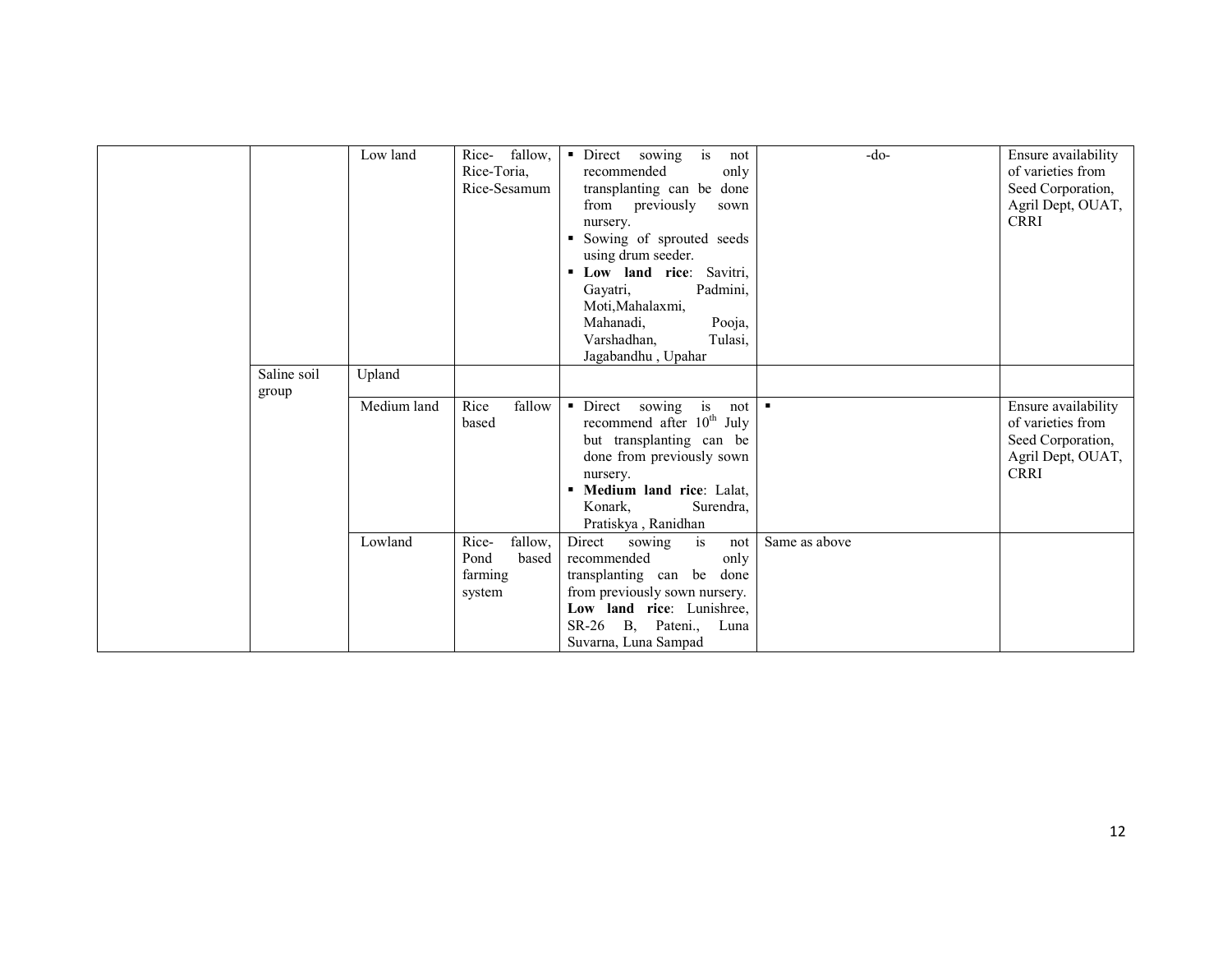| Condition                                       |                                                 |                               |                                    |                                                                                                                                                                                                                                                                                            | <b>Suggested Contingency Measures</b>                                                                                                                                                                                                                                                                                                                                                                                                                                                                                                                                                                                                                                                                                                                                                                                              |                                                                                                   |
|-------------------------------------------------|-------------------------------------------------|-------------------------------|------------------------------------|--------------------------------------------------------------------------------------------------------------------------------------------------------------------------------------------------------------------------------------------------------------------------------------------|------------------------------------------------------------------------------------------------------------------------------------------------------------------------------------------------------------------------------------------------------------------------------------------------------------------------------------------------------------------------------------------------------------------------------------------------------------------------------------------------------------------------------------------------------------------------------------------------------------------------------------------------------------------------------------------------------------------------------------------------------------------------------------------------------------------------------------|---------------------------------------------------------------------------------------------------|
| Early season drought<br>(delayed onset)         | Agro-<br><b>Ecological</b><br><b>Situations</b> | Major<br>Farming<br>situation | Crop/cropping<br>system            | Change in<br>crop/cropping system                                                                                                                                                                                                                                                          | <b>Agronomic measures</b>                                                                                                                                                                                                                                                                                                                                                                                                                                                                                                                                                                                                                                                                                                                                                                                                          | <b>Remarks</b> on<br>Implementation                                                               |
| Delay by 6 weeks<br>(July $4^{\text{th}}$ Week) | Alluvial<br>Canal<br>Irrigated                  | Up land                       | Rice-fallow<br>Fallow<br>vegetable | • Transplanting can be<br>done using previously<br>sown nursery.<br>• In the event of late<br>arrival of southwest<br>monsoon the crops<br>black<br>like cowpea,<br>gram, green gram,<br>Sesamum can be<br>grown up to last week<br>of July.<br>• Raise seedling for<br>early cauliflower. | Seed treatment and proper plant<br>protection measures should be taken to<br>avoid any germination failure because<br>sowing has already got delayed because<br>of late the onset of monsoon.<br>$In-situ$<br>rain water conservation,<br>harvesting of excess runoff for recycling<br>and ground water recharge.<br>The recommended dose of nitrogen<br>application should be reduced by 40 %<br>in rain fed situation<br>and should be<br>applied as basal and full recommended<br>dose of P and k should be placed as<br>basal.<br>• The field should be free of weeds for<br>utilization of water and nutrients by the<br>late sown crops. Furrow sowing of plant<br>to plant distance with wider inter-row<br>spacing. Use of bulky organic manures<br>is recommended.<br>"Use post emergence herbicide whenever<br>possible. |                                                                                                   |
|                                                 |                                                 | Medium land                   | Rice-fallow                        | • Transplanting can be<br>done using previously<br>sown nursery.<br>• Direct sowing using<br>pregerminated seed<br>• Rice varieties<br>Lalat,<br>Konark,<br>Ranidhan,<br>Surendra                                                                                                          | • Raising the bund height, Seepage loss<br>control, plugging of drainage loss to<br>increase the water storage<br>• Seed treatment and proper plant<br>protection measures should be taken to<br>avoid any germination failure because<br>sowing has already got delayed<br>because of late the onset of monsoon.<br>• For Pest affected crop practice need<br>based plant protection measures.<br>• Control rice stem borer and leaf folder<br>attack.                                                                                                                                                                                                                                                                                                                                                                            | Ensure availability<br>of varieties from<br>Seed Corporation,<br>Agril Dept, OUAT,<br><b>CRRI</b> |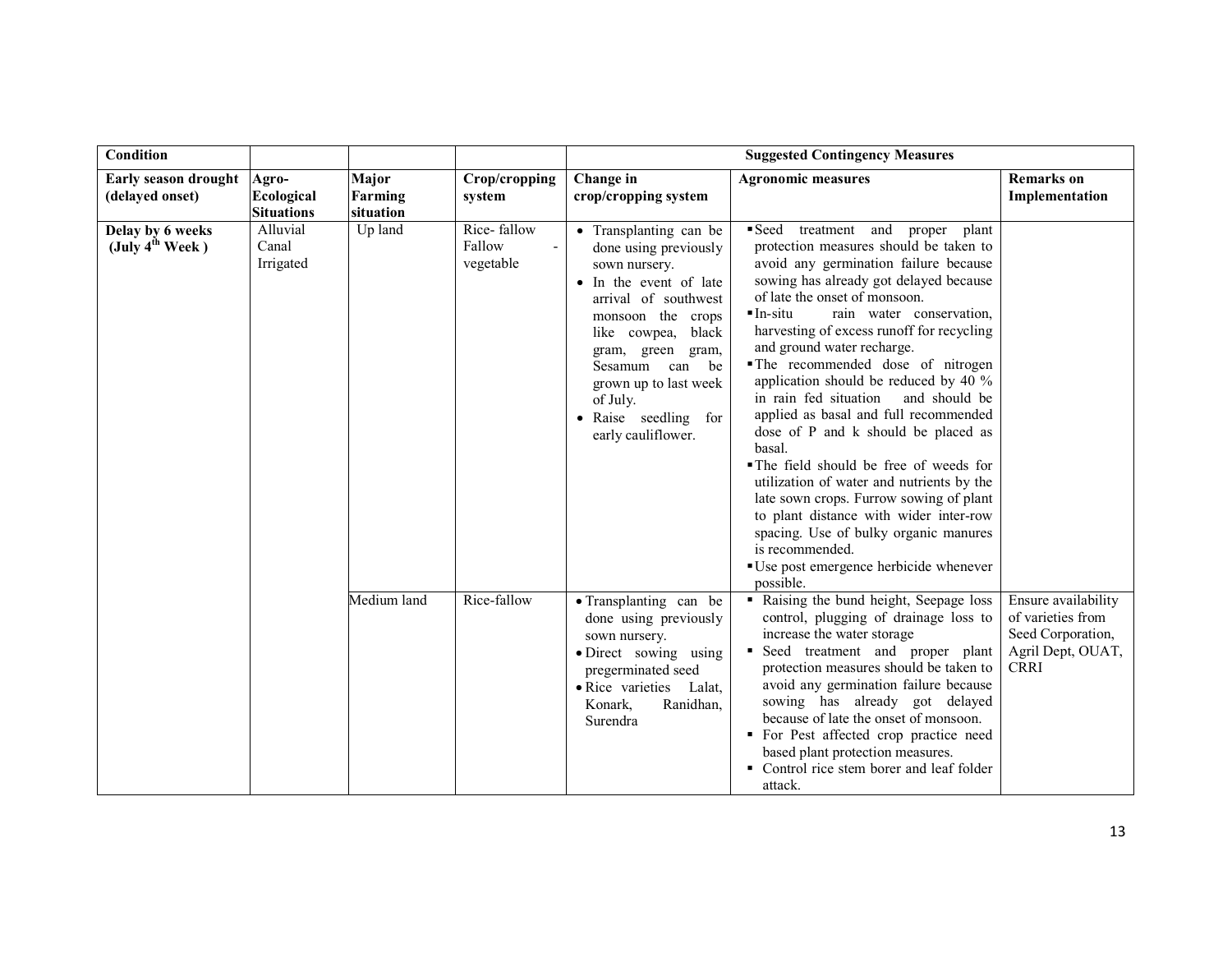|             |               |             |                                                                                                  | • The recommended dose of nitrogen<br>application should be reduced by 40 %<br>in rain fed situation<br>and should be<br>applied as basal and full recommended<br>of P and k should be placed as basal.<br>• The field should be free of weeds for<br>utilization of water and nutrients by<br>the late sown crops. Furrow sowing of<br>plant to plant distance with wider<br>inter-row spacing. Use of bulky<br>organic manures is recommended.<br>• Mechanical weeding using<br>cono<br>weeder and in situ incorporation.                                               |                                                                                                   |
|-------------|---------------|-------------|--------------------------------------------------------------------------------------------------|---------------------------------------------------------------------------------------------------------------------------------------------------------------------------------------------------------------------------------------------------------------------------------------------------------------------------------------------------------------------------------------------------------------------------------------------------------------------------------------------------------------------------------------------------------------------------|---------------------------------------------------------------------------------------------------|
|             | Low land      | Rice-fallow | Rice varieties like<br>'Swarna' Pratikshya,<br>Tapaswini, Ranidhan,<br>Pooja                     | Same as above                                                                                                                                                                                                                                                                                                                                                                                                                                                                                                                                                             | Adopt community<br>nursery                                                                        |
| Low lying   | <b>Jpland</b> |             |                                                                                                  |                                                                                                                                                                                                                                                                                                                                                                                                                                                                                                                                                                           |                                                                                                   |
| and flood   | Medium land   |             |                                                                                                  |                                                                                                                                                                                                                                                                                                                                                                                                                                                                                                                                                                           |                                                                                                   |
| prone area  | Low land      | Rice-fallow | Rice varieties like<br>'Swarna' Pratikshya,<br>Tapaswini, Swarna sub<br>1, Upahar                | $\blacksquare$ In-situ<br>rain water conservation.<br>harvesting of excess runoff for<br>recycling and ground water recharge.<br>" Seedling treatment and proper plant<br>protection measures should be taken to<br>avoid any germination failure.<br>• The recommended dose of nitrogen<br>application should be reduced by 40 %<br>in rain fed situation<br>and should be<br>applied as basal and full recommended<br>of P and k should be placed as basal.<br>• The field should be free of weeds for<br>utilization of water and nutrients by<br>the late sown crops. | Ensure availability<br>of varieties from<br>Seed Corporation,<br>Agril Dept, OUAT,<br><b>CRRI</b> |
| Saline soil | Upland        |             |                                                                                                  |                                                                                                                                                                                                                                                                                                                                                                                                                                                                                                                                                                           |                                                                                                   |
| group       | Medium land   | Rice-fallow | Transplanting can be<br>done using previously<br>sown nursery of var.<br>Lunishree, Luna sampad, | Green manuring, use of paper mill<br>٠<br>sludge.<br>Application of ZnSo4 along with FYM<br>٠<br>Raising the bund height, Seepage                                                                                                                                                                                                                                                                                                                                                                                                                                         | Ensure availability<br>of varieties from<br>Seed Corporation,<br>Agril Dept, OUAT,                |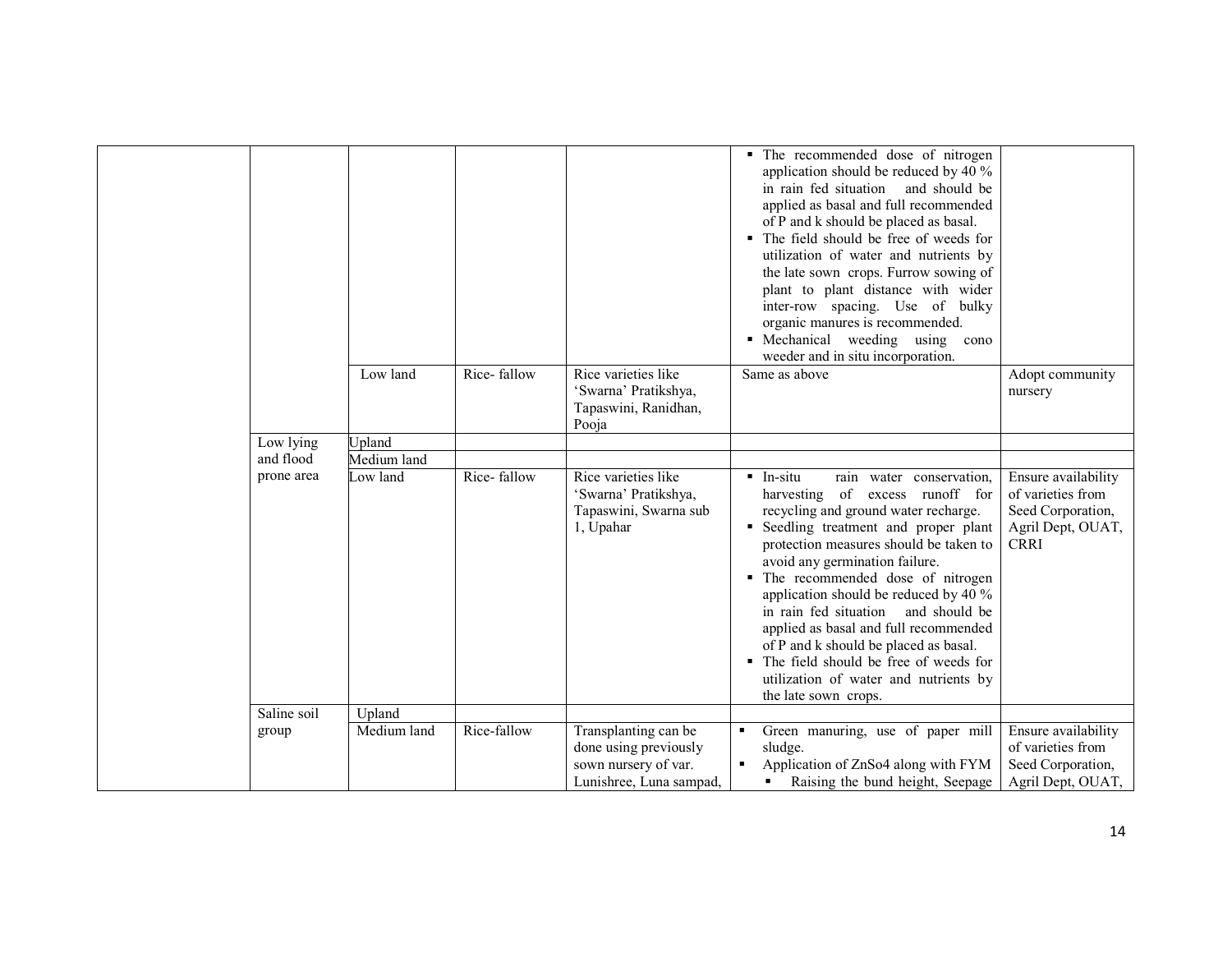|  |          |             | Luna suvarna and Pateni |   | loss control, plugging of drainage     | <b>CRRI</b>         |
|--|----------|-------------|-------------------------|---|----------------------------------------|---------------------|
|  |          |             |                         |   | loss to increase the water storage     |                     |
|  |          |             |                         |   | Seed treatment and proper plant        |                     |
|  |          |             |                         |   | protection measures should be taken to |                     |
|  |          |             |                         |   | avoid any germination failure because  |                     |
|  |          |             |                         |   | sowing has already got delayed         |                     |
|  |          |             |                         |   | because of late the onset of monsoon.  |                     |
|  |          |             |                         |   | The recommended dose of nitrogen       |                     |
|  |          |             |                         |   | application should be reduced by 40 %  |                     |
|  |          |             |                         |   | in rain fed situation and should be    |                     |
|  |          |             |                         |   | applied as basal and full recommended  |                     |
|  |          |             |                         |   | of P and K should be placed as basal.  |                     |
|  |          |             |                         |   | The field should be free of weeds for  |                     |
|  |          |             |                         |   | utilization of water and nutrients by  |                     |
|  |          |             |                         |   | the late sown crops. Furrow sowing of  |                     |
|  |          |             |                         |   | plant to plant distance with wider     |                     |
|  |          |             |                         |   | inter-row spacing. Use of bulky        |                     |
|  |          |             |                         |   | organic manures is recommended         |                     |
|  |          |             |                         |   | Planting more no. of plants per hill   |                     |
|  |          |             |                         |   | with closer spacing.                   |                     |
|  | Low land | Rice-fallow | Rice varieties like     |   | Raising the bund height, Seepage loss  | Ensure availability |
|  |          |             |                         |   |                                        |                     |
|  |          |             | Lunishree, SR 26 B,     |   | control, plugging of drainage loss to  | of varieties from   |
|  |          |             | Pateni. Luna sampad,    |   | increase the water storage             | Seed Corporation,   |
|  |          |             | Luna suvarna            |   | Seedling treatment and proper plant    | Agril Dept, OUAT,   |
|  |          |             |                         |   | protection measures should be taken    | <b>CRRI</b>         |
|  |          |             |                         |   | to avoid any germination failure       |                     |
|  |          |             |                         |   | because sowing has already got         |                     |
|  |          |             |                         |   | delayed because of late the onset of   |                     |
|  |          |             |                         |   | monsoon.                               |                     |
|  |          |             |                         | ٠ | The recommended dose of nitrogen       |                     |
|  |          |             |                         |   | application should be reduced by 40    |                     |
|  |          |             |                         |   | % in rain fed situation and should be  |                     |
|  |          |             |                         |   | full<br>applied<br>as<br>basal<br>and  |                     |
|  |          |             |                         |   | recommended of P and K should be       |                     |
|  |          |             |                         |   | placed as basal.                       |                     |
|  |          |             |                         |   | The field should be free of weeds for  |                     |
|  |          |             |                         |   | utilization of water and nutrients by  |                     |
|  |          |             |                         |   | the late sown crops. Use of bulky      |                     |
|  |          |             |                         |   | organic manures is recommended         |                     |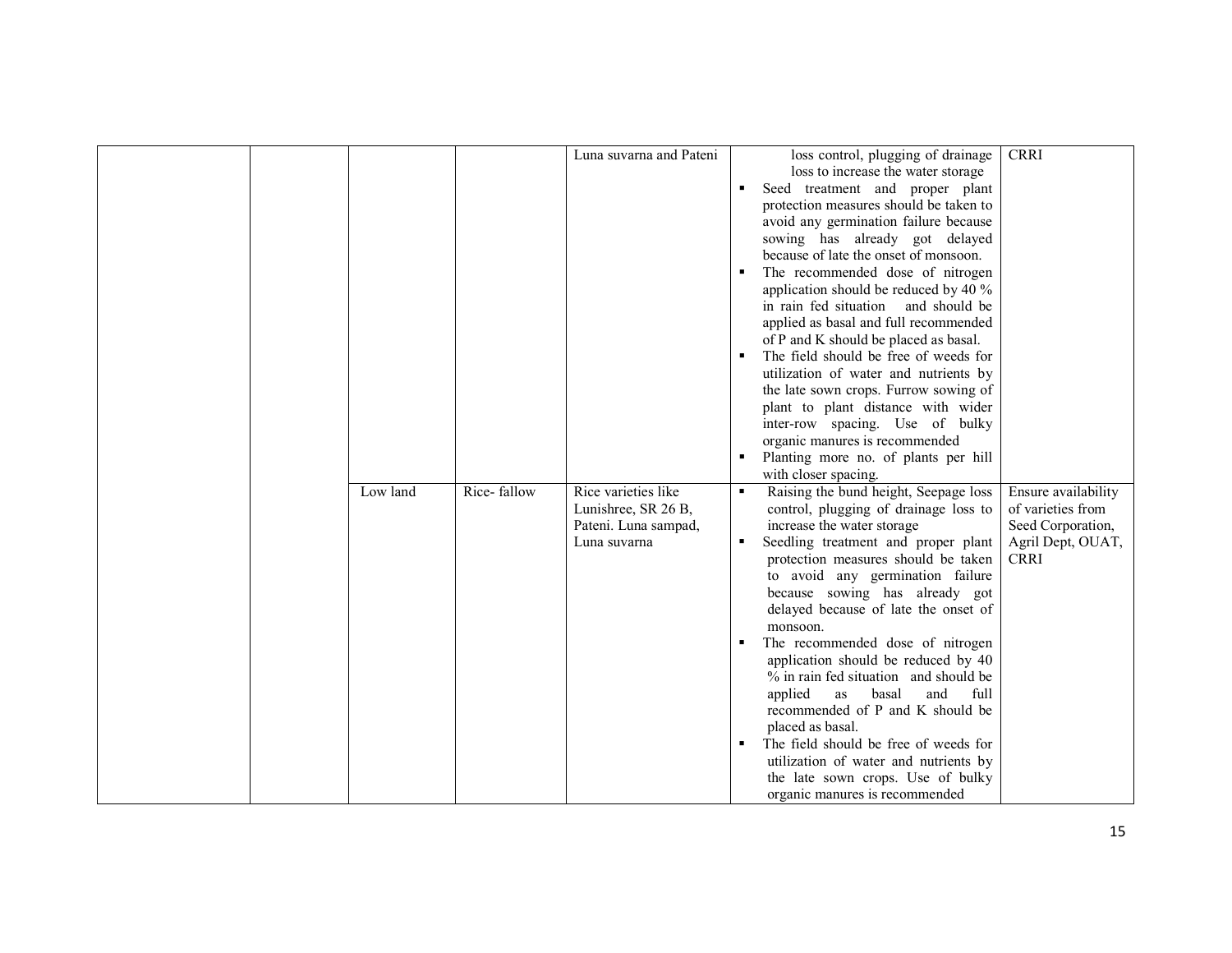| Condition                                         |                                       |                               |                              |                                                                                                                                                                                                                                                                                                      | <b>Suggested Contingency Measures</b>                                                                                                                                                                                                                                                                                                                                                                                                                                                                                                                                                                                                                                                                                |                                                                     |
|---------------------------------------------------|---------------------------------------|-------------------------------|------------------------------|------------------------------------------------------------------------------------------------------------------------------------------------------------------------------------------------------------------------------------------------------------------------------------------------------|----------------------------------------------------------------------------------------------------------------------------------------------------------------------------------------------------------------------------------------------------------------------------------------------------------------------------------------------------------------------------------------------------------------------------------------------------------------------------------------------------------------------------------------------------------------------------------------------------------------------------------------------------------------------------------------------------------------------|---------------------------------------------------------------------|
| Early season drought<br>(delayed onset)           | Agro-Ecological<br><b>Situations</b>  | Major<br>Farming<br>situation | Crop/cropping<br>system      | Change in crop/cropping<br>system                                                                                                                                                                                                                                                                    | <b>Agronomic measures</b>                                                                                                                                                                                                                                                                                                                                                                                                                                                                                                                                                                                                                                                                                            | <b>Remarks</b> on<br>Implementation                                 |
| Delay by 8 weeks<br>(August 2 <sup>nd</sup> Week) | Alluvial Canal<br>Irrigated<br>Upland | Medium                        | Rice - fallow<br>Rice-fallow | ■ Horsegram<br>(Urmi),<br>Sesamum<br>Kanak,<br>Usha),<br>Kalika, Uma,<br>$(T-9,$<br>Blackgram<br>Sarala, PU 19, 30,<br>Greengram (K851)and<br>Cowpea<br>(Utkalmanika)can<br>be<br>taken<br>of<br>Nursery<br>raising<br>vegetables<br>early<br>cauliflower<br>· Shifting from traditional             | Irrigation at critical stage,<br>Weed management, Interculture, Organic<br>mulching, Crop residue as mulching.<br>Raising the bund height, Seepage loss                                                                                                                                                                                                                                                                                                                                                                                                                                                                                                                                                              | Ensure availability                                                 |
|                                                   |                                       | land                          |                              | crops/ varieties to short<br>duration Rice varieties<br>like Navin, (120) days<br>Rice varieties like Lalat<br>(120)<br>days,<br>Konark<br>$(120 \text{days})$ are useful in<br>this situation.<br>Transplant<br>older<br>seedlings with<br>closer<br>spacing<br>Direct sowing of sprouted<br>seeds. | control, plugging of drainage loss to<br>increase the water storage<br>Seed treatment and proper plant<br>protection measures should be taken to<br>avoid any germination failure because<br>sowing has already got delayed because<br>of late the onset of monsoon.<br>The recommended dose of nitrogen<br>application should be reduced by 40 %<br>in rain fed situation<br>and should be<br>applied as basal and full recommended<br>of P and k should be placed as basal.<br>The field should be free of weeds for<br>utilization of water and nutrients by the<br>late sown crops. Furrow sowing of plant<br>to plant distance with wider inter-row<br>spacing. Use of bulky organic manures<br>is recommended. | of varieties from<br>Seed Corporation,<br>Agril Dept,<br>OUAT, CRRI |
|                                                   |                                       | Low land                      | Rice-fallow                  | older<br>• Transplant<br>seedlings with<br>closer<br>spacing                                                                                                                                                                                                                                         | Same as above                                                                                                                                                                                                                                                                                                                                                                                                                                                                                                                                                                                                                                                                                                        |                                                                     |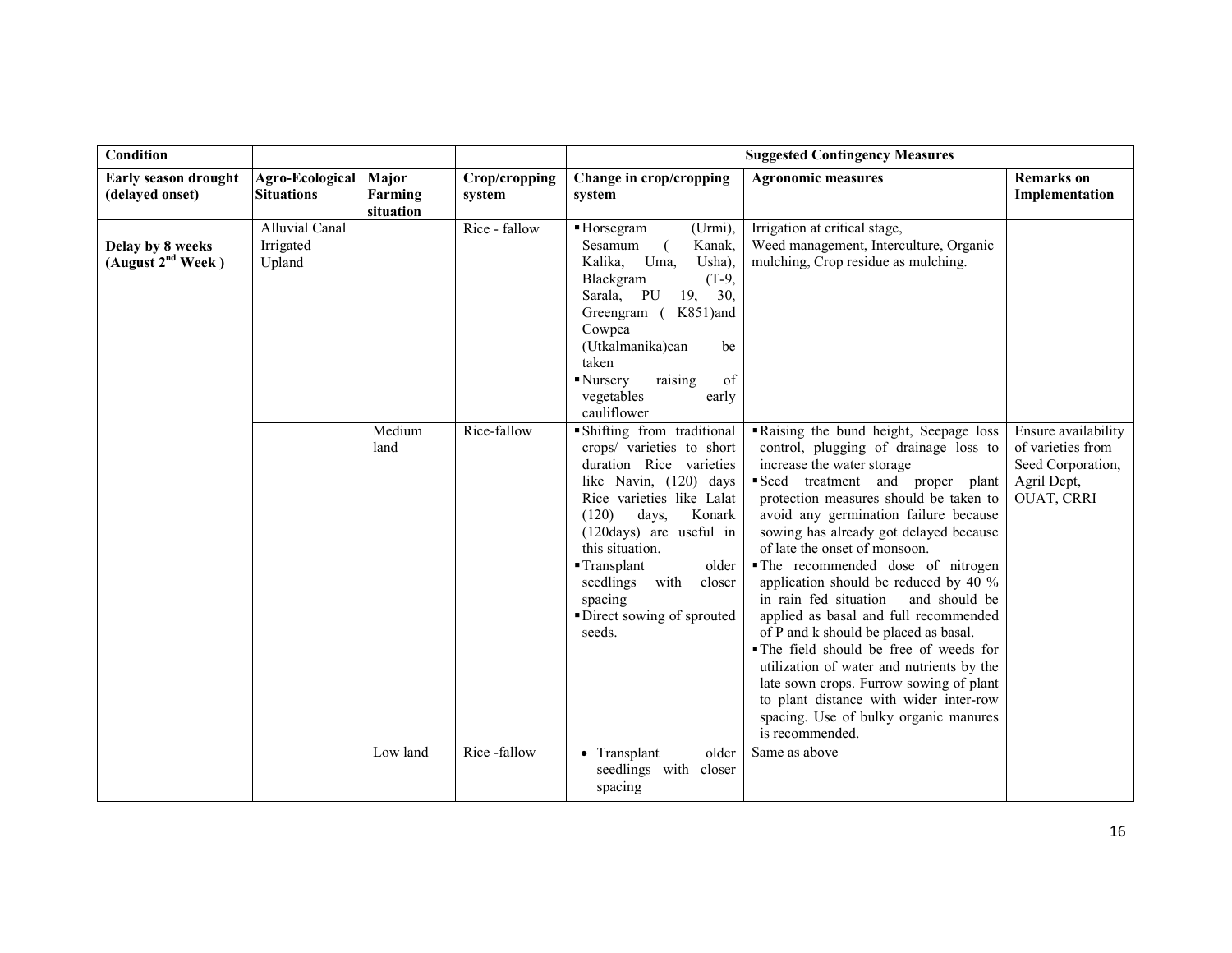|                  |                |             | sowing<br>of<br>• Direct<br>sprouted seeds.                                                                                                                                                                                                            |                                                                                                                                                                                                                                                                                                                                                                                                                                                                                                                                                                                                                                                                                                                                                                         |                                                                                            |
|------------------|----------------|-------------|--------------------------------------------------------------------------------------------------------------------------------------------------------------------------------------------------------------------------------------------------------|-------------------------------------------------------------------------------------------------------------------------------------------------------------------------------------------------------------------------------------------------------------------------------------------------------------------------------------------------------------------------------------------------------------------------------------------------------------------------------------------------------------------------------------------------------------------------------------------------------------------------------------------------------------------------------------------------------------------------------------------------------------------------|--------------------------------------------------------------------------------------------|
| Low lying and    | Upland         |             |                                                                                                                                                                                                                                                        |                                                                                                                                                                                                                                                                                                                                                                                                                                                                                                                                                                                                                                                                                                                                                                         |                                                                                            |
| flood prone area | Medium<br>land | Rice-fallow | $\blacksquare$ Transplant<br>older<br>with<br>seedlings<br>closer<br>spacing<br>Direct sowing of sprouted<br>seeds.                                                                                                                                    | Raising the bund height, Seepage loss<br>control, plugging of drainage loss to<br>increase the water storage<br>Seed treatment and proper plant<br>٠<br>protection measures should be taken to<br>avoid any germination failure because<br>sowing has already got delayed<br>because of late the onset of monsoon.<br>• The recommended dose of nitrogen<br>application should be reduced by 40 %<br>in rain fed situation<br>and should be<br>applied as basal and full recommended<br>of P and k should be placed as basal.<br>• The field should be free of weeds for<br>utilization of water and nutrients by the<br>late sown crops. Furrow sowing of<br>plant to plant distance with wider inter-<br>row spacing. Use of bulky organic<br>manures is recommended. | Ensure availability<br>of varieties from<br>Seed Corporation,<br>Agril Dept,<br>OUAT, CRRI |
|                  | Lowland        | Rice-fallow | Transplant older seedlings<br>with closer spacing.<br>Direct sowing of sprouted<br>seeds.                                                                                                                                                              | Same as above                                                                                                                                                                                                                                                                                                                                                                                                                                                                                                                                                                                                                                                                                                                                                           | Ensure availability<br>of varieties from<br>Seed Corporation,<br>Agril Dept,<br>OUAT, CRRI |
| Saline soil      | Upland         |             |                                                                                                                                                                                                                                                        |                                                                                                                                                                                                                                                                                                                                                                                                                                                                                                                                                                                                                                                                                                                                                                         |                                                                                            |
| group            | Medium<br>land | Rice-fallow | $\blacksquare$ Shifting<br>from<br>traditional<br>crops/<br>short<br>varieties<br>to<br>duration Rice varieties<br>like Navin, (120) days<br>like<br>varieties<br>Rice<br>Lalat<br>(120)<br>days,<br>Konark (120days) are<br>useful in this situation. | Raising the bund height, Seapage loss<br>$\blacksquare$<br>control, plugging of drainage loss to<br>increase the water storage<br>Seed treatment and proper plant<br>protection measures should be taken<br>to avoid any germination failure<br>because sowing has already got<br>delayed because of late the onset of<br>monsoon.                                                                                                                                                                                                                                                                                                                                                                                                                                      | Ensure availability<br>of varieties from<br>Seed Corporation,<br>Agril Dept,<br>OUAT, CRRI |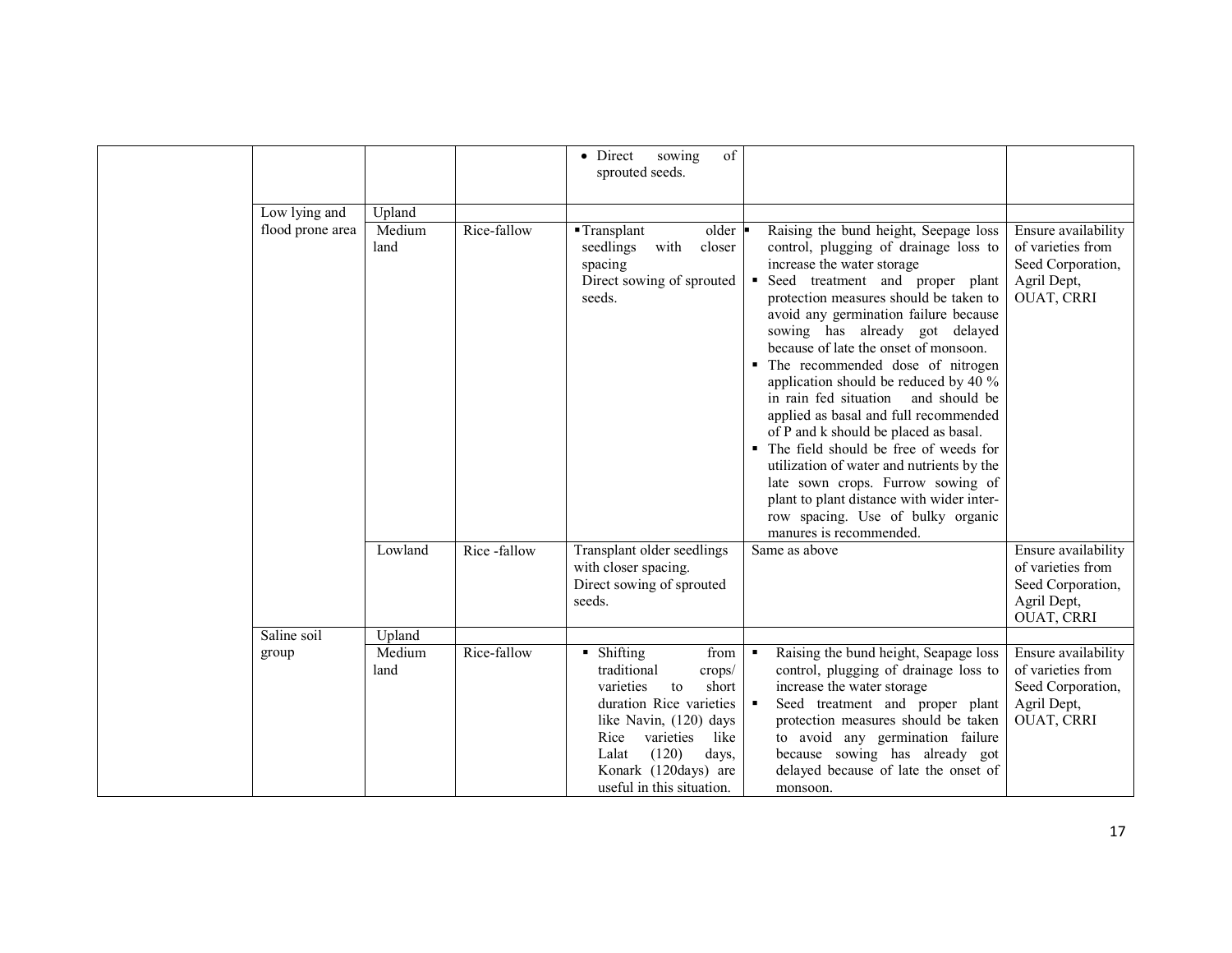|          |              | older<br>Transplant<br>seedlings with closer<br>spacing and more no.s<br>of seedlings per hill. | The recommended dose of nitrogen<br>application should be reduced by 40<br>% in rain fed situation and should be<br>applied as basal and full<br>recommended of P and k should be<br>placed as basal.<br>The field should be free of weeds for<br>utilization of water and nutrients by<br>the late sown crops. Furrow sowing<br>of plant to plant distance with wider<br>inter-row spacing. Use of bulky<br>organic manures is recommended. |  |
|----------|--------------|-------------------------------------------------------------------------------------------------|----------------------------------------------------------------------------------------------------------------------------------------------------------------------------------------------------------------------------------------------------------------------------------------------------------------------------------------------------------------------------------------------------------------------------------------------|--|
| Low land | Rice -fallow | ■ Transplant older<br>seedlings with closer<br>spacing and more no of<br>seedlings per hill.    | Same as above                                                                                                                                                                                                                                                                                                                                                                                                                                |  |

| <b>Condition</b>        |                   |             |               | <b>Suggested Contingency Measures</b>   |                        |                       |  |
|-------------------------|-------------------|-------------|---------------|-----------------------------------------|------------------------|-----------------------|--|
| Early season drought    | Agro-             | Major       | Crop/cropping | <b>Crop Management</b>                  | Soil Management        | <b>Remarks</b> on     |  |
| (Normal onset followed) | Ecological        | Farming     | system        |                                         |                        | <b>Implementation</b> |  |
| by 15-20 days dry spell | <b>Situations</b> | situation   |               |                                         |                        |                       |  |
| after sowing leading to |                   |             |               |                                         |                        |                       |  |
| poor germination/crop   |                   |             |               |                                         |                        |                       |  |
| stand etc.)             |                   |             |               |                                         |                        |                       |  |
|                         | Alluvial          | Medium land | Rice-fallow   | • In direct sown rice if the plant      | • Strengthen the field |                       |  |
|                         | Canal             |             |               | population is less than 50%, re sow the | bunds.                 |                       |  |
|                         | Irrigated         |             |               | crop after getting rain.                | • Provide life saving  |                       |  |
|                         |                   |             |               | $\bullet$ Rice<br>variety               | irrigation             |                       |  |
|                         |                   |             |               | Lalat, Swarna, Pratikshya, Surendra     |                        |                       |  |
|                         |                   |             |               | • If the plant population is more than  |                        |                       |  |
|                         |                   |             |               | 50%, gap filling will be made. Direct   |                        |                       |  |
|                         |                   |             |               | seeded rice should be re-sown because   |                        |                       |  |
|                         |                   |             |               | 'sprouting drought' will damage         |                        |                       |  |
|                         |                   |             |               | substantial rice area. But re-sowing of |                        |                       |  |
|                         |                   |             |               | direct seeded rice should be avoided    |                        |                       |  |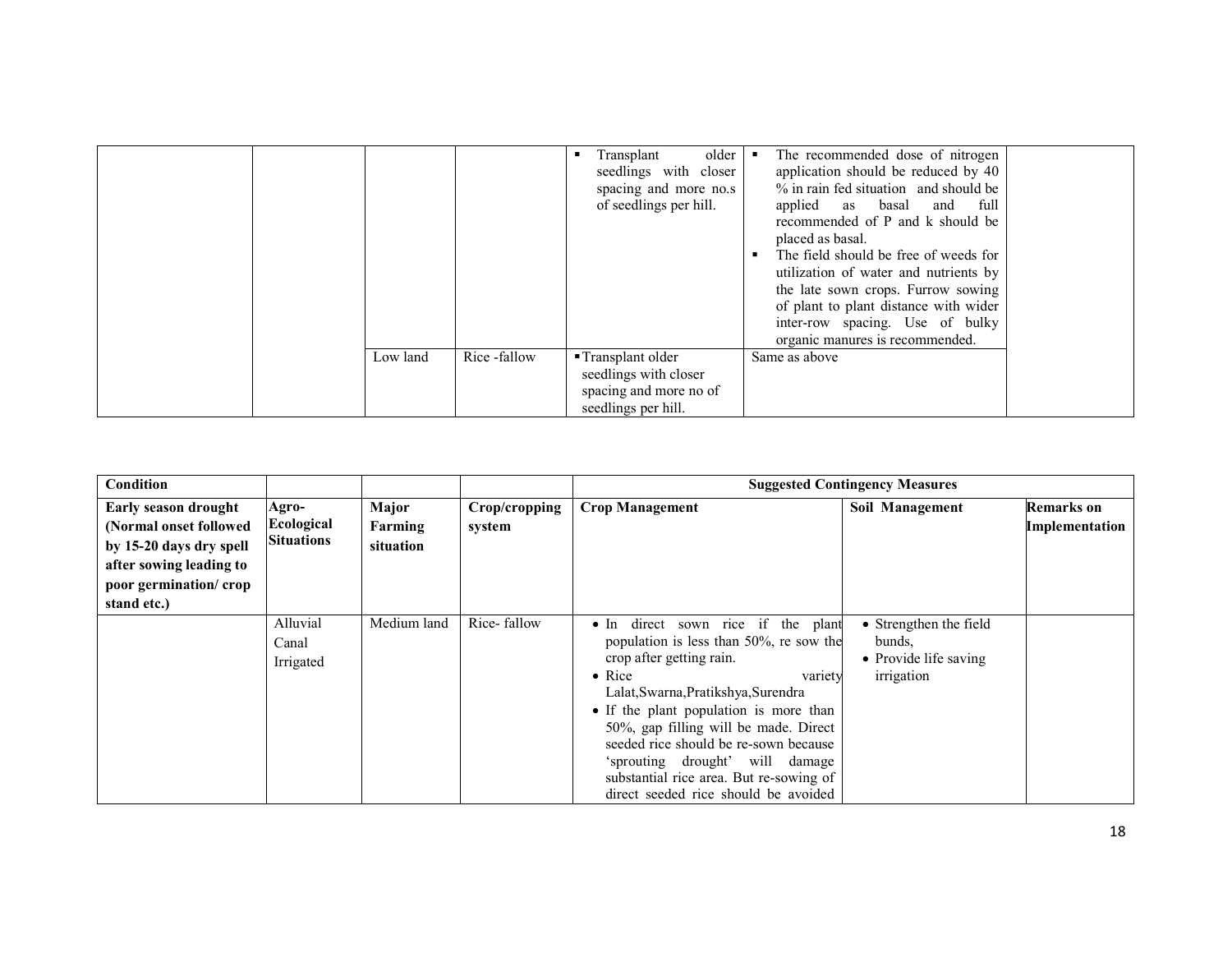|                         | Low land    | Rice-fallow | till sufficient rains have been received.<br>Raising community nurseries of rice is<br>recommended.<br>• If sufficient good quality seed is not<br>available, locally available seeds from<br>adjoining areas should be used after<br>proper germination check.<br>• Seed treatment with Thiram or Captan<br>$\omega$ 2-2.5 g/kg seed<br>and other<br>protection<br>recommended<br>plant<br>measures.<br>• Same as above                                                                                                                                                                                     | • Strengthen the field and<br>contour bunds for in-<br>situ<br>moisture<br>conservation.<br>• Utilize<br>already                                                       |  |
|-------------------------|-------------|-------------|--------------------------------------------------------------------------------------------------------------------------------------------------------------------------------------------------------------------------------------------------------------------------------------------------------------------------------------------------------------------------------------------------------------------------------------------------------------------------------------------------------------------------------------------------------------------------------------------------------------|------------------------------------------------------------------------------------------------------------------------------------------------------------------------|--|
|                         |             |             |                                                                                                                                                                                                                                                                                                                                                                                                                                                                                                                                                                                                              | harvested rain water as<br>live saving or protective<br>irrigation.                                                                                                    |  |
| Low lying               | Upland      |             |                                                                                                                                                                                                                                                                                                                                                                                                                                                                                                                                                                                                              |                                                                                                                                                                        |  |
| and flood<br>prone area | Medium land | Rice-fallow | • Direct seeded rice should be re-sown<br>'sprouting drought' will<br>because<br>damage substantial rice area. But re-<br>sowing of direct seeded rice should be<br>avoided till sufficient rains have been<br>received. Raising community nurseries<br>of rice is recommended for transplanted<br>rice.<br>• If sufficient good quality seed is not<br>available, locally available seeds from<br>adjoining areas should be used after<br>proper germination check.<br>• Seed treatment with Thiram or Captan<br>2-2.5 $g/kg$ seed and other<br>$\omega$<br>recommended<br>protection<br>plant<br>measures. | • Strengthen the field and<br>contour bunds for in-situ<br>moisture conservation.<br>$\bullet$ Run-off<br>generated<br>should be stored in the<br>farm ponds or tanks. |  |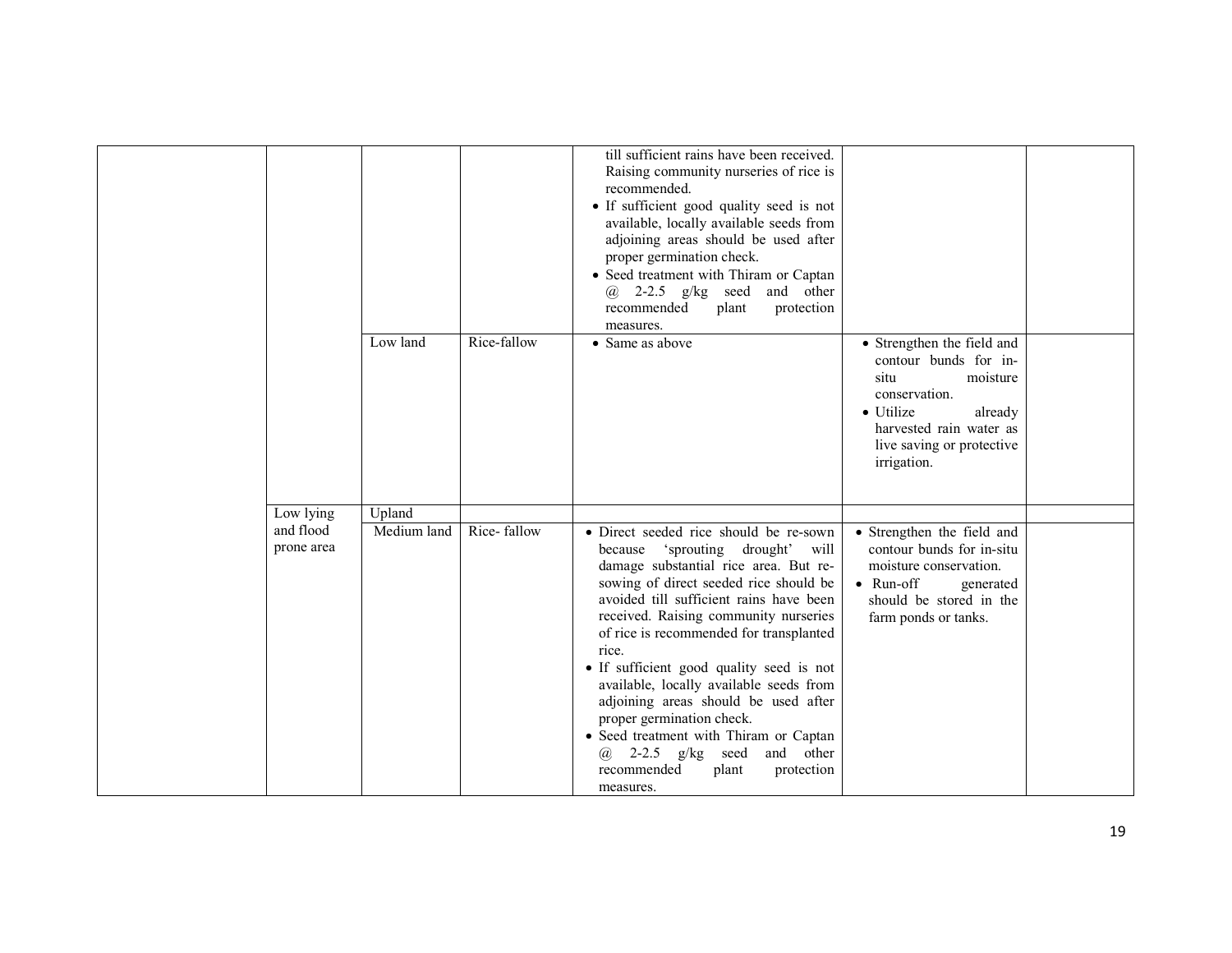|             | Low land    | Rice-fallow | Same as above                                                                                                                                                                                                                                                                                                                                                                                                                                                                                                                                                                                                                                                     | • Strengthen the field and<br>contour bunds for in-situ<br>moisture conservation.<br>• Utilize already harvested<br>rain water as live saving<br>or protective irrigation. |
|-------------|-------------|-------------|-------------------------------------------------------------------------------------------------------------------------------------------------------------------------------------------------------------------------------------------------------------------------------------------------------------------------------------------------------------------------------------------------------------------------------------------------------------------------------------------------------------------------------------------------------------------------------------------------------------------------------------------------------------------|----------------------------------------------------------------------------------------------------------------------------------------------------------------------------|
| Saline soil | Upland      |             |                                                                                                                                                                                                                                                                                                                                                                                                                                                                                                                                                                                                                                                                   |                                                                                                                                                                            |
| group       | Medium land | Rice-fallow | · Rice variety Lalat, Swarna, Pratikshya<br>• Direct seeded rice should be re-sown<br>'sprouting drought' will<br>because<br>damage substantial rice area. But re-<br>sowing of direct seeded rice should be<br>avoided till sufficient rains have been<br>received. Raising community nurseries<br>of rice is recommended for transplanted<br>rice.<br>• If sufficient good quality seed is not<br>available, locally available seeds from<br>adjoining areas should be used after<br>proper germination check.<br>• Seed treatment with Thiram or Captan<br>2-2.5 $g/kg$<br>and<br>other<br>seed<br>$\omega$<br>recommended<br>protection<br>plant<br>measures. | • Strengthen the field and<br>contour bunds for in-situ<br>moisture conservation.<br>$\bullet$ Run-off<br>generated<br>should be stored in the<br>farm ponds or tanks.     |
|             | Low land    | Rice-fallow | Same as above                                                                                                                                                                                                                                                                                                                                                                                                                                                                                                                                                                                                                                                     | ❖ Strengthen the field and<br>contour bunds for in-situ<br>moisture conservation.<br>❖ Utilize already harvested<br>rain water as live saving<br>or protective irrigation. |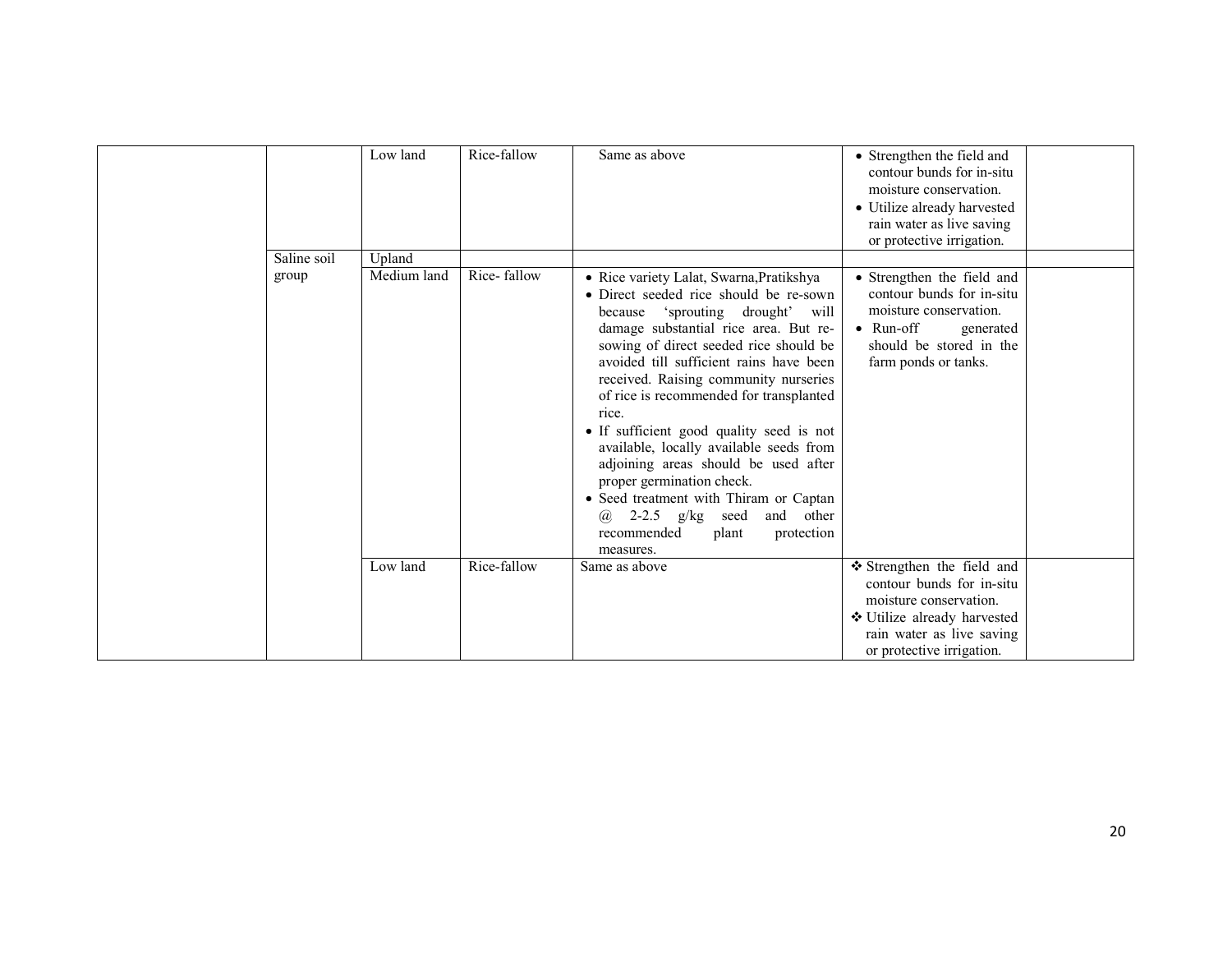| Condition                                                                                        |                                             |                               |                         | <b>Suggested Contingency Measures</b>                                                                                                                                                                                                                                                       |                                                                                                                                                                                                                                                                                                                     |                                                                                                                                                                                                                                   |
|--------------------------------------------------------------------------------------------------|---------------------------------------------|-------------------------------|-------------------------|---------------------------------------------------------------------------------------------------------------------------------------------------------------------------------------------------------------------------------------------------------------------------------------------|---------------------------------------------------------------------------------------------------------------------------------------------------------------------------------------------------------------------------------------------------------------------------------------------------------------------|-----------------------------------------------------------------------------------------------------------------------------------------------------------------------------------------------------------------------------------|
| Mid season drought<br>(long dry spell,<br>consecutive 2 weeks<br>rainless $(>2.5$ mm)<br>period) | <b>Agro-Ecological</b><br><b>Situations</b> | Major<br>Farming<br>situation | Crop/cropping<br>system | <b>Crop Management</b>                                                                                                                                                                                                                                                                      | Soil Management                                                                                                                                                                                                                                                                                                     | <b>Remarks</b> on<br>Implementation                                                                                                                                                                                               |
| At vegetative stage                                                                              | <b>Alluvial Canal</b><br>Irrigated          | Up land                       | Rice-fallow             | If mortality is $>50\%$ go for re-<br>sowing.<br>If plant population is $>50\%$ go<br>for gap filling.<br>Closer spacing, 50% N should<br>be applied at basal<br>• Top dressing should be avoided<br>in nursery<br>$\blacksquare$ Rice<br>variety;<br>Khandagiri, Vandana, Parijat          | • Whenever, economically<br>viable mulching should<br>be practiced in between<br>crop rows using locally<br>available mulch material<br>$In-situ$<br>rain<br>water<br>conservation, harvesting<br>of excess runoff for re-<br>use and ground water<br>recharge. Conserve rain<br>water by increasing bund<br>height |                                                                                                                                                                                                                                   |
|                                                                                                  |                                             | Medium land                   | Rice-fallow             | Keep the field weed free<br><b>If plant population is &gt;50% go</b><br>for gap filling.<br>$\div$ Closer planting using 3-4<br>seedlings/hill<br>$\div$ 50% N should be applied as<br>basal<br>• Top dressing should be avoided<br>in nursery<br>Rice variety Lalat, Swarna,<br>Pratikshya | $\blacksquare$ In-situ<br>rain<br>water<br>conservation, harvesting<br>of excess runoff for re-<br>use and ground water<br>recharge. Conserve rain<br>water by increasing bund<br>height                                                                                                                            | Small<br>and<br>marginal<br>farmers may be<br>employed under<br><b>NREGA</b><br>for<br>creating<br>rain<br>water<br>conservation<br>and<br>storage<br>structures<br>to<br>enhance<br>productivity of<br>limited<br>their<br>land. |
|                                                                                                  |                                             | Low land                      | Rice-fallow             | Same as above                                                                                                                                                                                                                                                                               | Same as above                                                                                                                                                                                                                                                                                                       |                                                                                                                                                                                                                                   |
|                                                                                                  | Low lying and<br>flood prone area           | Up land                       | Rice-fallow             | • Crop should be suitably<br>thinned out.<br>• In-situ rain water conservation,<br>harvesting of excess runoff for<br>re-use and ground water                                                                                                                                               | Mulching<br>should<br>be<br>practiced in between crop<br>rows using locally available<br>mulch material                                                                                                                                                                                                             |                                                                                                                                                                                                                                   |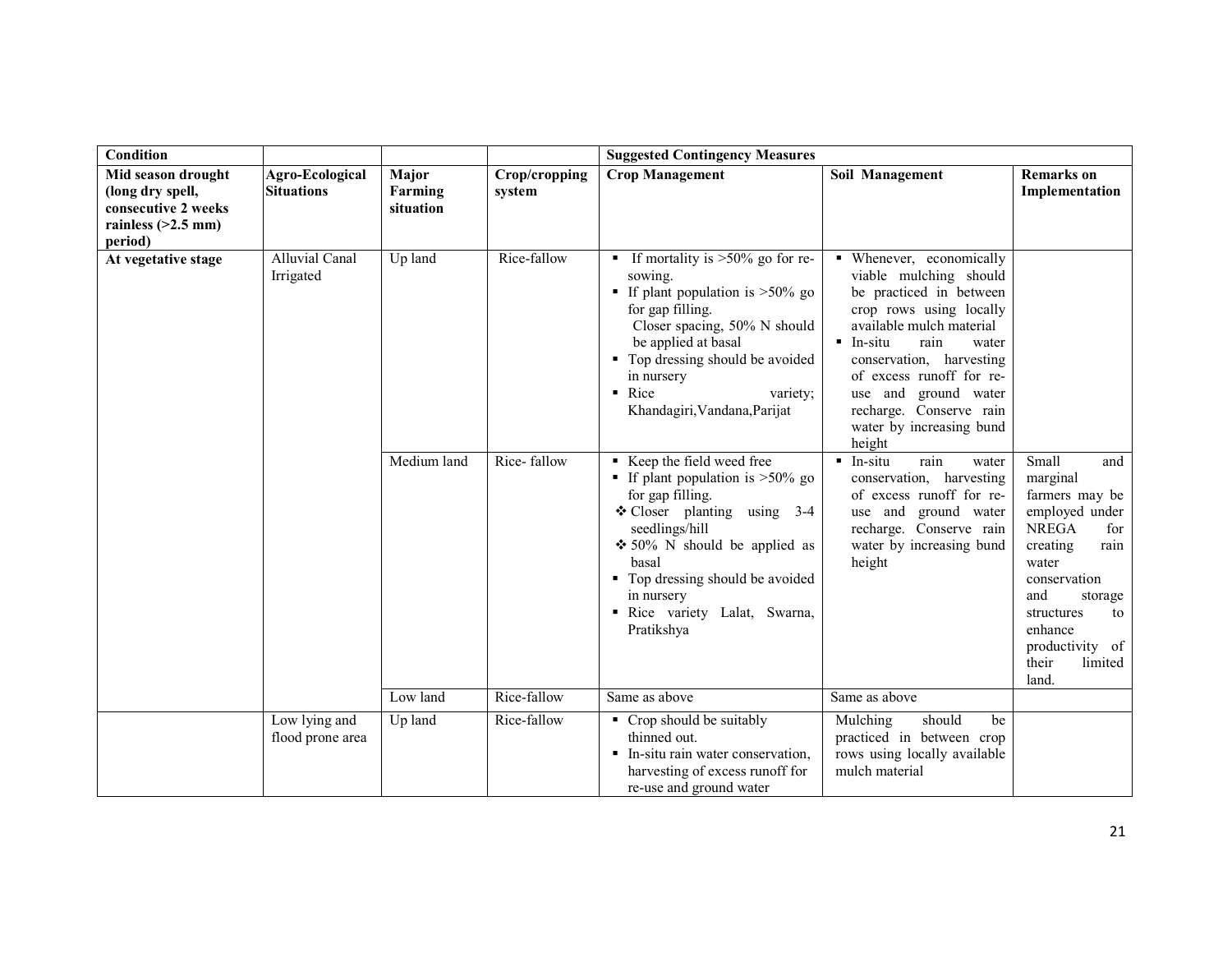|                       |                                    | Medium land            | Rice-fallow | recharge. Conserve rain water<br>by increasing bund height<br>Rice variety<br>Khandagiri, Parijat, Vandana<br>Same as above                                                                                                                                         | $In-situ$<br>rain<br>water<br>conservation, harvesting of<br>excess runoff for re-use<br>and groundwater recharge.<br>Conserve rain water by<br>increasing bund height                                                   | Small and<br>marginal<br>farmers may be<br>employed under<br>NREGA for<br>creating rain<br>water |
|-----------------------|------------------------------------|------------------------|-------------|---------------------------------------------------------------------------------------------------------------------------------------------------------------------------------------------------------------------------------------------------------------------|--------------------------------------------------------------------------------------------------------------------------------------------------------------------------------------------------------------------------|--------------------------------------------------------------------------------------------------|
|                       |                                    | Low land               | Rice-fallow | Same as above                                                                                                                                                                                                                                                       | Same as above                                                                                                                                                                                                            |                                                                                                  |
|                       | Saline soil group                  | Up land<br>Medium land | Rice fallow | Same as above                                                                                                                                                                                                                                                       | $In-situ$<br>rain<br>water<br>conservation, harvesting of<br>excess runoff for re-use<br>and ground water recharge.<br>Conserve rain water by<br>increasing bund height                                                  | $-do-$                                                                                           |
|                       |                                    | Low land               | Rice-fallow | Same as above                                                                                                                                                                                                                                                       | Same as above                                                                                                                                                                                                            |                                                                                                  |
| At reproductive stage | <b>Alluvial Canal</b><br>Irrigated | Up Land                | Rice-fallow | • Life saving irrigation if possible.<br>• Provide irrigation at critical<br>stage.<br>· Early short duration non-paddy<br>upland paddy be<br>crops $/$<br>harvested<br>physiological<br>at<br>maturity stage.<br>• Rice<br>variety<br>Khandagiri, Parijat, Pathara | If fertilizers are to be<br>applied, foliar application<br>is recommended.<br>• Whenever, economically<br>viable mulching should be<br>practiced in between crop<br>locally<br>rows<br>using<br>available mulch material |                                                                                                  |
|                       |                                    | Medium Land            | Rice-fallow | · Life saving irrigation from<br>harvested rainwater. Reduction<br>of conveyance losses while<br>irrigating the light textured soils.<br>$\blacksquare$ Rice<br>variety<br>Lalat,<br>Swarna, Pratikshya                                                             | • If fertilizers are to be<br>applied, foliar application<br>is recommended.<br>Strengthen field bund<br>■ Need<br>based<br>plant<br>protection a measure is to<br>be taken.                                             |                                                                                                  |
|                       |                                    | Low Land               | Rice-fallow | Same as above                                                                                                                                                                                                                                                       | • Small<br>and<br>marginal                                                                                                                                                                                               |                                                                                                  |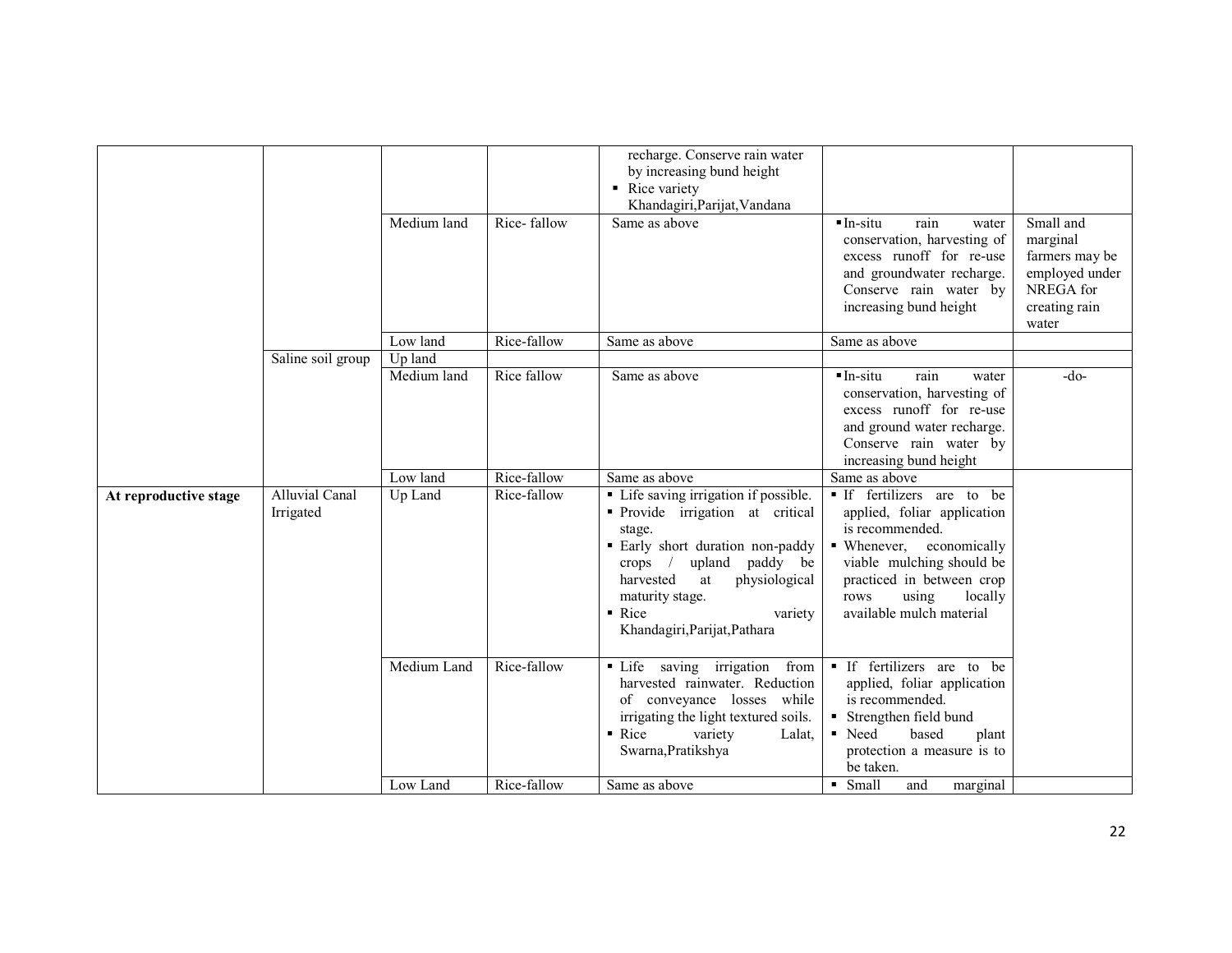|                  |                                    |                        |                            |                                                                                                                                                                                                     | farmers may be employed<br>NREGA for<br>under<br>creating rain water<br>• Conservation and storage<br>for<br>future<br>structures<br>drought.                                       |  |
|------------------|------------------------------------|------------------------|----------------------------|-----------------------------------------------------------------------------------------------------------------------------------------------------------------------------------------------------|-------------------------------------------------------------------------------------------------------------------------------------------------------------------------------------|--|
|                  |                                    | Low land               | Rice-vegetable-<br>fallow  | Same as above                                                                                                                                                                                       | Same as above                                                                                                                                                                       |  |
|                  | Low lying and<br>flood prone area  | Up land<br>Medium land |                            |                                                                                                                                                                                                     |                                                                                                                                                                                     |  |
|                  |                                    | Low land               | Rice-fallow                | Life saving irrigation from<br>harvested rainwater. Reduction of<br>conveyance losses while irrigating<br>the light textured soils.<br>Rice variety<br>Savitri, Gayatri, Padmini, Pooja             | Small and marginal farmers<br>may be employed under<br>NREGA for creating rain<br>water<br>Conservation and storage<br>structures for future drought.                               |  |
|                  |                                    | Low land               | Rice-vegetable-<br>fallow. | Same as above                                                                                                                                                                                       | Same as above                                                                                                                                                                       |  |
|                  | Saline soil group                  | Up land<br>Medium land | Rice-fallow                | • Rice<br>variety<br>Lalat, Swarna, Pratikshya<br>• Life saving irrigation<br>from<br>harvested rainwater.<br>Reduction of conveyance losses<br>whole<br>irrigating the<br>light<br>textured soils. | If fertilizers are to be applied,<br>foliar<br>application<br>1S<br>recommended.                                                                                                    |  |
|                  |                                    | Low land               | Rice-fallow                | Rice variety Lunishree, Pateni, Luna<br>suvarna, Luna sampada<br>Same as above                                                                                                                      | • Small<br>and<br>marginal<br>farmers may be employed<br>under<br><b>NREGA</b><br>for<br>creating rain water<br>Conservation and storage<br>for<br>future<br>structures<br>drought. |  |
|                  |                                    | Low land               | Rice-vegetable-<br>fallow. | Same as above,<br>Sow pyra crop                                                                                                                                                                     | Same as above                                                                                                                                                                       |  |
| Terminal drought | <b>Alluvial Canal</b><br>Irrigated | Medium land            | Rice fallow                | $\blacksquare$ Rice<br>variety<br>Lalat,<br>Swarna, Pratikshya, Surendra<br>• Life saving irrigation from                                                                                           | Same as above                                                                                                                                                                       |  |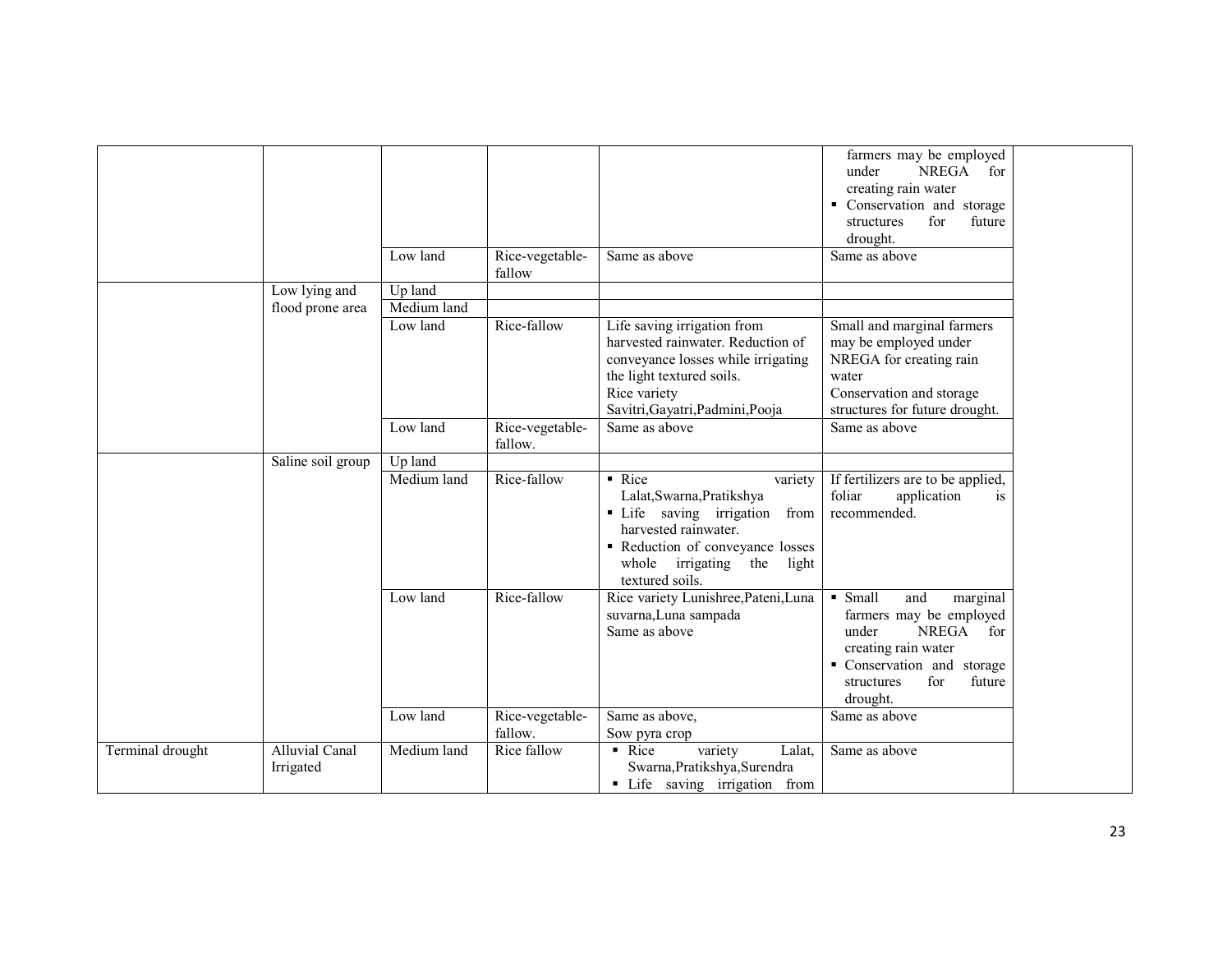|                                   |             |                                               | harvested rainwater, wherever<br>feasible, adopt micro-irrigation<br>to save water.<br>Reduction of<br>conveyance<br>losses while irrigating the light                                                                                                                                                                   |                                                                                                                                                                                |  |
|-----------------------------------|-------------|-----------------------------------------------|--------------------------------------------------------------------------------------------------------------------------------------------------------------------------------------------------------------------------------------------------------------------------------------------------------------------------|--------------------------------------------------------------------------------------------------------------------------------------------------------------------------------|--|
|                                   |             |                                               | textured soils.<br>• Harvesting<br>of<br>rice<br>at<br>physiological maturity.<br>If main crop is damaged /<br>partially success it may be<br>dismantled $\&$ go for land                                                                                                                                                |                                                                                                                                                                                |  |
|                                   |             |                                               | preparation for pre-rabi crops<br>(Toria, Blackgram, Green<br>gram, seasamum, Sunflower)                                                                                                                                                                                                                                 |                                                                                                                                                                                |  |
|                                   | Low land    | Rice-fallow                                   | Same as above<br>Sow pyra crop                                                                                                                                                                                                                                                                                           | Same as above                                                                                                                                                                  |  |
|                                   | Low land    | Rice vegetable /<br>oilseeds/pulses/<br>maize | Same as above for Kharif.                                                                                                                                                                                                                                                                                                | Same as above                                                                                                                                                                  |  |
|                                   | Low land    | Rice-rice                                     | Same as above for Kharif                                                                                                                                                                                                                                                                                                 | Same as above                                                                                                                                                                  |  |
|                                   | Medium land | Vegetable $-$<br>fallow                       | Life<br>from<br>saving<br>irrigation<br>harvested rainwater, wherever<br>feasible, adopts micro-irrigation to<br>save water. Irrigate on ridge and<br>irrigate every alternate furrow on<br>rotation.                                                                                                                    | Whenever,<br>economically<br>viable. Mulching should be<br>practiced in between crop<br>rows using locally available<br>mulch material                                         |  |
| Low lying and<br>flood prone area | Up land     |                                               |                                                                                                                                                                                                                                                                                                                          |                                                                                                                                                                                |  |
|                                   | Medium land | Rice fallow<br>based                          | Life saving irrigation from<br>٠<br>harvested rainwater, wherever<br>feasible,<br>micro-<br>adopts<br>irrigation<br>to save<br>water.<br>Reduction<br>of conveyance<br>losses while irrigating the light<br>textured soils.<br>of<br>Harvesting<br>rice<br>at<br>physiological maturity will<br>realize 80-85% of normal | • Small<br>and<br>marginal<br>farmers may be employed<br>under<br>NREGA<br>for<br>creating rain water<br>• Conservation and storage<br>structures<br>for<br>future<br>drought. |  |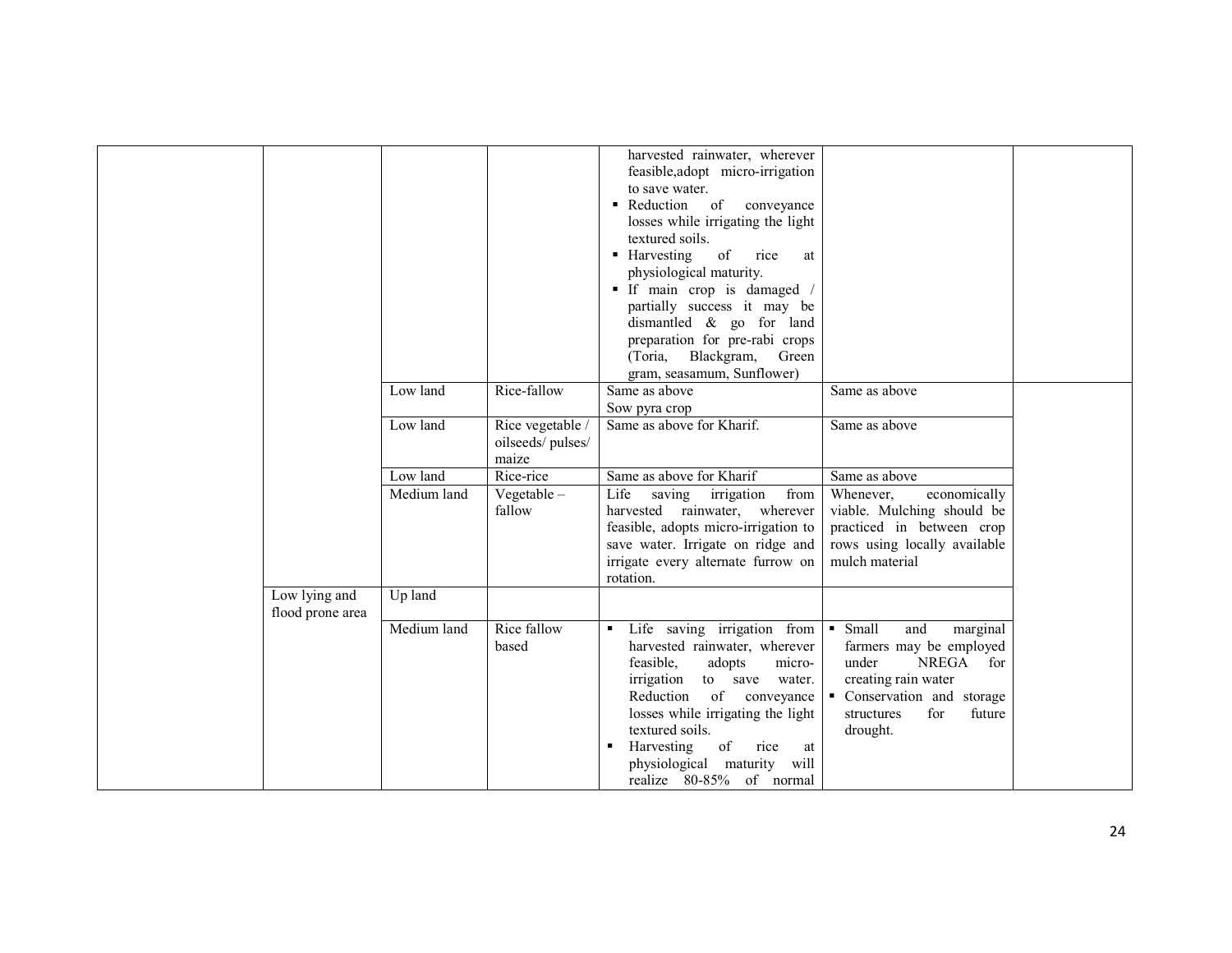|                   |             |                                               | yield.                                                                                                                                                                                                                                                                     |                                                                                                                                                       |  |
|-------------------|-------------|-----------------------------------------------|----------------------------------------------------------------------------------------------------------------------------------------------------------------------------------------------------------------------------------------------------------------------------|-------------------------------------------------------------------------------------------------------------------------------------------------------|--|
|                   | Low land    | Rice-fallow                                   | Same as above.<br>Sow pyra crop                                                                                                                                                                                                                                            | Same as above                                                                                                                                         |  |
|                   | Low land    | Rice vegetable /<br>oilseeds/pulses/<br>maize | Same as above for Kharif.                                                                                                                                                                                                                                                  | Same as above                                                                                                                                         |  |
|                   | Low land    | Rice-Rice                                     | Same as above for Kharif                                                                                                                                                                                                                                                   | Same as above                                                                                                                                         |  |
|                   | Medium land | Vegetable $-$<br>fallow                       | Life saving irrigation<br>from<br>harvested rainwater, wherever<br>feasible, adopt micro-irrigation to<br>save water. Irrigate on ridge and<br>irrigate every alternate furrow on<br>rotation.                                                                             | Whenever,<br>economically<br>viable mulching should be<br>practiced in between crop<br>rows using locally available<br>mulch material                 |  |
| Saline soil group | Up land     |                                               |                                                                                                                                                                                                                                                                            |                                                                                                                                                       |  |
|                   | Medium land | Rice fallow<br>based                          | • Life saving irrigation from<br>harvested rainwater, wherever<br>feasible,<br>adopts<br>micro-<br>irrigation<br>to save water.<br>Reduction<br>of conveyance<br>losses while irrigating the light<br>textured soils<br>• Harvesting<br>of<br>rice<br>at<br>physiological. | Small and marginal farmers<br>may be employed under<br>NREGA for creating rain<br>water<br>Conservation and storage<br>structures for future drought. |  |
|                   | Low land    | Rice-fallow                                   | Same as above.<br>Sow pyra crops.                                                                                                                                                                                                                                          | Same as above                                                                                                                                         |  |
|                   | Low land    | Rice vegetable /<br>oilseeds/pulses/<br>maize | Same as above for Kharif.                                                                                                                                                                                                                                                  | Same as above                                                                                                                                         |  |
|                   | Low land    | Rice-Rice                                     | Same as above for Kharif                                                                                                                                                                                                                                                   | Same as above                                                                                                                                         |  |
|                   | Medium land | $Vegetable -$<br>fallow                       | Life saving irrigation<br>from<br>harvested rainwater, wherever<br>feasible, adopts micro-irrigation to<br>save water. Irrigate on ridge and<br>irrigate every alternate furrow on<br>rotation.                                                                            | Whenever,<br>economically<br>viable mulching should be<br>practiced in between crop<br>rows using locally available<br>mulch material                 |  |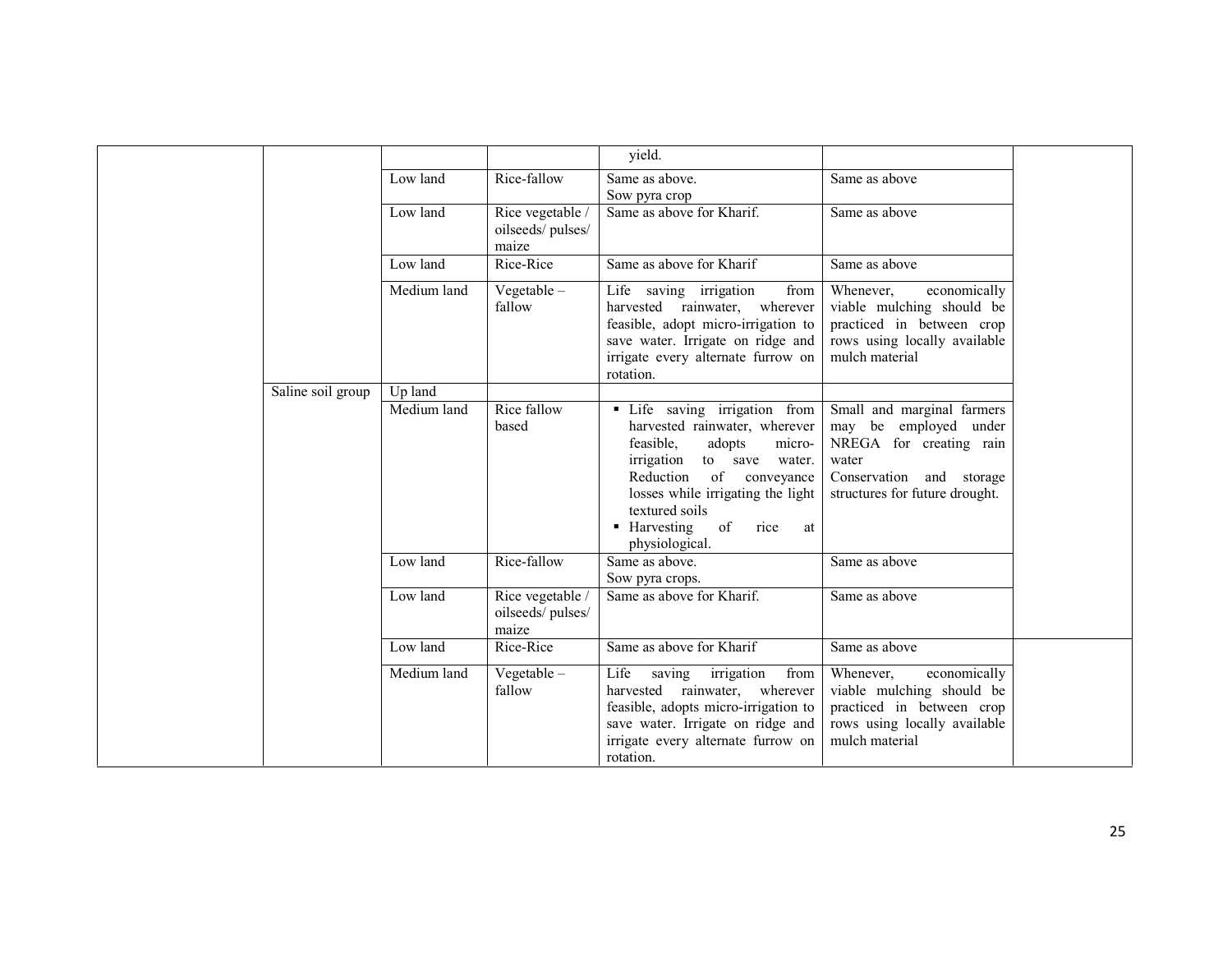## 2.1.2 Irrigated situation

| Condition              |                       |                      |                 |                                                   | <b>Suggested Contingency Measures</b> |                           |
|------------------------|-----------------------|----------------------|-----------------|---------------------------------------------------|---------------------------------------|---------------------------|
| <b>Delayed/limited</b> | Agro-Ecological       | <b>Major Farming</b> | Crop/cropping   | Change in crop/cropping                           | <b>Agronomic measures</b>             | <b>Remarks</b> on         |
| release of water       | <b>Situations</b>     | situation            | system          | system                                            |                                       | Implementation            |
| in canals due to       | <b>Alluvial Canal</b> | Up/Medium/Low        | Rice-rice       | Rice area during rabi should                      | Reduction of conveyance               | Desalting,<br>repairing,  |
| low rainfall           | Irrigated             | land                 |                 | be reduced. Instead, low water                    | losses while irrigating the           | renovation<br>and         |
|                        |                       |                      |                 | requiring oilseeds and pulses                     | textured<br>light<br>soils.           | of<br>construction<br>new |
|                        |                       |                      |                 | like groundnut, green gram,                       | Harvesting of kharif rice at          | conveyance<br>system      |
|                        |                       |                      |                 | black<br>sunflower,<br>gram,                      | physiological maturity.               | under different schemes   |
|                        |                       |                      |                 | preferred<br>sesamum<br>are                       | Irrigated the rabi rice at            | like NREGA, BRGF,         |
|                        |                       |                      |                 | options.                                          | critical stages only with             | MPLAD funds, etc.         |
|                        |                       |                      |                 | Use of mid duration variety                       | ground water.                         |                           |
|                        |                       |                      |                 | like 'Lalat, Naveen (120 days)                    |                                       |                           |
|                        |                       |                      |                 | is well suited in rabi following                  |                                       |                           |
|                        |                       |                      |                 | SRI method.                                       |                                       |                           |
|                        |                       |                      | Rice-           | Low water requiring oilseed                       | Same as above for kharif              |                           |
|                        |                       |                      | oilseeds/pulses | and pulses like groundnut,                        | rice.                                 |                           |
|                        |                       |                      |                 | green gram, black gram,                           | Provide irrigation at critical        |                           |
|                        |                       |                      |                 | sunflower, sesamum                                | stages.                               |                           |
|                        |                       |                      |                 |                                                   | Provide organic mulching.             |                           |
|                        |                       |                      |                 |                                                   | Weed management                       |                           |
|                        |                       |                      | Rice-           | $-do-$                                            | $-do-$                                |                           |
|                        |                       |                      | oilseeds/pulses |                                                   |                                       |                           |
|                        |                       |                      | Rice vegetables | Growing of short duration                         | $-do-$                                |                           |
|                        |                       |                      |                 | legumes like cowpea, bean or                      |                                       |                           |
|                        |                       |                      |                 | root vegetable like radish<br>during rabi season. |                                       |                           |
|                        | Low lying and         | Up land              |                 |                                                   |                                       |                           |
|                        | flood prone           | Medium land          |                 |                                                   |                                       |                           |
|                        | area                  | Low land             | Rice-Rice       | Rice area during rabi should                      | Reduction of conveyance               | Desalting.<br>repairing,  |
|                        |                       |                      |                 | be reduced. Instead, low water                    | losses while irrigating the           | renovation<br>and         |
|                        |                       |                      |                 | requiring oilseeds and pulses                     | light<br>textured<br>soils.           | of<br>construction<br>new |
|                        |                       |                      |                 | like groundnut, green gram,                       | Harvesting of kharif rice at          | conveyance<br>system      |
|                        |                       |                      |                 | black<br>sunflower,<br>gram,                      | physiological maturity                | under different schemes   |
|                        |                       |                      |                 | preferred<br>sesamum<br>are                       | Irrigated the rabi rice at            | like NREGA, BRGF,         |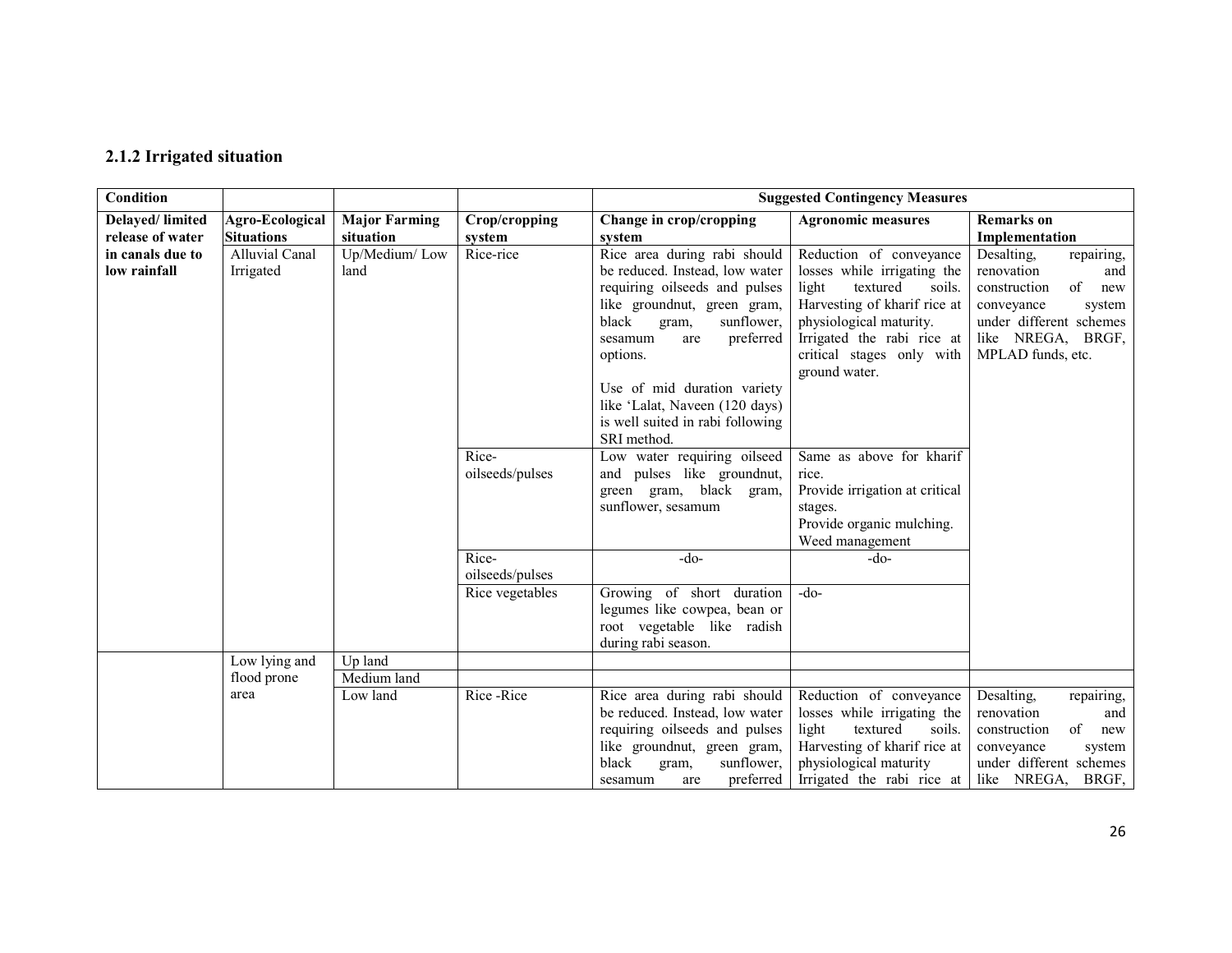|             |             |                 | options.                        | critical stages only with   MPLAD funds, etc.<br>ground water. |                          |
|-------------|-------------|-----------------|---------------------------------|----------------------------------------------------------------|--------------------------|
|             |             |                 | Use of mid duration variety     |                                                                |                          |
|             |             |                 | like'Lalat'(120 days) is well   |                                                                |                          |
|             |             |                 | suited in rabi.                 |                                                                |                          |
|             |             | Rice-Oilseeds/  | Low water requiring oilseed     | Same as above for kharif                                       |                          |
|             |             | Pulses          | and pulses like groundnut,      | rice.                                                          |                          |
|             |             |                 | greengram,<br>blackgram,        | Provide organic mulching.                                      |                          |
|             |             |                 | sunflower, sesamum              | Weed management                                                |                          |
|             |             | Rice-           | $-do-$                          | $-do-$                                                         |                          |
|             |             | oilseeds/pulses |                                 |                                                                |                          |
|             |             | Lowland rice    | Growing of short duration       | $-do-$                                                         |                          |
|             |             | vegetables      | legumes like cowpea, bean or    |                                                                |                          |
|             |             |                 | root vegetable like radish      |                                                                |                          |
|             |             |                 | during rabi season.             |                                                                |                          |
| Saline soil | Up land     |                 |                                 |                                                                |                          |
| group       | Medium land |                 |                                 |                                                                |                          |
|             | Low land    | Rice-Rice       | Rice area during rabi should    | Reduction of conveyance                                        | Desalting,<br>repairing, |
|             |             |                 | be reduced. Instead, low water  | losses while irrigating the                                    | renovation<br>and        |
|             |             |                 | requiring oilseeds and pulses   | light<br>textured<br>soils.                                    | of new<br>construction   |
|             |             |                 | like groundnut, green gram,     | Harvesting of kharif rice at                                   | conveyance<br>system     |
|             |             |                 | black<br>gram,<br>sunflower,    | physiological maturity.                                        | under different schemes  |
|             |             |                 | sesamum<br>preferred<br>are     | Irrigated the rabi rice at                                     | like NREGA, BRGF,        |
|             |             |                 | options.                        | critical stages only with                                      | MPLAD funds, etc.        |
|             |             |                 | Use of mid duration variety     | ground water.                                                  |                          |
|             |             |                 | like 'Lalat' (120 days) is well |                                                                |                          |
|             |             |                 | suited in rabi.                 |                                                                |                          |
|             |             | Rice-           | Low water requiring oilseed     | Same as above for Kharif                                       |                          |
|             |             | oilseeds/pulses | and pulses like groundnut,      | rice.                                                          |                          |
|             |             |                 | green gram, black gram,         | Provide organic mulching.                                      |                          |
|             |             |                 | sunflower, sesamum              | Weed management                                                |                          |
|             |             | Rice-           | $-do-$                          | -do-                                                           |                          |
|             |             | oilseeds/pulses |                                 |                                                                |                          |
|             |             | Rice vegetables | Growing of short duration       | $-do-$                                                         |                          |
|             |             |                 | legumes like cowpea, bean or    |                                                                |                          |
|             |             |                 | root vegetable like radish      |                                                                |                          |
|             |             |                 | during rabi season.             |                                                                |                          |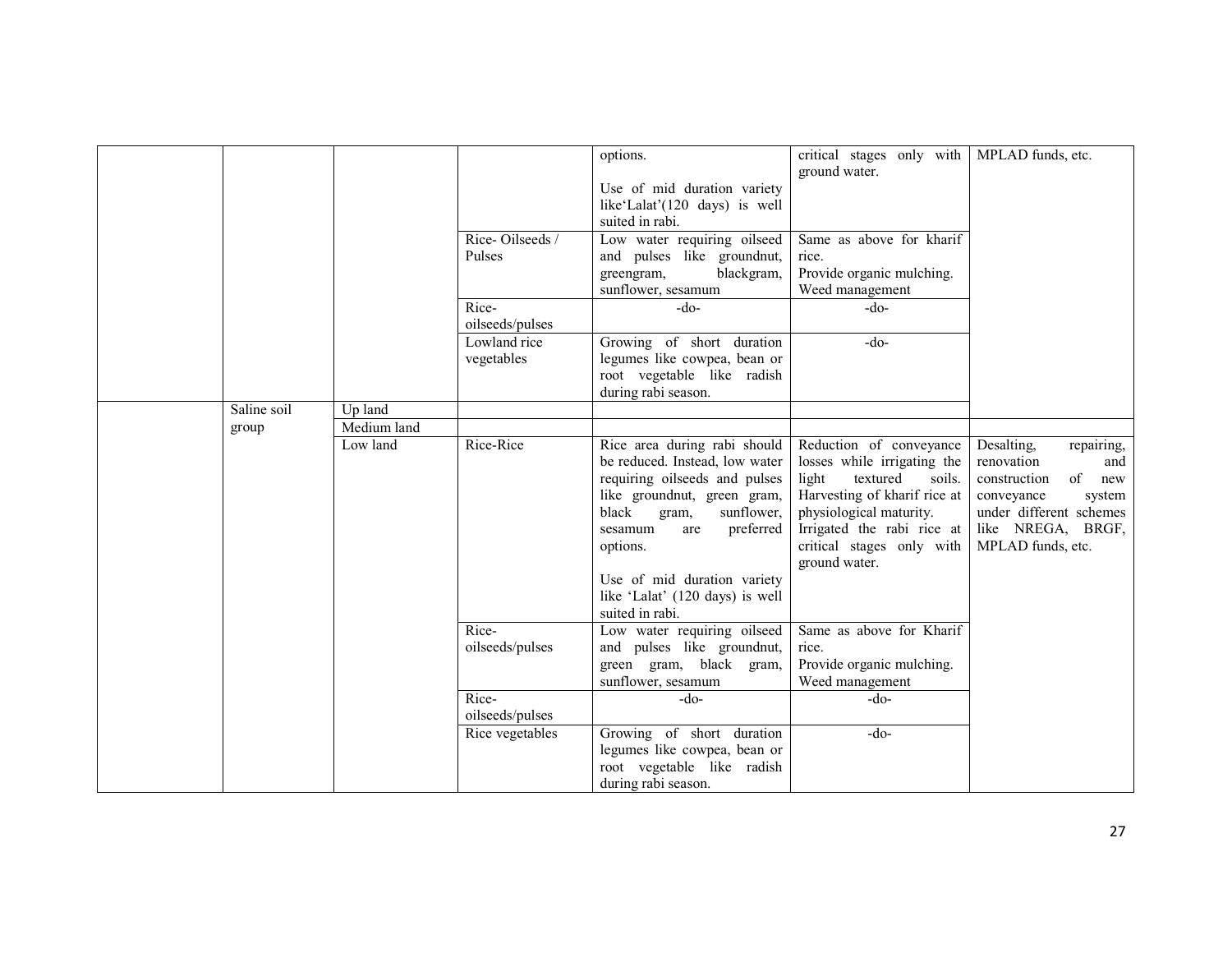| Condition                         |                                    |             |                      |                                                                                                                                                                                                           | <b>Suggested Contingency Measures</b>                                                                                                                                                                             |                                                                                                                                                                        |
|-----------------------------------|------------------------------------|-------------|----------------------|-----------------------------------------------------------------------------------------------------------------------------------------------------------------------------------------------------------|-------------------------------------------------------------------------------------------------------------------------------------------------------------------------------------------------------------------|------------------------------------------------------------------------------------------------------------------------------------------------------------------------|
| Non release of                    | Agro-Ecological                    | Major       | Crop/cropping        | Change in crop/cropping                                                                                                                                                                                   | <b>Agronomic measures</b>                                                                                                                                                                                         | <b>Remarks</b> on                                                                                                                                                      |
| water in canals                   | <b>Situations</b>                  | Farming     | system               | system                                                                                                                                                                                                    |                                                                                                                                                                                                                   | Implementation                                                                                                                                                         |
| under delayed                     |                                    | situation   |                      |                                                                                                                                                                                                           |                                                                                                                                                                                                                   |                                                                                                                                                                        |
| onset of monsoon<br>in catchments | <b>Alluvial Canal</b><br>Irrigated | Low land    | Rice-Rice            | Rice area during rabi should be<br>reduced. Instead, low water<br>requiring oilseeds and pulses<br>like groundnut, green gram,<br>black<br>sunflower,<br>gram,<br>preferred<br>sesamum<br>are<br>options. | Reduction of conveyance<br>losses while irrigating the<br>crops.<br>Harvesting of kharif rice at<br>physiological maturity.<br>Use organic mulch, keep<br>the land weed free.                                     | Desalting,<br>repairing,<br>renovation<br>and<br>of<br>construction<br>new<br>conveyance<br>system<br>under different schemes<br>like NREGA, BRGF,<br>MPLAD funds etc. |
|                                   |                                    |             | Rice-oilseeds/pulses | Low water requiring oilseed<br>and pulses like groundnut,<br>green gram, black gram,<br>sunflower, sesamum                                                                                                | $-do-$                                                                                                                                                                                                            |                                                                                                                                                                        |
|                                   |                                    |             | Rice vegetables      | Growing of short duration<br>legumes like cowpea, bean or<br>root vegetable like radish<br>during rabi seasons                                                                                            | $-do-$                                                                                                                                                                                                            |                                                                                                                                                                        |
|                                   | Low lying and                      | Up land     |                      |                                                                                                                                                                                                           |                                                                                                                                                                                                                   |                                                                                                                                                                        |
|                                   | flood prone area                   | Medium land |                      |                                                                                                                                                                                                           |                                                                                                                                                                                                                   |                                                                                                                                                                        |
|                                   |                                    | Low land    | Rice-Rice            | Rice area during rabi should be<br>reduced. Instead, low water<br>requiring oilseeds and pulses<br>like groundnut, green gram,<br>black<br>sunflower,<br>gram,<br>preferred<br>sesamum<br>are<br>options. | Life saving irrigation for<br>kharif<br>rice<br>with<br>groundwater.<br>Use organic mulch, keep<br>the land weed free.<br>Reduction of conveyance<br>losses while irrigating the<br>crops.                        | Desalting,<br>repairing,<br>renovation<br>and<br>of<br>construction<br>new<br>conveyance<br>system<br>under different schemes<br>like NREGA, BRGF,<br>MPLAD funds etc. |
|                                   |                                    |             | Rice-Oilseeds/pulses | Low water requiring oilseed<br>and pulses like groundnut,<br>green gram, black gram,<br>sunflower, sesamum                                                                                                | Irrigated the kharif crops<br>during dry spell with<br>ground water.<br>Use organic mulch, keep<br>the land weed free.<br>Harvesting of kharif rice at<br>physiological maturity will<br>realize 80-85% of normal |                                                                                                                                                                        |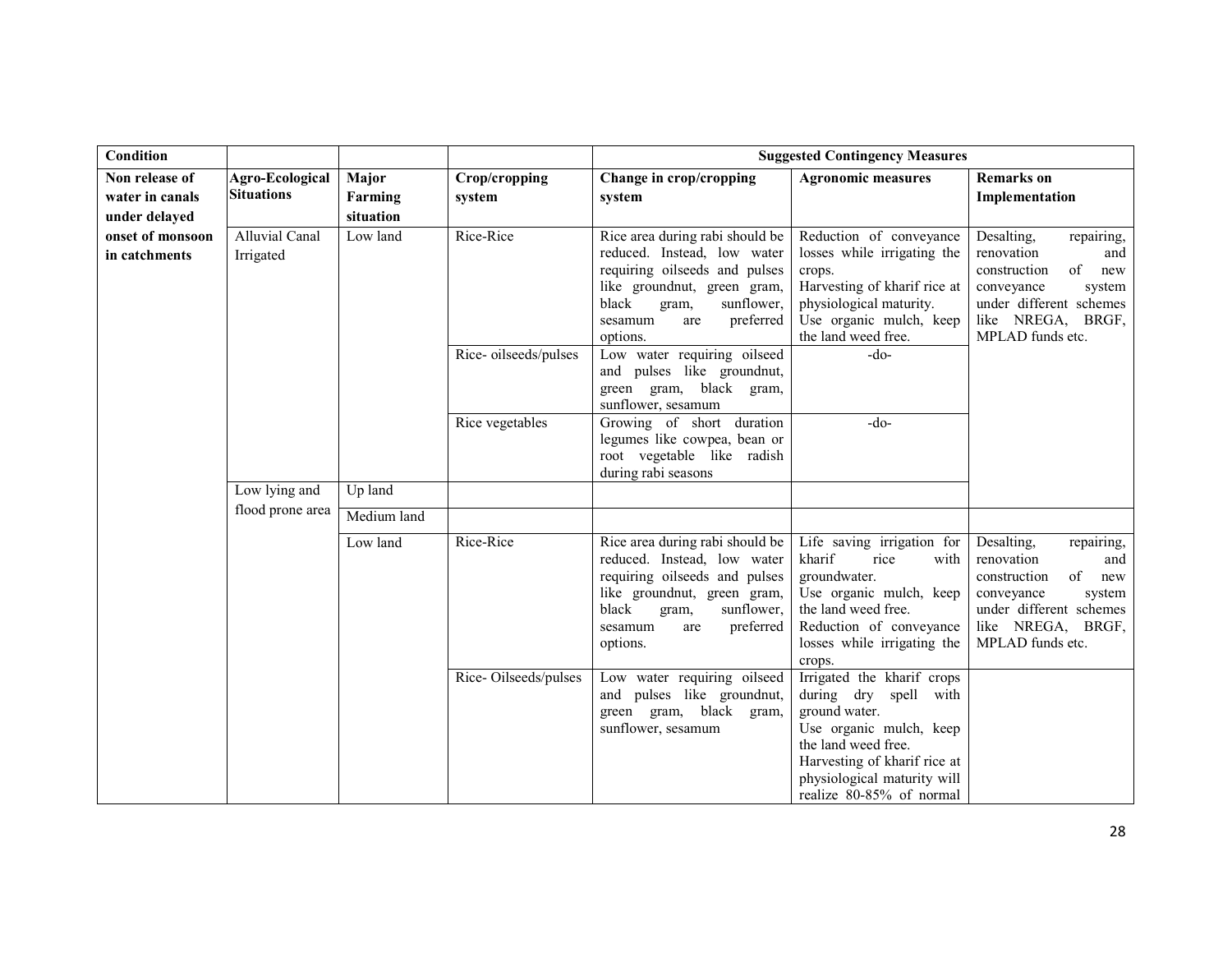|             |             |                      |                                                                                                                                                                                                           | yield.                                                                                                                                                                                                                        |                                                                                                                                                                        |
|-------------|-------------|----------------------|-----------------------------------------------------------------------------------------------------------------------------------------------------------------------------------------------------------|-------------------------------------------------------------------------------------------------------------------------------------------------------------------------------------------------------------------------------|------------------------------------------------------------------------------------------------------------------------------------------------------------------------|
|             |             | Rice-Vegetables      | Growing of short duration<br>legumes like cowpea, bean or<br>root vegetable like radish<br>during rabi seasons                                                                                            | Irrigated the kharif crops<br>during dry<br>spell with<br>ground water<br>Harvesting of kharif rice at<br>physiological maturity will<br>realize 80-85% of normal<br>yield                                                    |                                                                                                                                                                        |
| Saline soil | Up land     |                      |                                                                                                                                                                                                           |                                                                                                                                                                                                                               |                                                                                                                                                                        |
| group       | Medium land |                      |                                                                                                                                                                                                           |                                                                                                                                                                                                                               |                                                                                                                                                                        |
|             | Low land    | Rice-Rice            | Rice area during rabi should be<br>reduced. Instead, low water<br>requiring oilseeds and pulses<br>like groundnut, green gram,<br>black<br>sunflower.<br>gram,<br>preferred<br>sesamum<br>are<br>options. | Irrigate the kharif rice with<br>groundwater.<br>Reduction of conveyance<br>losses while irrigating the<br>crops.<br>Harvesting of kharif rice at<br>physiological maturity<br>Use organic mulch, keep<br>the land weed free. | Desalting,<br>repairing,<br>renovation<br>and<br>of<br>construction<br>new<br>conveyance<br>system<br>under different schemes<br>like NREGA, BRGF,<br>MPLAD funds etc. |
|             |             | Rice-Oilseeds/pulses | Low water requiring oilseed<br>and pulses like groundnut,<br>green gram, black gram,<br>sunflower, sesamum                                                                                                | Irrigated the kharif crops<br>during dry spell with<br>ground water.<br>Harvesting of kharif rice at<br>physiological maturity<br>Use organic mulch, keep<br>the land weed free.                                              |                                                                                                                                                                        |
|             |             | Rice-vegetables      | Growing of short duration<br>legumes like cowpea, bean or<br>root vegetable like radish<br>during rabi seasons                                                                                            | $-do-$                                                                                                                                                                                                                        |                                                                                                                                                                        |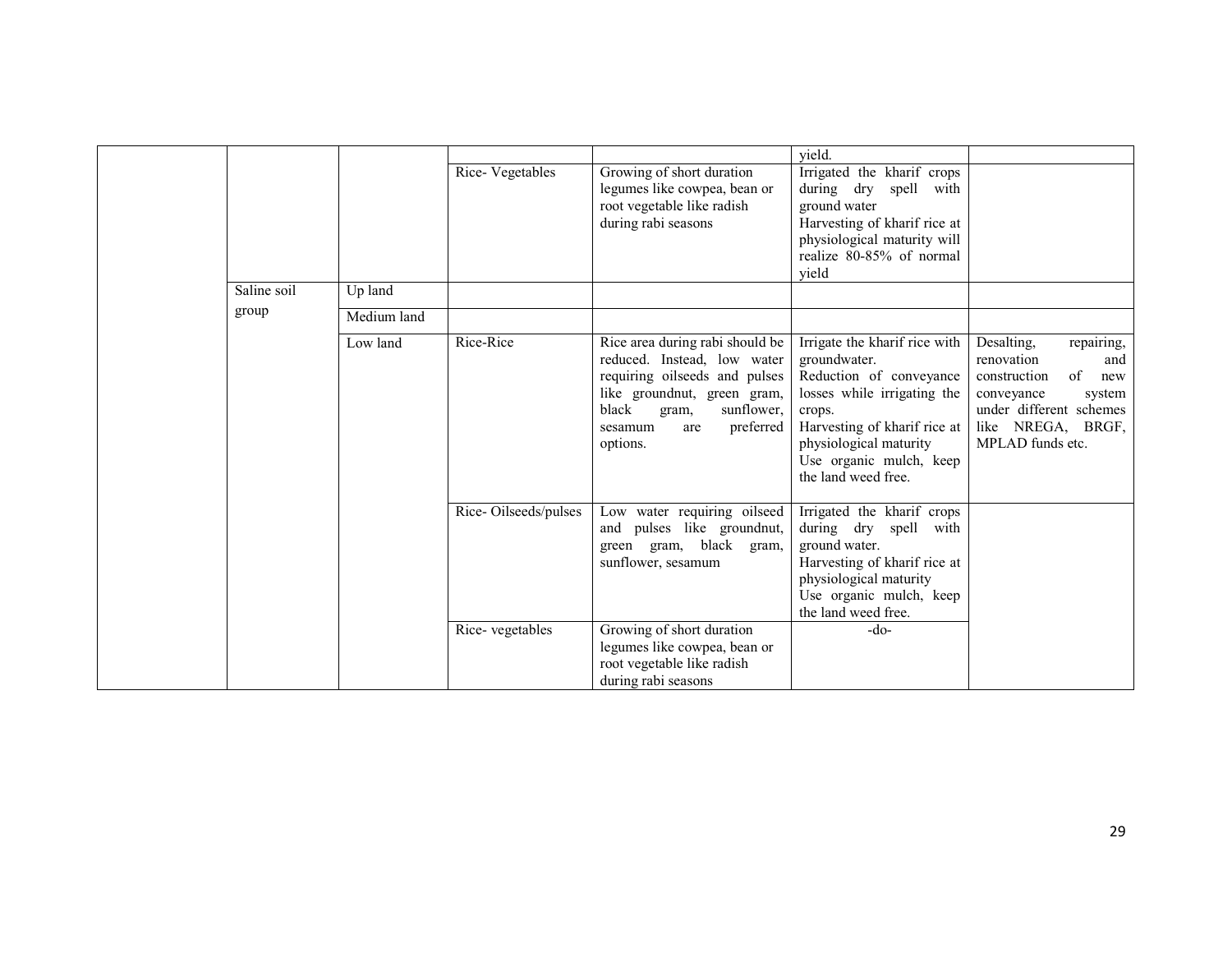| Condition              |                   |                      |                             | <b>Suggested Contingency Measures</b>                   |                                |                   |
|------------------------|-------------------|----------------------|-----------------------------|---------------------------------------------------------|--------------------------------|-------------------|
| <b>Lack of inflows</b> | Agro-Ecological   | <b>Major Farming</b> | <b>Crop/cropping system</b> | Change in crop/cropping                                 | <b>Agronomic measures</b>      | <b>Remarks</b> on |
| into tanks due to      | <b>Situations</b> | situation            |                             | system                                                  |                                | Implementation    |
| insufficient/          | Alluvial Canal    | Low land             | Rice-Rice                   | Rice area during rabi should                            | Provide life saving irrigation |                   |
| delayed onset of       | Irrigated         |                      |                             | be reduced.                                             | for kharif crops during dry    |                   |
| monsoon                |                   |                      |                             | Instead low water requiring                             | spell with ground water.       |                   |
|                        |                   |                      |                             | oilseeds and pulses like                                | Harvesting of kharif rice at   |                   |
|                        |                   |                      |                             | groundnut,<br>greengram,                                | physiological maturity.        |                   |
|                        |                   |                      |                             | sunflower,<br>blackgram,                                | Use organic mulch, keep the    |                   |
|                        |                   |                      |                             | sesamum are preferred.                                  | land weed free.                |                   |
|                        |                   |                      | Rice-Oilseeds/pulses        | Low water requiring oilseeds                            | Irrigate the kharif crops      |                   |
|                        |                   |                      |                             | and pulses like groundnut,                              | during dry spell with ground   |                   |
|                        |                   |                      |                             | sunflower,<br>greengram,                                | water.                         |                   |
|                        |                   |                      |                             | sesamum.                                                | Harvesting of kharif rice at   |                   |
|                        |                   |                      |                             |                                                         | physiological maturity         |                   |
|                        |                   |                      |                             |                                                         | Use organic mulch, keep the    |                   |
|                        |                   |                      |                             |                                                         | land weed free.                |                   |
|                        |                   |                      | Rice-vegetables             | Growing of short duration                               | $-do-$                         |                   |
|                        |                   |                      |                             | legumes like cowpea, bean or                            |                                |                   |
|                        |                   |                      |                             | root vegetables like raddish                            |                                |                   |
|                        |                   |                      |                             | during rabi seasons.                                    |                                |                   |
|                        | Low lying and     | Up land              |                             |                                                         |                                |                   |
|                        | flood prone area  | Medium land          |                             |                                                         |                                |                   |
|                        |                   | Low land             | Rice-Rice                   | Rice area during rabi should                            | $-do-$                         |                   |
|                        |                   |                      |                             | be reduced.                                             |                                |                   |
|                        |                   |                      |                             | Instead low water requiring<br>oilseeds and pulses like |                                |                   |
|                        |                   |                      |                             | ground nut, green gram, black                           |                                |                   |
|                        |                   |                      |                             | gram,, sunflower, sesamum                               |                                |                   |
|                        |                   |                      |                             | are preferred.                                          |                                |                   |
|                        |                   |                      | Rice-Oilseeds/pulses        | Low water requiring oilseeds                            | Irrigate the kharif crops      |                   |
|                        |                   |                      |                             | and pulses like groundnut,                              | during dry spell with ground   |                   |
|                        |                   |                      |                             | sunflower,<br>greengram,                                | water.                         |                   |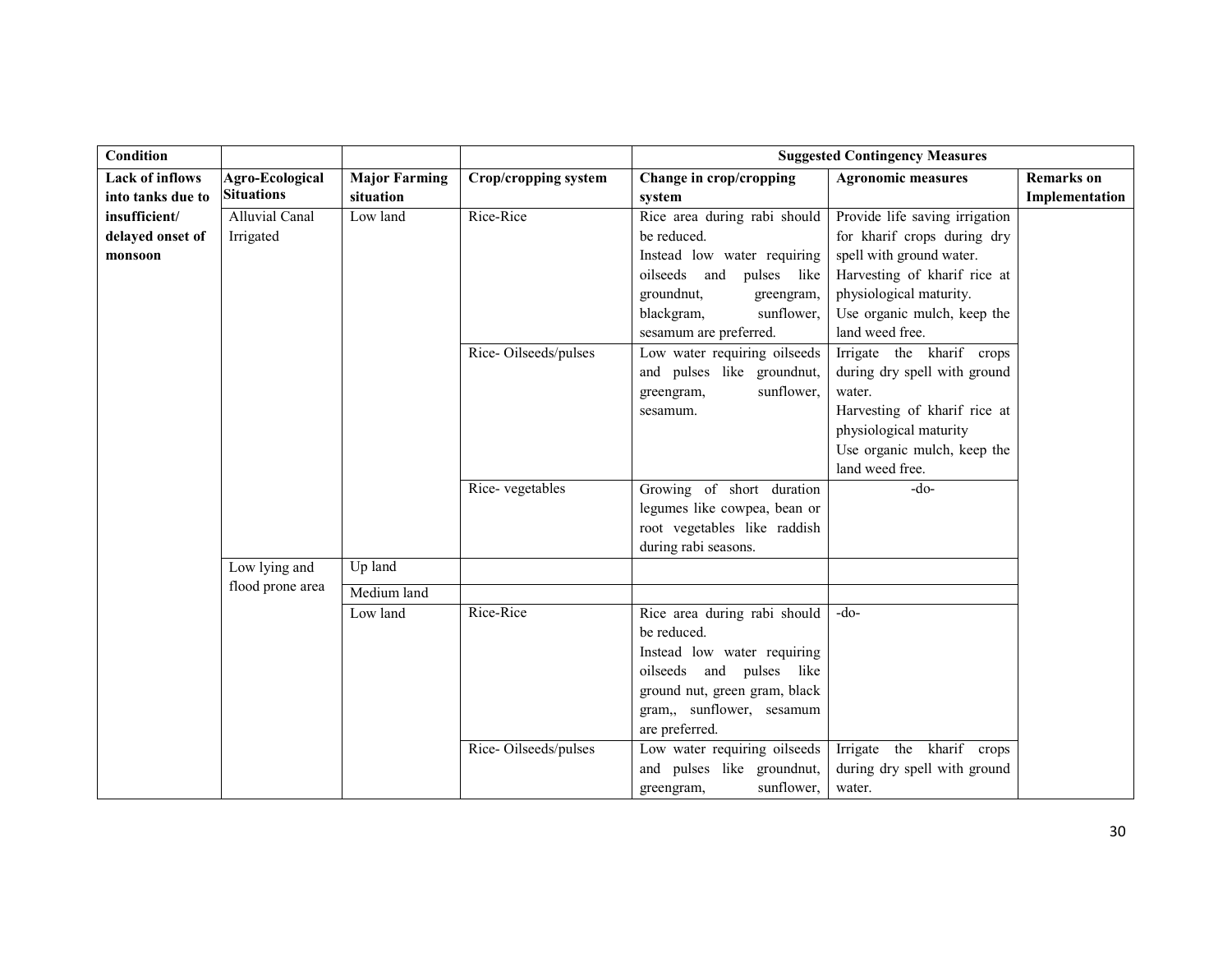|                   |             |                      | sesamum.                      | Harvesting of kharif rice at |
|-------------------|-------------|----------------------|-------------------------------|------------------------------|
|                   |             |                      |                               | physiological maturity.      |
|                   |             | Rice-vegetables      | Growing of short duration     | Irrigate the kharif crops    |
|                   |             |                      | legumes like cowpea, bean or  | during dry spell with ground |
|                   |             |                      | root vegetables like raddish  | water.                       |
|                   |             |                      | during rabi seasons.          | Harvesting of kharif rice at |
|                   |             |                      |                               | physiological maturity.      |
| Saline soil group | Up land     |                      |                               |                              |
|                   | Medium land |                      |                               |                              |
|                   | Low land    | Rice-Rice            | Rice area during rabi should  | Irrigate the kharif crops    |
|                   |             |                      | be reduced.                   | during dry spell with ground |
|                   |             |                      | Instead low water requiring   | water.                       |
|                   |             |                      | oilseeds and pulses like      | Harvesting of kharif rice at |
|                   |             |                      | ground nut, green gram, black | physiological maturity.      |
|                   |             |                      | gra, sunflower, sesamum are   |                              |
|                   |             |                      | preferred.                    |                              |
|                   |             | Rice-Oilseeds/pulses | Low water requiring oilseeds  | Irrigate the kharif crops    |
|                   |             |                      | and pulses like ground nut,   | during dry spell with ground |
|                   |             |                      | sunflower,<br>green<br>gram,  | water.                       |
|                   |             |                      | sesamum.                      | harvesting of kharif rice at |
|                   |             |                      |                               | physiological maturity Use   |
|                   |             |                      |                               | organic mulch, keep the land |
|                   |             |                      |                               | weed free.                   |
|                   |             | Rice-vegetables      | Growing of short duration     | Irrigate the kharif crops    |
|                   |             |                      | legumes like cowpea, bean or  | during dry spell with ground |
|                   |             |                      | root vegetables like radish,  | water.                       |
|                   |             |                      | Sugarbeet,<br>during<br>rabi  | Harvesting of kharif rice at |
|                   |             |                      | seasons.                      | physiological maturity       |
|                   |             |                      |                               | Use organic mulch, keep the  |
|                   |             |                      |                               | land weed free.              |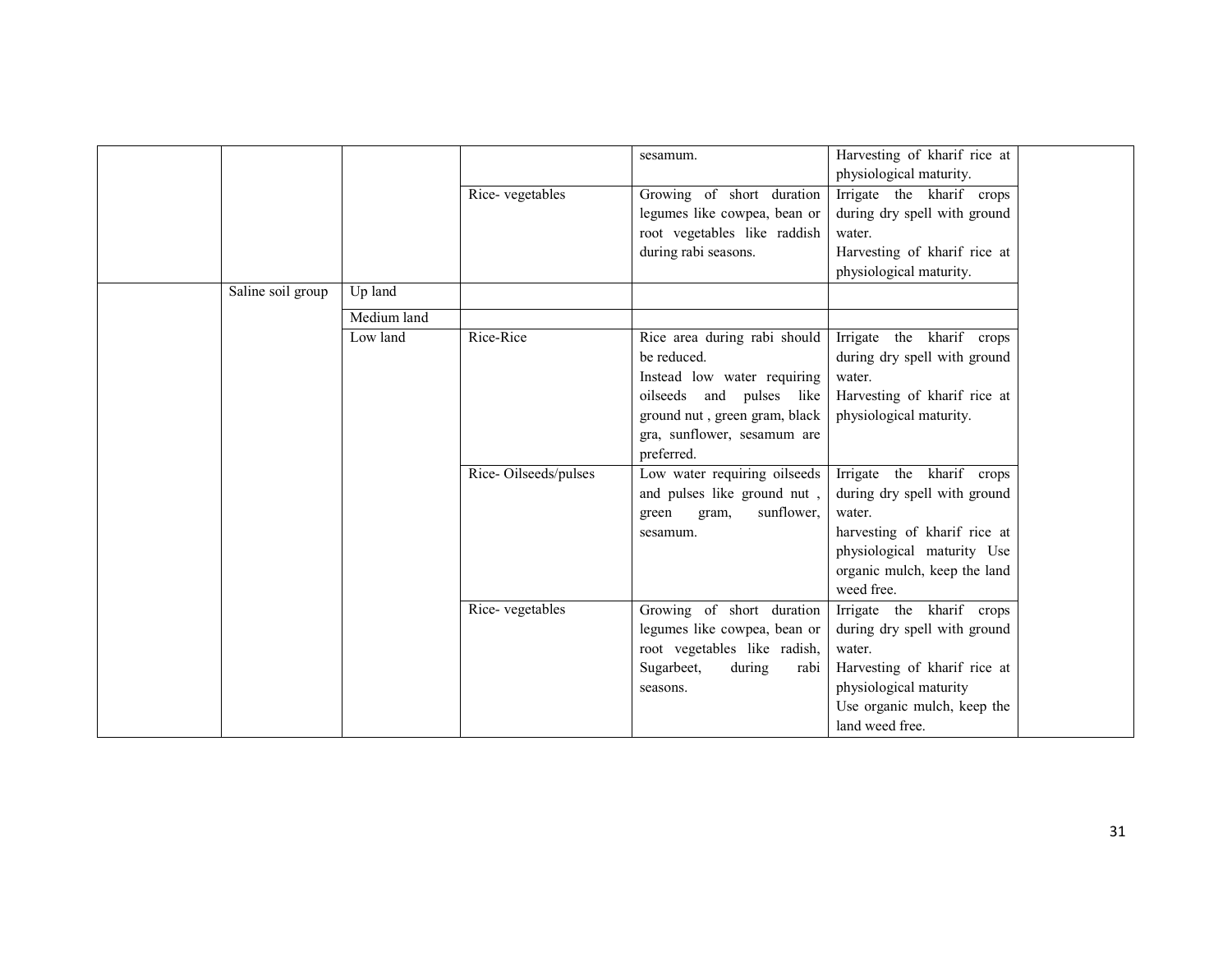| <b>Condition</b>                |                                    |                      |                      | <b>Suggested Contingency Measures</b>                                                                                                                                                                    |                                                                                                                                                                                                                                                                                                                                                                                                                                              |                   |  |
|---------------------------------|------------------------------------|----------------------|----------------------|----------------------------------------------------------------------------------------------------------------------------------------------------------------------------------------------------------|----------------------------------------------------------------------------------------------------------------------------------------------------------------------------------------------------------------------------------------------------------------------------------------------------------------------------------------------------------------------------------------------------------------------------------------------|-------------------|--|
| <b>Insufficient</b>             | Agro-Ecological                    | <b>Major Farming</b> | Crop/cropping        | Change in crop/cropping                                                                                                                                                                                  | <b>Agronomic measures</b>                                                                                                                                                                                                                                                                                                                                                                                                                    | <b>Remarks</b> on |  |
| ground water                    | <b>Situations</b>                  | situation            | system               | system                                                                                                                                                                                                   |                                                                                                                                                                                                                                                                                                                                                                                                                                              | Implementation    |  |
| recharge due to<br>low rainfall | <b>Alluvial Canal</b><br>Irrigated | Low land             | Rice-Rice            | Rice area during rabi should<br>be reduced. Instead, low<br>water requiring oilseeds and<br>pulses<br>like<br>Groundnut,<br>Greengram, Black<br>gram,<br>Sunflower, Sesamum<br>are<br>preferred options. | • Harvesting of kharif<br>rice at physiological<br>maturity will realize 80-<br>85% of normal yield.<br>■ Run-off<br>generated<br>should be stored in the<br>farm ponds or tanks.<br>These will recharge<br>ground water.<br>• Rainwater stored in self<br>sealing or lined ponds<br>used for<br>be<br>can<br>irrigation if there is long<br>break in the rainfall or<br>for Pre-sowing of the<br>rabi crops to ensure<br>proper generation. |                   |  |
|                                 |                                    |                      | Rice-Oilseeds/pulses | Low water requiring oilseed<br>and pulses like groundnut,<br>green gram, black gram,<br>sunflower, sesamum                                                                                               | Harvesting of kharif rice at<br>physiological maturity<br>Use organic mulch, keep<br>the land weed free.                                                                                                                                                                                                                                                                                                                                     |                   |  |
|                                 |                                    |                      | Rice-vegetables      | Growing of short duration<br>legumes like cowpea, bean or<br>root vegetables like raddish<br>during rabi seasons.                                                                                        | $-do-$                                                                                                                                                                                                                                                                                                                                                                                                                                       |                   |  |
|                                 | Low lying and                      | Up land              |                      |                                                                                                                                                                                                          |                                                                                                                                                                                                                                                                                                                                                                                                                                              |                   |  |
|                                 | flood prone                        | Medium land          |                      |                                                                                                                                                                                                          |                                                                                                                                                                                                                                                                                                                                                                                                                                              |                   |  |
|                                 | area                               | Low land             | Rice-Rice            | Rice area during rabi should<br>be reduced. Instead, low<br>water requiring oilseeds and<br>pulses like groundnut, green<br>gram, black gram, sunflower,<br>are<br>preferred<br>sesamum<br>options.      | Harvesting of kharif rice at<br>physiological maturity.<br>Run off generated even by<br>the delayed monsoon and<br>should be stored in the<br>farm ponds or tanks.<br>Rainwater stored in self                                                                                                                                                                                                                                               |                   |  |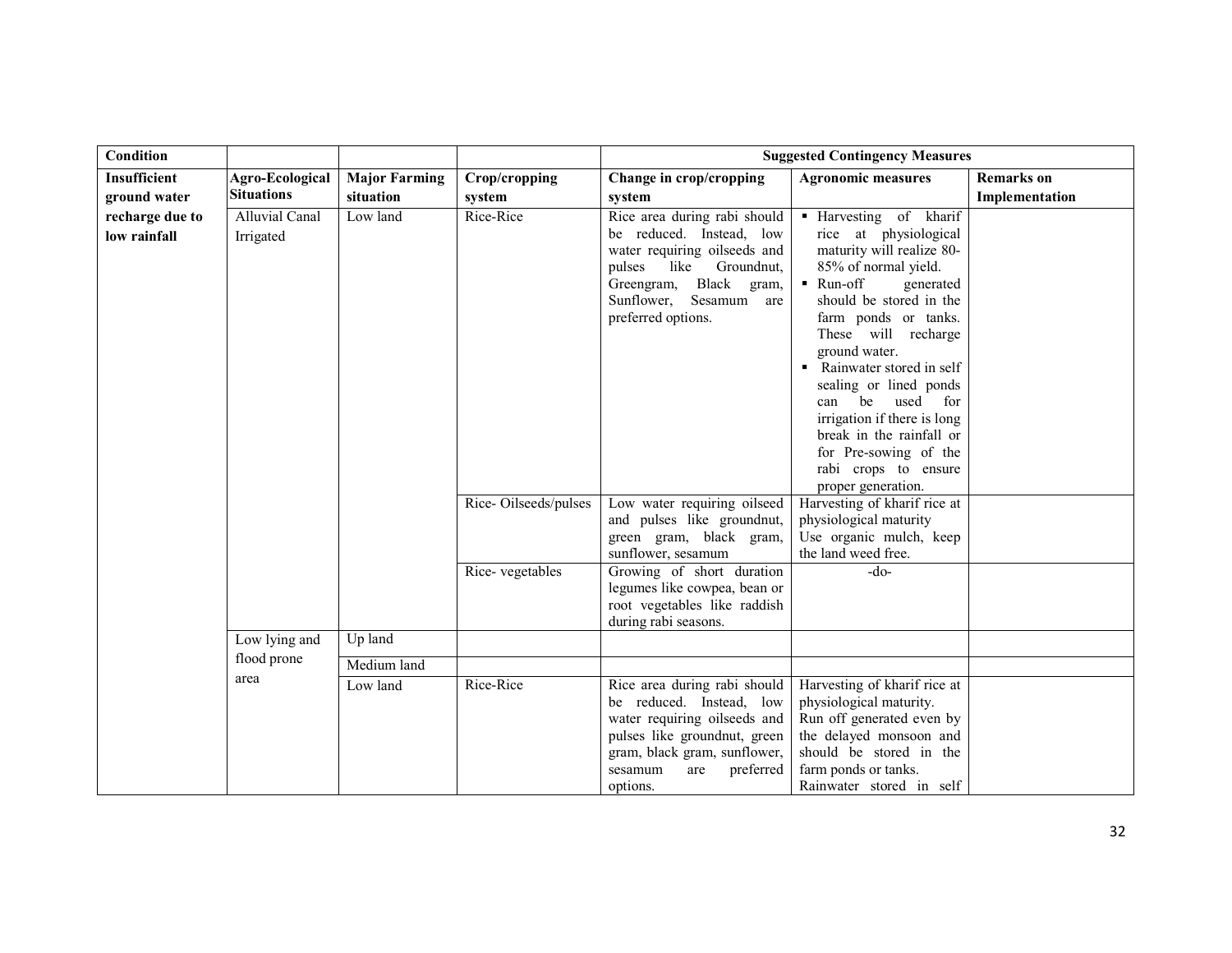|             |             |                      |                                                                                                                                                                                                     | sealing or lined ponds can<br>be used for irrigation if                                                                                                                                                   |                                                                                                                                                                                                                                                                                              |
|-------------|-------------|----------------------|-----------------------------------------------------------------------------------------------------------------------------------------------------------------------------------------------------|-----------------------------------------------------------------------------------------------------------------------------------------------------------------------------------------------------------|----------------------------------------------------------------------------------------------------------------------------------------------------------------------------------------------------------------------------------------------------------------------------------------------|
|             |             |                      |                                                                                                                                                                                                     | there is long break in the                                                                                                                                                                                |                                                                                                                                                                                                                                                                                              |
|             |             |                      |                                                                                                                                                                                                     | rainfall or for Pre-sowing                                                                                                                                                                                |                                                                                                                                                                                                                                                                                              |
|             |             |                      |                                                                                                                                                                                                     | of the rabi crops to ensure                                                                                                                                                                               |                                                                                                                                                                                                                                                                                              |
|             |             |                      |                                                                                                                                                                                                     | proper generation.                                                                                                                                                                                        |                                                                                                                                                                                                                                                                                              |
|             |             | Rice-Oilseeds/pulses | Low water requiring oilseed                                                                                                                                                                         | Harvesting of kharif rice at                                                                                                                                                                              |                                                                                                                                                                                                                                                                                              |
|             |             |                      | and pulses like groundnut,<br>green gram, black gram,                                                                                                                                               | physiological maturity.                                                                                                                                                                                   |                                                                                                                                                                                                                                                                                              |
|             |             |                      | sunflower, sesamum                                                                                                                                                                                  |                                                                                                                                                                                                           |                                                                                                                                                                                                                                                                                              |
|             |             | Rice-vegetables      | Growing of short duration                                                                                                                                                                           | Irrigated the kharif crops                                                                                                                                                                                |                                                                                                                                                                                                                                                                                              |
|             |             |                      | legumes like cowpea, bean or                                                                                                                                                                        | during dry spell with                                                                                                                                                                                     |                                                                                                                                                                                                                                                                                              |
|             |             |                      | root vegetables like raddish                                                                                                                                                                        | ground water.                                                                                                                                                                                             |                                                                                                                                                                                                                                                                                              |
|             |             |                      | during rabi seasons.                                                                                                                                                                                | Harvesting of kharif rice at                                                                                                                                                                              |                                                                                                                                                                                                                                                                                              |
|             |             |                      |                                                                                                                                                                                                     | physiological maturity will                                                                                                                                                                               |                                                                                                                                                                                                                                                                                              |
|             |             |                      |                                                                                                                                                                                                     | realize 80-85% of normal                                                                                                                                                                                  |                                                                                                                                                                                                                                                                                              |
| Saline soil | Up land     |                      |                                                                                                                                                                                                     | vield.                                                                                                                                                                                                    |                                                                                                                                                                                                                                                                                              |
|             |             |                      |                                                                                                                                                                                                     |                                                                                                                                                                                                           |                                                                                                                                                                                                                                                                                              |
| group       | Medium land |                      |                                                                                                                                                                                                     |                                                                                                                                                                                                           |                                                                                                                                                                                                                                                                                              |
|             | Low land    | Rice-Rice            | Rice area during rabi should<br>be reduced. Instead, low<br>water requiring oilseeds and<br>pulses like groundnut, green<br>gram, black gram, sunflower,<br>preferred<br>sesamum<br>are<br>options. | Rice area during rabi<br>should be reduced. Instead,<br>water<br>requiring<br>low<br>oilseeds and pulses like<br>groundnut, green gram,<br>black gram, sunflower,<br>sesamum<br>are preferred<br>options. | Harvesting of kharif rice<br>at physiological maturity<br>Run-off<br>generated<br>should be stored in the<br>farm ponds or tanks<br>Rainwater stored in self<br>sealing or lined ponds<br>can be used for irrigation<br>for Pre-sowing of the<br>rabi crops to ensure<br>proper germination. |
|             |             | Rice-Oilseeds/pulses | Low water requiring oilseed<br>and pulses like groundnut,<br>green gram, black gram,<br>sunflower, sesamum                                                                                          | Irrigated the kharif crops<br>during dry spell with<br>ground water.<br>Harvesting of kharif rice at<br>physiological maturity.                                                                           |                                                                                                                                                                                                                                                                                              |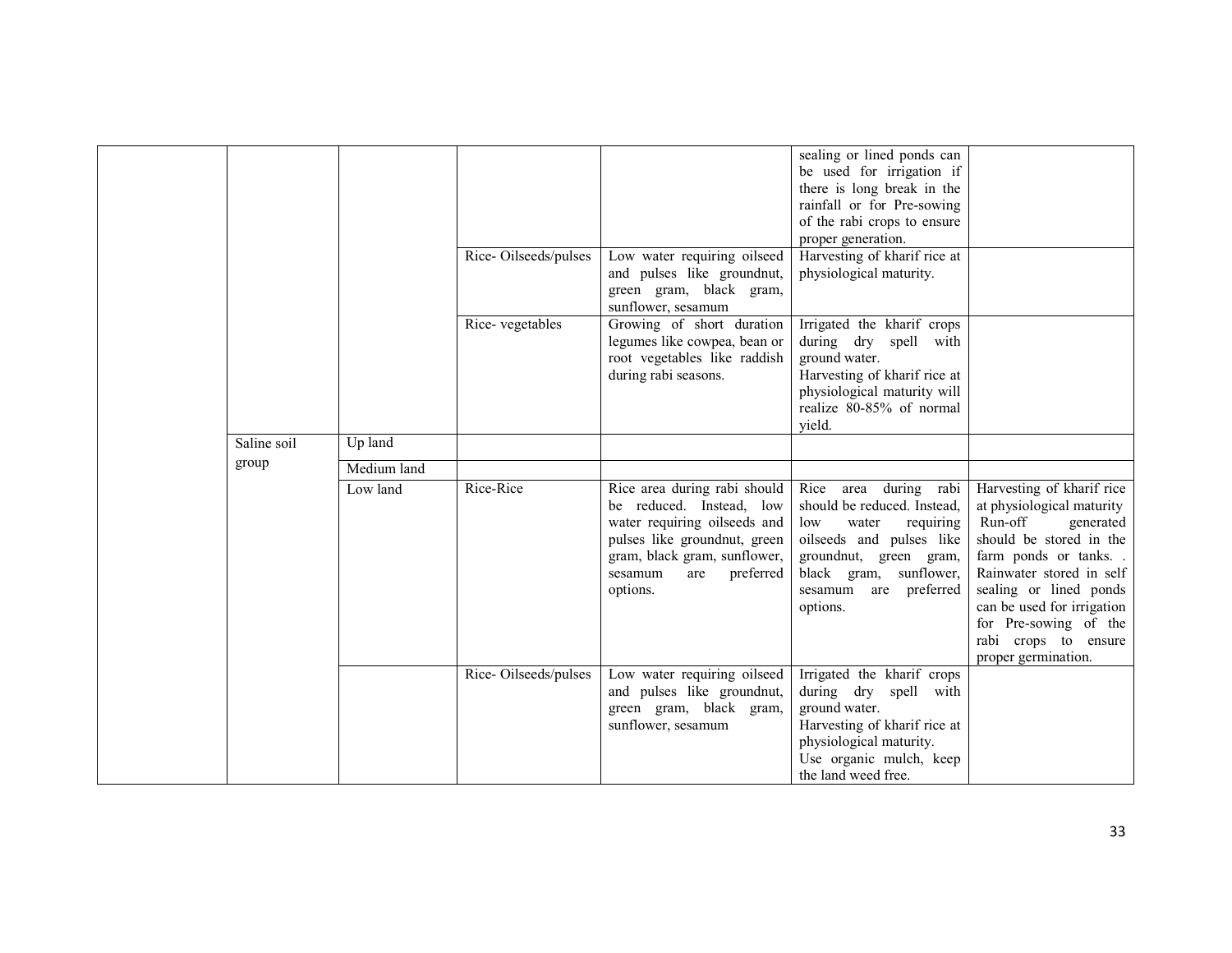|  | Rice-vegetables | Growing of short duration      | -do- |  |
|--|-----------------|--------------------------------|------|--|
|  |                 | legumes like cowpea, bean or 1 |      |  |
|  |                 | root vegetables like raddish   |      |  |
|  |                 | during rabi seasons.           |      |  |

#### **2.2 Unusual rains (untimely, unseasonal etc)** (for both rainfed and irrigated situations)

| <b>Condition</b>                                     | <b>Suggested contingency measures</b> |                                     |                               |                        |  |  |  |
|------------------------------------------------------|---------------------------------------|-------------------------------------|-------------------------------|------------------------|--|--|--|
| Continuous high rainfall in a                        | <b>Vegetative stage</b>               | <b>Flowering stage</b>              | Crop maturity stage           | Post harvest           |  |  |  |
| short span leading to water                          |                                       |                                     |                               |                        |  |  |  |
| logging                                              |                                       |                                     |                               |                        |  |  |  |
| Rice                                                 | Provide drainage                      | Provide drainage                    | Provide drainage, harvest at  | Provide drainage,      |  |  |  |
|                                                      |                                       |                                     | physiological maturity.       | move the produce to    |  |  |  |
|                                                      |                                       |                                     |                               | dry and safe place     |  |  |  |
| Pulses, Oilseeds                                     | Provide drainage, Ridge and furrow    | Provide drainage, Ridge and furrow  | $-do-$                        | $-do-$                 |  |  |  |
| Vegetables                                           | $-do-$                                | -do-                                | Provide drainage, harvest for | -do-                   |  |  |  |
|                                                      |                                       |                                     | table purpose.                |                        |  |  |  |
| Horticulture                                         |                                       |                                     |                               |                        |  |  |  |
| Fruits                                               | Provide drainage, Provide staking     | Provide drainage, provide staking   | Provide drainage, Provide     | Provide drainage,      |  |  |  |
|                                                      |                                       |                                     | staking, harvest at           | provide staking move   |  |  |  |
|                                                      |                                       |                                     | physiological maturity.       | the produce to dry and |  |  |  |
|                                                      |                                       |                                     |                               | safe place             |  |  |  |
| Heavy rainfall with high speed winds in a short span |                                       |                                     |                               |                        |  |  |  |
| Fruits                                               | Provide drainage, Provide staking     | $-do-$                              | $-do-$                        | Provide drainage,      |  |  |  |
|                                                      |                                       |                                     |                               | provide staking move   |  |  |  |
|                                                      |                                       |                                     |                               | the produce to dry and |  |  |  |
|                                                      |                                       |                                     |                               | safe place             |  |  |  |
| Outbreak of pests and                                |                                       |                                     |                               |                        |  |  |  |
| diseases due to unseasonal                           |                                       |                                     |                               |                        |  |  |  |
| rains                                                |                                       |                                     |                               |                        |  |  |  |
| Rice                                                 | Mgt for case worm, BPH, Blast, Leaf   | Mgt. of BPH(Imidacloprid 100ml/ac), | Mgt. of Gundhi bug(Malathion  |                        |  |  |  |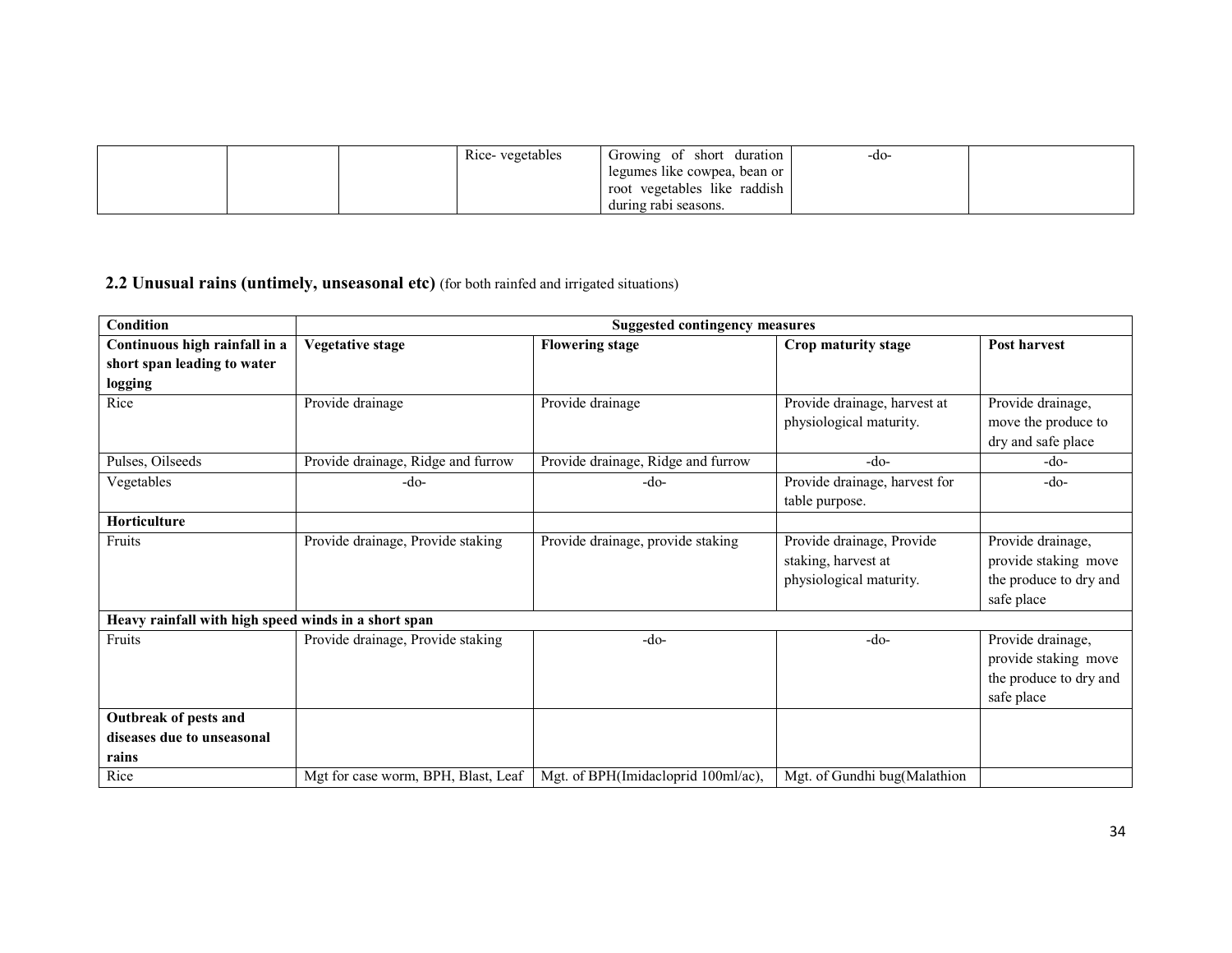|                      | folder, Swarming catter pillar     |                         | 11t/ac                         |  |
|----------------------|------------------------------------|-------------------------|--------------------------------|--|
| Greengram, Blackgram | Mgt for                            | Jassids, Hoppers, YMV   | Pod borer(Endosulphan1lt/ha)   |  |
|                      | aphid(Imidacloprid100ml/ac)        |                         |                                |  |
| Toria                | Mgt for leaf webber(Ekalux 1lt/ha) | Leaf webber, White rust | Capsule borer (Ekalux 1 lt/ha) |  |

# 2.3 Floods

| Condition                       | <b>Suggested contingency measures</b> |                                                 |                                                |                                                  |  |
|---------------------------------|---------------------------------------|-------------------------------------------------|------------------------------------------------|--------------------------------------------------|--|
| Transient water logging/        | Seedling/nursery stage                | Vegetative stage                                | Reproductive stage                             | At harvest                                       |  |
| partial inundation <sup>1</sup> |                                       |                                                 |                                                |                                                  |  |
| Crop1 (Kharif Rice)             |                                       | If rice is damaged due to flood during          | If flood comes during reproductive             | during<br>flood<br>If<br>comes                   |  |
|                                 |                                       | vegetative stage:                               | stage.                                         | reproductive stage.                              |  |
|                                 |                                       | Wet seeding of sprouted seeds $(2)$ 75-         | There is<br>chance to damage rice,             | There is chance to damage                        |  |
|                                 |                                       | 80 kg/ha) of medium duration varieties          | should<br>emphasis<br>be<br>given<br>on        | emphasis should be<br>rice,                      |  |
|                                 |                                       | (Lalat (120 days), Surendra (135 days),         | forthcoming rabi crops.                        | given on forthcoming rabi                        |  |
|                                 |                                       | where ice has fully been damaged but            | Supply of seeds and other agro-inputs of       | crops.                                           |  |
|                                 |                                       | water will remain for longer period.            | rabi crops at subsidized rate, provision       | Supply of seeds and other                        |  |
|                                 |                                       | 50% N and $50\%K20 + \text{full}$ P may be      | of back loan etc.                              | agro-inputs of rabi crops at                     |  |
|                                 |                                       | applied as basal and rest $50\% \text{ N}+50\%$ | Wet seeding of short duration varieties (      | subsidized rate, provision of                    |  |
|                                 |                                       | K20 as top dressing during the tillering        | Heera (60days), Kalinga-III (90 days) or       | back loan etc.                                   |  |
|                                 |                                       | stage.                                          | medium<br>duration<br>varieties (Lalat         | Wet seeding of short duration                    |  |
|                                 |                                       | In partially damage field gap filling           | (120days), parijat (100days) Surendra          | varieties (Heera (60days),                       |  |
|                                 |                                       | may be dome by redistributing the               | $(135 \text{days})$<br>during forthcoming rabi | Kalinga-III<br>(90)<br>days) or                  |  |
|                                 |                                       | tillers.                                        | season.                                        | medium<br>duration<br>varieties                  |  |
|                                 |                                       | Control of pests and diseases.                  | Utilization of residual soil moisture and      | $(120 \text{days})$ ,<br>(Lalat<br>parijat       |  |
|                                 |                                       |                                                 | use of recharged soil profile for growing      | $(100 \text{days})$ Surendra $(135 \text{days})$ |  |
|                                 |                                       |                                                 | pulses                                         | during<br>forthcoming<br>rabi                    |  |
|                                 |                                       |                                                 | Growing of vegetables after receding           | season.                                          |  |
|                                 |                                       |                                                 | flood water and adoption of integrated         | Utilization of residual soil                     |  |
|                                 |                                       |                                                 | farming system to obtain more income           | moisture and use of recharged                    |  |
|                                 |                                       |                                                 | and to compensate the loss during              | soil profile for growing pulses                  |  |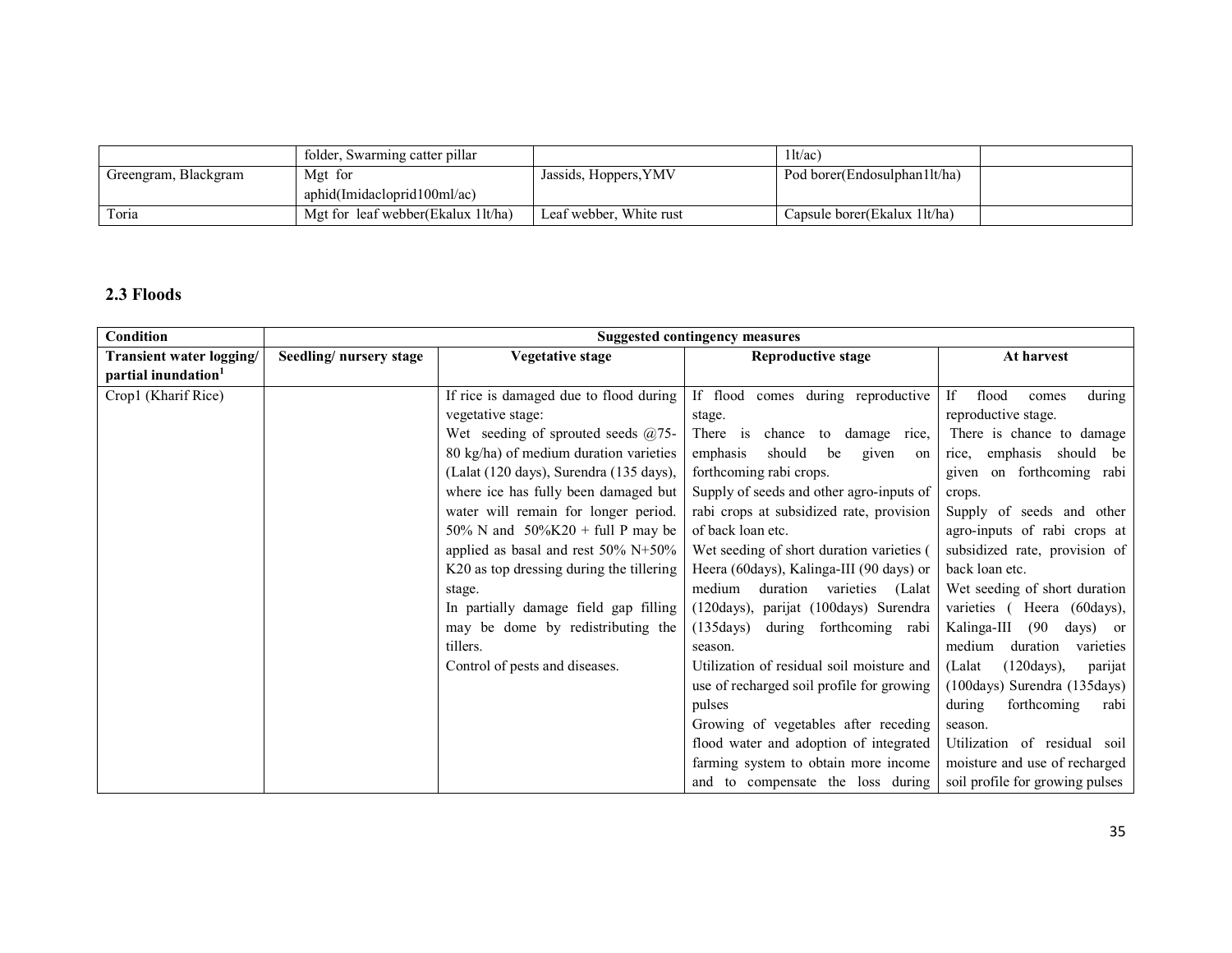|                                             |          |          | kharif.                 | Growing of vegetables after    |
|---------------------------------------------|----------|----------|-------------------------|--------------------------------|
|                                             |          |          |                         | receding flood water and       |
|                                             |          |          |                         | adoption of integrated farming |
|                                             |          |          |                         | system to obtain more income   |
|                                             |          |          |                         | and to compensate the loss     |
|                                             |          |          |                         | during kharif.                 |
| Continuous submergence for more than 2 days |          |          |                         |                                |
| Rice                                        | Drainage | Drainage | Drainage, Sow pyra crop | Drainage                       |
| Green gram, Black gram                      | $-do-$   | -do-     | Drainage                | -do-                           |
| Toria, Sunflower                            | $-do-$   | -do-     | -do-                    | -do-                           |
| Horticulture                                |          |          |                         |                                |
| Sea water inundation                        |          |          |                         |                                |

## 2.3 Extreme events: Heat wave/ Cold wave/ Frost/ Hailstorm/ Cyclone

| <b>Extreme event type</b> |                            | <b>Suggested contingency measurer</b>                                                                                         |                            |                               |  |  |  |  |
|---------------------------|----------------------------|-------------------------------------------------------------------------------------------------------------------------------|----------------------------|-------------------------------|--|--|--|--|
|                           | Seedling/nursery stage     | <b>Vegetative stage</b>                                                                                                       | <b>Reproductive stage</b>  | At harvest                    |  |  |  |  |
| <b>Heat Wave</b>          |                            |                                                                                                                               |                            |                               |  |  |  |  |
| Green gram                | Water spraying, Irrigation | Water spraying, Irrigation                                                                                                    | Water spraying, Irrigation | Water spraying,<br>Irrigation |  |  |  |  |
| Toria                     | $-do-$                     | $-do-$                                                                                                                        | $-do-$                     | -do-                          |  |  |  |  |
| Sunflower                 | $-do-$                     | -do-                                                                                                                          | -do-                       | -do-                          |  |  |  |  |
| Vegetables                | $-do-$                     | $-do-$                                                                                                                        | $-do-$                     | $-do-$                        |  |  |  |  |
| <b>Horticulture</b>       |                            |                                                                                                                               |                            |                               |  |  |  |  |
| Cold wave                 |                            |                                                                                                                               |                            |                               |  |  |  |  |
| Kharif rice               |                            |                                                                                                                               |                            |                               |  |  |  |  |
| Kharif Vegetables         |                            | To minimize the adverse affect of<br>weather, farmers have to irrigate<br>their rabi vegetables and maize<br>crops frequently |                            |                               |  |  |  |  |
| <b>Horticulture</b>       |                            |                                                                                                                               |                            |                               |  |  |  |  |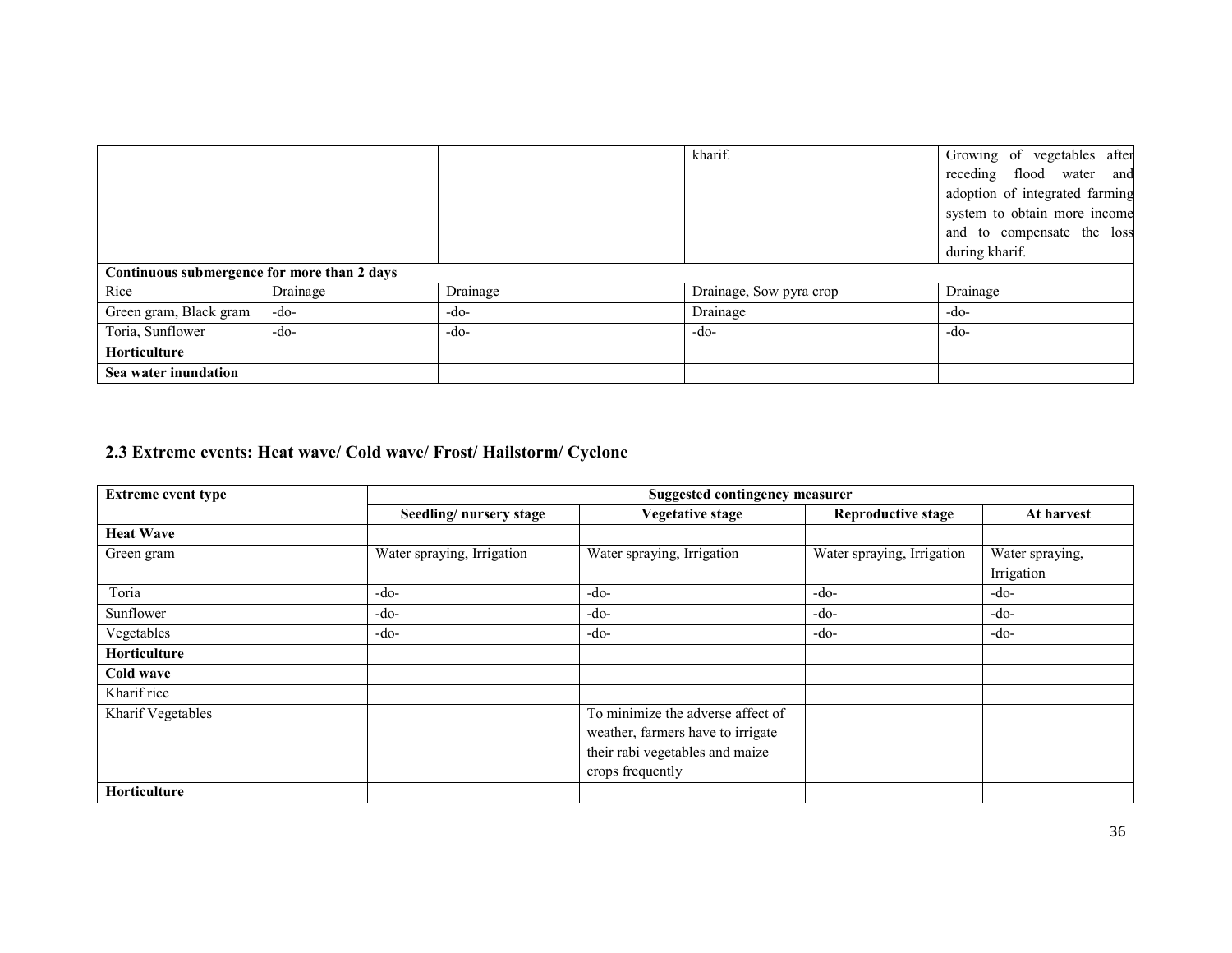| Frost        |  |  |
|--------------|--|--|
| Horticulture |  |  |
| Hailstorm    |  |  |
| Horticulture |  |  |
| Cyclone      |  |  |
| Horticulture |  |  |

# 2.5 Contingent strategies for Livestock, Poultry & Fisheries

# 2.5.1 Livestock

|                              | <b>Suggested contingency measures</b>                                                                                                                                                                                                                                                                                                                                                                                                                                                                                                                                                                                                                                                                                                   |                                                                                                                                                                                                                                                                                                                                                                                                                                                                                                                                                                                                                                                                          |                                                                                                                                                                                                                                                                                                                                                                                                                                                                                                     |  |  |
|------------------------------|-----------------------------------------------------------------------------------------------------------------------------------------------------------------------------------------------------------------------------------------------------------------------------------------------------------------------------------------------------------------------------------------------------------------------------------------------------------------------------------------------------------------------------------------------------------------------------------------------------------------------------------------------------------------------------------------------------------------------------------------|--------------------------------------------------------------------------------------------------------------------------------------------------------------------------------------------------------------------------------------------------------------------------------------------------------------------------------------------------------------------------------------------------------------------------------------------------------------------------------------------------------------------------------------------------------------------------------------------------------------------------------------------------------------------------|-----------------------------------------------------------------------------------------------------------------------------------------------------------------------------------------------------------------------------------------------------------------------------------------------------------------------------------------------------------------------------------------------------------------------------------------------------------------------------------------------------|--|--|
|                              | Before the event                                                                                                                                                                                                                                                                                                                                                                                                                                                                                                                                                                                                                                                                                                                        | During the event                                                                                                                                                                                                                                                                                                                                                                                                                                                                                                                                                                                                                                                         | After the event                                                                                                                                                                                                                                                                                                                                                                                                                                                                                     |  |  |
| Drought                      |                                                                                                                                                                                                                                                                                                                                                                                                                                                                                                                                                                                                                                                                                                                                         |                                                                                                                                                                                                                                                                                                                                                                                                                                                                                                                                                                                                                                                                          |                                                                                                                                                                                                                                                                                                                                                                                                                                                                                                     |  |  |
| Feed and fodder availability | As the district is occasionally prone to drought the<br>following practices may be implemented to prevent<br>fodder shortage problem<br>(fodder)<br>of<br>of<br>Sowing<br>varieties<br>cereals<br>Sorghum/Bajra) and leguminous crops (Lucerne,<br>Berseem, Horse gram, Cowpea) during North-East<br>monsoon under dry land system for fodder<br>production.<br>Collection of ground nut haulms and ground nut cake<br>for use as feed supplement during drought<br>Motivating the sugarcane farmers to convert green<br>sugarcane tops in to silage by the end of February<br>Preserving the green maize fodder as silage<br>Encourage fodder production with Bajra $-$ stylo-<br>Bajra on rotation basis and also to cultivate short- | Harvest and use biomass of dried up<br>crops (Paddy, Green gram, Black gram,<br>Groundnut, Maize, Horse gram, cow pea<br>etc., ) material as fodder<br>Use of locally available cheap feed<br>resources like GN haulms as supplement<br>for feeding of livestock during drought<br>Harvest all the top fodder available<br>(Subabul, Glyricidia, Pipol, Prosopis etc)<br>and feed the LS during drought<br>Concentrate ingredients such as Grains,<br>brans, chunnies $\&$ oilseed cakes, low<br>grade grains etc. unfit for human<br>consumption should be procured from<br>Govt. Godowns<br>for feeding as<br>supplement for high productive animals<br>during drought | Encourage progressive farmers to<br>grow multi cut fodder crops of<br>sorghum/bajra/maize(UP<br>chari,<br>MP chari, HC-136, HD-2, GAINT<br>BAJRA.<br>$L-74$ ,<br>$K-677$ .<br>Ananad/African<br>Tall.<br>Kisan<br>composite, Moti, Manjari, B1-7 on<br>their own lands with input subsidy<br>Supply of quality stem cuttings of<br>Hybrid napier (CO1), paragrass,<br>guinea grass, combo grass well<br>before monsoon<br>Flushing the stock to recoup<br>Replenish the feed and<br>fodder<br>banks |  |  |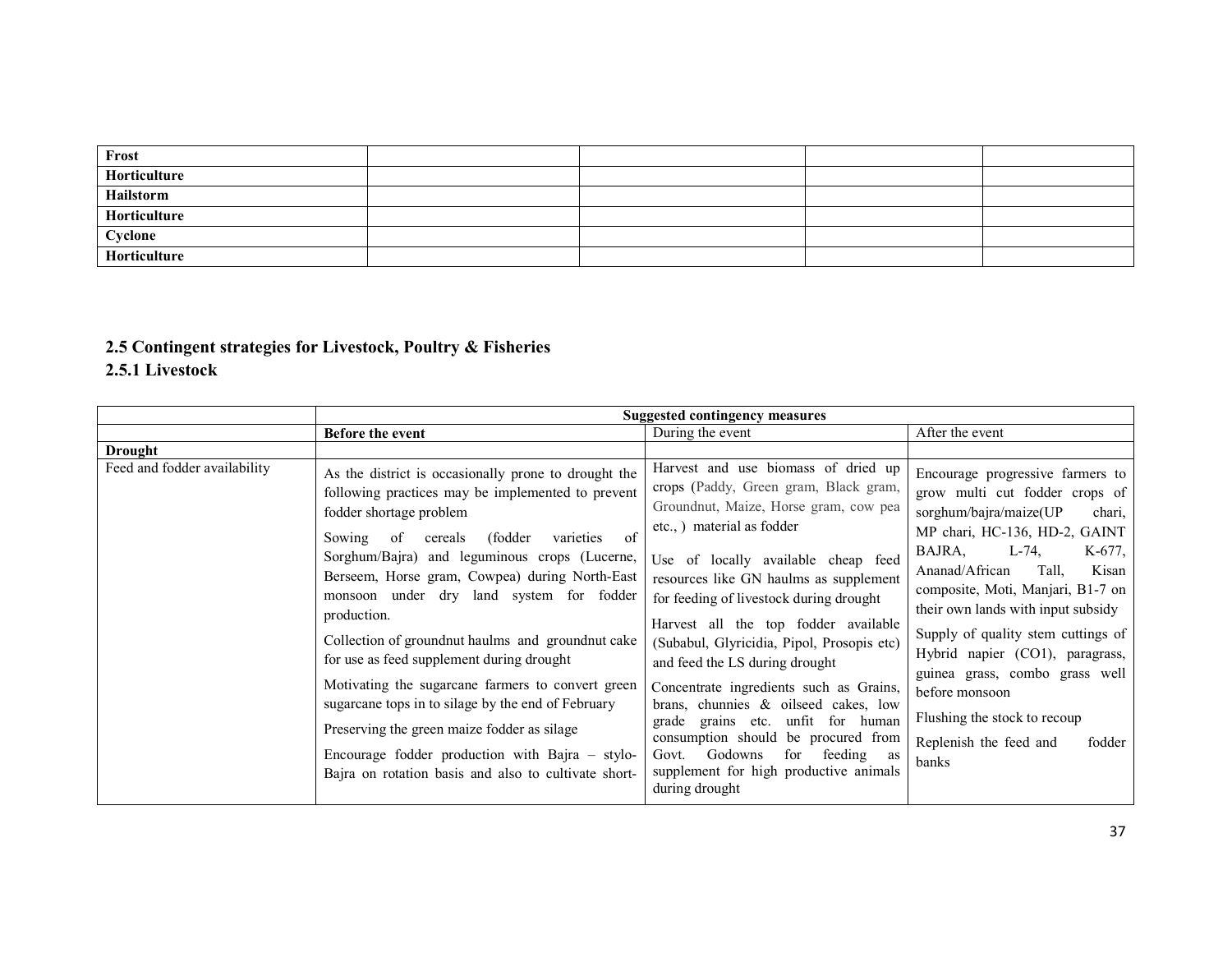|                                | term fodder crops like sunhemp<br>Formation of village<br>Management<br>Disaster<br>Committee<br>Capacity building and preparedness of the<br>stakeholders and official staff for the drought/floods                                                                                                                                                                                                                                                                                                                                        | Promotion of Horse gram as contingent<br>crop and harvesting it at vegetative stage<br>as fodder<br>Continuous supplementation of minerals<br>to prevent infertility.<br>Encourage mixing available kitchen<br>waste with dry fodder while feeding to<br>the milch animals                   |                                                                                                                                                                                                                                                                                                                                |
|--------------------------------|---------------------------------------------------------------------------------------------------------------------------------------------------------------------------------------------------------------------------------------------------------------------------------------------------------------------------------------------------------------------------------------------------------------------------------------------------------------------------------------------------------------------------------------------|----------------------------------------------------------------------------------------------------------------------------------------------------------------------------------------------------------------------------------------------------------------------------------------------|--------------------------------------------------------------------------------------------------------------------------------------------------------------------------------------------------------------------------------------------------------------------------------------------------------------------------------|
| Drinking water                 | Adopt various water conservation methods at village<br>level to improve the ground water level for adequate<br>water supply.<br>Identification of water resources<br>Desilting of ponds<br>harvesting<br>Rain<br>water<br>and<br>create<br>water<br>bodies/watering points (when water is scarce use<br>only as drinking water for animals)<br>Construction of drinking water tanks in herding<br>places/village junctions/relief camp locations<br>Community drinking water trough can be arranged<br>in shandies /community grazing areas | Adequate supply of drinking water.<br>Restrict wallowing of animals in water<br>bodies/resources<br>Add alum in stagnated water bodies                                                                                                                                                       | Watershed management practices<br>shall be promoted to conserve the<br>rainwater. Bleach (0.1%) drinking<br>water / water sources<br>Provide clean drinking water                                                                                                                                                              |
| Health and diseases management | Procure and stock emergency medicines and<br>vaccines for important endemic diseases of the area<br>All the stock must be<br>immunized for endemic<br>diseases of the area<br>Surveillance and disease monitoring network to be<br>established at Joint Director (Animal Husbandry)<br>office in the district<br>Adequate refreshment training<br>on draught<br>management to be given to VAS, Jr.VAS, LI with                                                                                                                              | Carryout deworming to all animals<br>entering into relief camps<br>Identification and quarantine of sick<br>animals<br>Constitution of Rapid Action Veterinary<br>Force<br>Performing ring vaccination (8 km radius)<br>in case of any outbreak<br>Restricting movement of livestock in case | Keep close surveillance on disease<br>outbreak.<br>Undertake<br>the<br>vaccination<br>depending on need<br>Keep the animal houses clean and<br>spray disinfectants Farmers should<br>be advised to breed their milch<br>animals during July-September so<br>that the peak milk production does<br>not coincide with mid summer |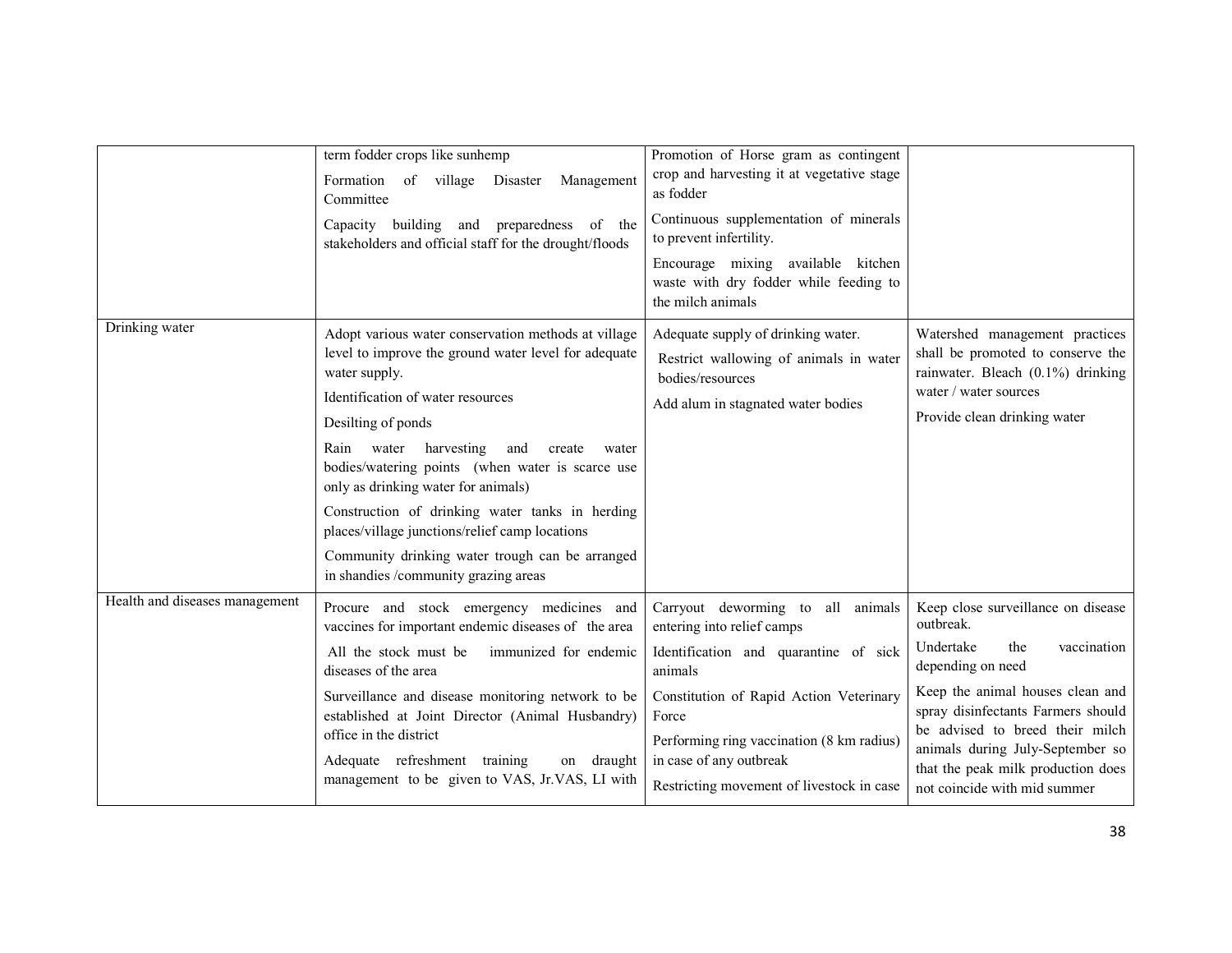|               | regard to health & management measures                                                                                                                                                                                                                                                                                                                                                                                                                                                                                                                            | of any epidemic                                                                                                                                                                                                                                                                                                                                                                                                 |                                                                                                                                                                                                                                                                                                                                       |
|---------------|-------------------------------------------------------------------------------------------------------------------------------------------------------------------------------------------------------------------------------------------------------------------------------------------------------------------------------------------------------------------------------------------------------------------------------------------------------------------------------------------------------------------------------------------------------------------|-----------------------------------------------------------------------------------------------------------------------------------------------------------------------------------------------------------------------------------------------------------------------------------------------------------------------------------------------------------------------------------------------------------------|---------------------------------------------------------------------------------------------------------------------------------------------------------------------------------------------------------------------------------------------------------------------------------------------------------------------------------------|
|               |                                                                                                                                                                                                                                                                                                                                                                                                                                                                                                                                                                   |                                                                                                                                                                                                                                                                                                                                                                                                                 |                                                                                                                                                                                                                                                                                                                                       |
|               | Procure and stock multivitamins & area specific<br>mineral mixture                                                                                                                                                                                                                                                                                                                                                                                                                                                                                                | Tick control measures be undertaken to<br>prevent tick borne diseases in animals                                                                                                                                                                                                                                                                                                                                |                                                                                                                                                                                                                                                                                                                                       |
|               |                                                                                                                                                                                                                                                                                                                                                                                                                                                                                                                                                                   | Rescue of sick and injured animals and<br>their treatment                                                                                                                                                                                                                                                                                                                                                       |                                                                                                                                                                                                                                                                                                                                       |
|               |                                                                                                                                                                                                                                                                                                                                                                                                                                                                                                                                                                   | Organize with community, daily lifting of<br>dung from relief camps                                                                                                                                                                                                                                                                                                                                             |                                                                                                                                                                                                                                                                                                                                       |
| <b>Floods</b> |                                                                                                                                                                                                                                                                                                                                                                                                                                                                                                                                                                   |                                                                                                                                                                                                                                                                                                                                                                                                                 |                                                                                                                                                                                                                                                                                                                                       |
|               | In case of early forewarning (EFW), harvest all the<br>crops (Paddy, Green gram, Black gram, Groundnut,<br>Maize, Horse gram, cow pea etc.) that can be useful<br>as feed/fodder in future (store properly)<br>Protect the dried Dongri grass, sorghum stover etc.,<br>from inundation of flood water<br>Keeping sufficient of dry fodder to transport to the<br>flood affected villages<br>Don't allow the animals for grazing if severe floods<br>are forewarned<br>Keep stock of bleaching powder and lime<br>Carry out Butax spray for control of<br>external | Transportation of animals to elevated<br>areas<br>Proper hygiene and sanitation of the<br>animal shed<br>In severe storms, un-tether or let loose the<br>animals<br>Use of<br>unconventional and locally<br>available cheap feed ingredients for<br>feeding of livestock.<br>Avoid soaked and mould infected feeds /<br>fodders to livestock<br>Carryout deworming to all animals<br>entering into relief camps | Repair of animal shed<br>Bring back the animals to the shed<br>Cleaning and disinfection of the<br>shed<br>Bleach $(0.1\%)$ drinking water /<br>water sources<br>Encouraging farmers to cultivate<br>short-term<br>fodder<br>crops<br>like<br>sunhemp.<br>Deworming with broad spectrum<br>dewormers<br>Proper disposable of the dead |
|               | parasites<br>Procure and stock emergency medicines and<br>vaccines for important endemic diseases of the area<br>All the stock must be<br>immunized for endemic<br>diseases of the area<br>Surveillance and disease monitoring network to be<br>established at Joint Director (Animal Husbandry)<br>office in the district<br>Adequate refreshment training<br>on draught<br>management to be given to VAS, Jr.VAS, LI with                                                                                                                                       | Identification and quarantine of sick<br>animals<br>Constitution of Rapid Action Veterinary<br>Force<br>Performing ring vaccination (8 km radius)<br>in case of any outbreak<br>Restricting movement of livestock in case<br>of any epidemic                                                                                                                                                                    | animals / carcasses by burning /<br>deep burying (4-8 feet) with lime<br>powder (1kg for small ruminants<br>and 5kg for large ruminants) in pit<br>Drying the harvested crop material<br>and proper storage for use as<br>fodder.<br>Keep close surveillance on disease<br>outbreak.                                                  |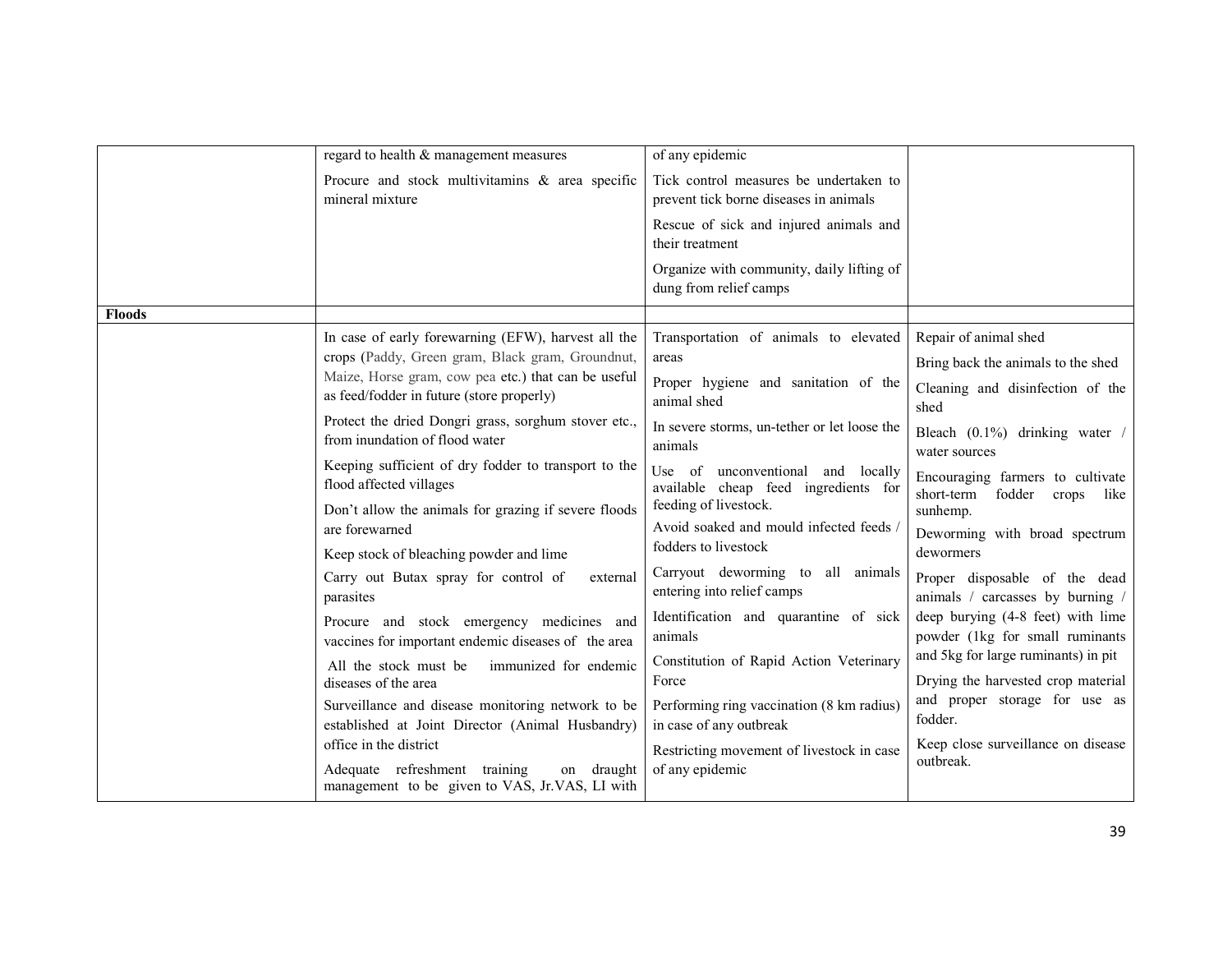| required medicines or feed in each village<br>Identify the Clinical staff and trained paravets and<br>indent for their services as per schedules<br>Spraying of fly repellants in animal sheds<br>Identify the volunteers who can serve in need of<br>emergency<br>Arrangement for transportation of animals from low<br>lying area to safer places and also for rescue animal<br>health workers to get involve in rescue operations<br>Cyclone<br>Repair of animal shed<br>Harvest all the possible wetted grain (Paddy, Green<br>Treatment of the sick, injured and<br>affected animals through arrangement of<br>gram, Black gram, Groundnut, Maize, Horse gram,<br>mobile emergency veterinary hospitals<br>cow pea etc) and use as animal feed.<br>camps<br>rescue animal health workers.<br>Stock of anti-diarrheal drugs and electrolytes should<br>be made available for emergency transport<br>Diarrhea out break may happen. Health<br>camps should be organized<br>PPR<br>Don't allow the animals for grazing in case of early<br>forewarning (EFW) of cyclone<br>In severe cases un-tether or let loose the<br>animals<br>In case of EFW of severe cyclone, shift the animals<br>to safer places.<br>transportation<br>Arrange<br>of<br>highly<br>productive animals to safer place<br>and 5kg for large ruminants) in pit<br>Spraying of fly repellants in animal sheds<br>water or water resources<br>it and store for future use<br>no chance to replant<br>enhance the bio mass production. |                         |                                        |                                       |                                                                                                                                                                                                                                                                                                                                                                                                                                                                                   |
|-------------------------------------------------------------------------------------------------------------------------------------------------------------------------------------------------------------------------------------------------------------------------------------------------------------------------------------------------------------------------------------------------------------------------------------------------------------------------------------------------------------------------------------------------------------------------------------------------------------------------------------------------------------------------------------------------------------------------------------------------------------------------------------------------------------------------------------------------------------------------------------------------------------------------------------------------------------------------------------------------------------------------------------------------------------------------------------------------------------------------------------------------------------------------------------------------------------------------------------------------------------------------------------------------------------------------------------------------------------------------------------------------------------------------------------------------------------------------------------------------------------|-------------------------|----------------------------------------|---------------------------------------|-----------------------------------------------------------------------------------------------------------------------------------------------------------------------------------------------------------------------------------------------------------------------------------------------------------------------------------------------------------------------------------------------------------------------------------------------------------------------------------|
|                                                                                                                                                                                                                                                                                                                                                                                                                                                                                                                                                                                                                                                                                                                                                                                                                                                                                                                                                                                                                                                                                                                                                                                                                                                                                                                                                                                                                                                                                                             |                         | regard to health & management measures | Emergency outlet establishment<br>for | Deworm the animals through mass<br>Vaccinate against possible disease<br>out breaks like HS, BQ, FMD and<br>Proper dispose of the dead animals<br>/ carcasses by burning / deep<br>burying (4-8 feet) with lime<br>powder (1kg for small ruminants<br>Bleach / chlorinate (0.1%) drinking<br>Collect drowned crop material, dry<br>Sowing of short duration fodder<br>crops in unsown and water logged<br>areas when crops are damaged and<br>Application of urea (20-25kg/ha) in |
|                                                                                                                                                                                                                                                                                                                                                                                                                                                                                                                                                                                                                                                                                                                                                                                                                                                                                                                                                                                                                                                                                                                                                                                                                                                                                                                                                                                                                                                                                                             | Heat wave and cold wave |                                        |                                       | the inundated areas and CPR's to                                                                                                                                                                                                                                                                                                                                                                                                                                                  |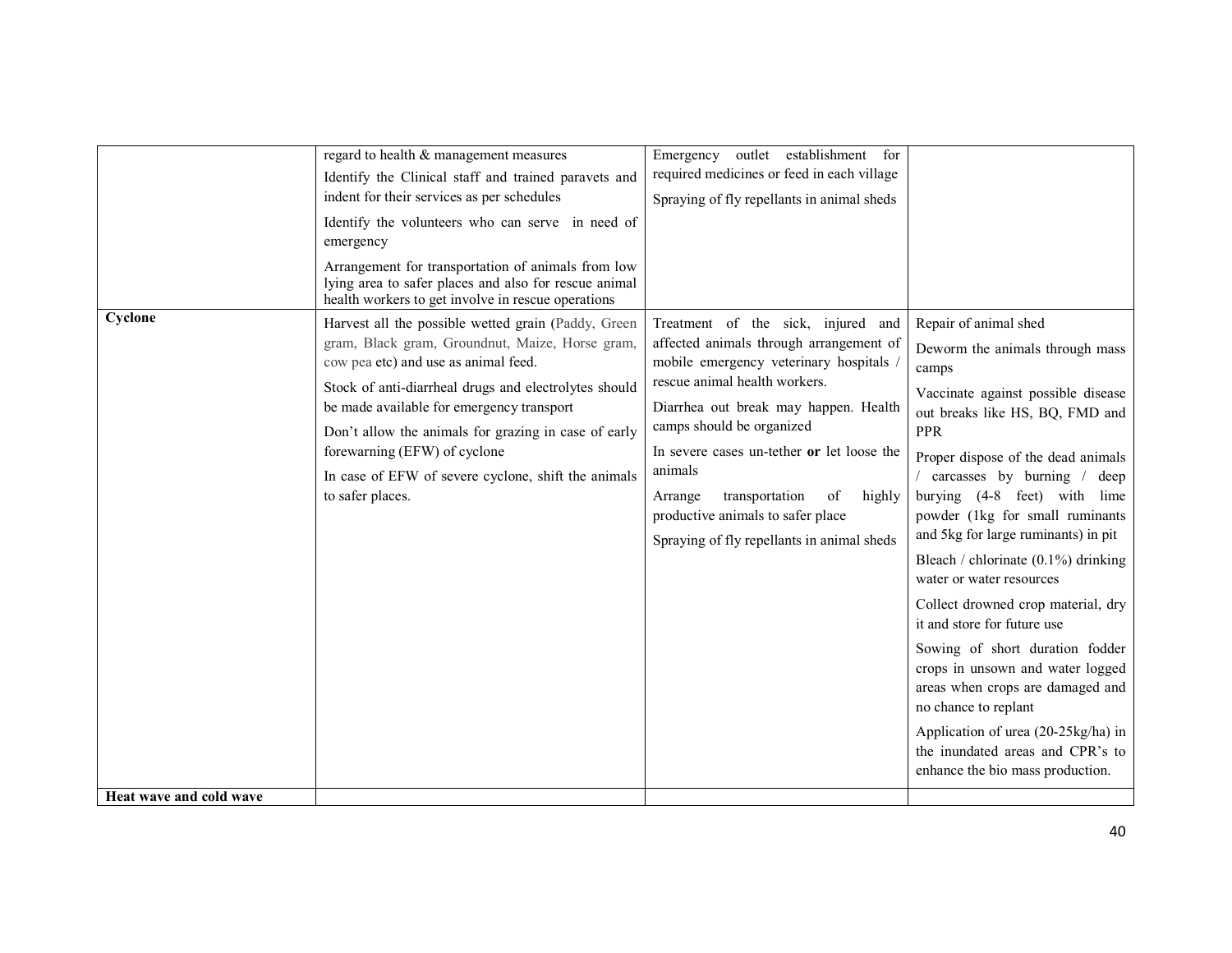| <b>Heat wave</b> | Plantation around the shed<br>$\ddot{1}$<br>$H2O$ sprinklers / foggers in the shed<br>$\overline{11}$<br>iii) Application of white reflector paint on the<br>roof<br>iv) Thatched sheds should be provided as a<br>shelter to animal to minimize heat<br>stress | Allow the animals early in the morning or<br>late in the evening for grazing during heat<br>waves<br>Feed green fodder/silage / concentrates<br>during day time and roughages / hay<br>during night time in case of heat waves<br>Put on the foggers / sprinklers /fans<br>during heat weaves in case of high<br>yielders (Jersey/HF crosses)<br>In severe cases, vitamin 'C'<br>and<br>electrolytes should be added in $H_2O$<br>during heat waves. | Feed the animals as per routine<br>schedule<br>Allow the animals for grazing<br>(normal timings)                   |
|------------------|-----------------------------------------------------------------------------------------------------------------------------------------------------------------------------------------------------------------------------------------------------------------|------------------------------------------------------------------------------------------------------------------------------------------------------------------------------------------------------------------------------------------------------------------------------------------------------------------------------------------------------------------------------------------------------------------------------------------------------|--------------------------------------------------------------------------------------------------------------------|
| Cold wave        | Covering all the wire meshed walls / open area with<br>gunny bags/ polyethylene sheets (with a mechanism<br>for lifting during the day time and putting down<br>during night time)                                                                              | Allow for grazing between 10AM to 3PM<br>during cold waves<br>Add 25-50 ml of edible oil in<br>concentrates and fed to the animal during<br>cold waves<br>Apply / sprinkle lime powder in the<br>animal shed during cold waves to<br>neutralize ammonia accumulation                                                                                                                                                                                 | Feed the animals as per routine<br>schedule<br>Allow the animals for grazing<br>(normal timings)                   |
| <b>Insurance</b> | Encouraging insurance of livestock                                                                                                                                                                                                                              | Listing out the details of the dead animals                                                                                                                                                                                                                                                                                                                                                                                                          | Submission for insurance claim and<br>availing insurance benefit<br>Purchase<br>productive<br>of<br>new<br>animals |

sbased on forewarning wherever available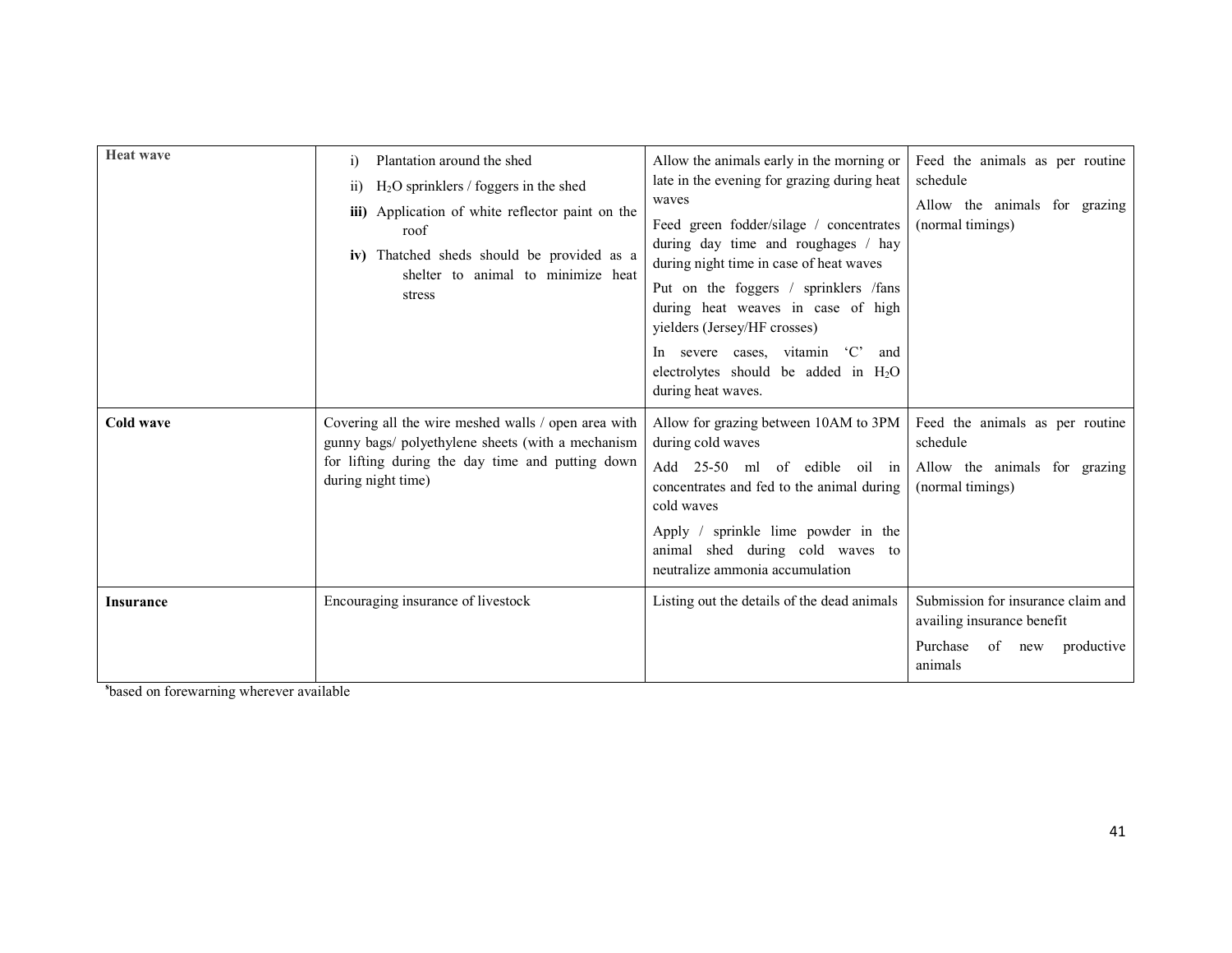## 2.5.2 Poultry

|                               | <b>Suggested contingency measures</b>                                                                                                                 |                                                                                                                                            |                                                                                                                             | Convergence/linkages with<br>ongoing programs, if any |
|-------------------------------|-------------------------------------------------------------------------------------------------------------------------------------------------------|--------------------------------------------------------------------------------------------------------------------------------------------|-----------------------------------------------------------------------------------------------------------------------------|-------------------------------------------------------|
|                               | <b>Before the event</b>                                                                                                                               | During the event                                                                                                                           | After the event                                                                                                             |                                                       |
| <b>Drought</b>                |                                                                                                                                                       |                                                                                                                                            |                                                                                                                             |                                                       |
| Shortage of feed ingredients  | Storing of house hold grain<br>like maize, broken rice etc, in<br>to use as feed in case of severe<br>drought                                         | Supplementation<br>only<br>for<br>productive birds with house<br>hold grain<br>Supplementation of shell grit<br>(calcium) for laying birds | Supplementation<br>all<br>to<br>survived birds                                                                              |                                                       |
|                               |                                                                                                                                                       | Culling of weak birds                                                                                                                      |                                                                                                                             |                                                       |
| Drinking water                |                                                                                                                                                       | Use water sanitizers or offer<br>cool hygienic drinking water                                                                              |                                                                                                                             |                                                       |
| Health and disease management | Culling of sick birds.<br>Deworming and vaccination<br>against RD and IBD                                                                             | Mixing of Vit. A, D, E, K and<br>B-complex including vit C in<br>drinking water (5ml in one<br>litre water)                                | Hygienic and<br>sanitation of<br>poultry house<br>Disposal of dead birds by<br>burning / burying with lime<br>powder in pit |                                                       |
| <b>Floods</b>                 |                                                                                                                                                       |                                                                                                                                            |                                                                                                                             |                                                       |
| Shortage of feed ingredients  | In case of early forewarning of<br>floods, shift the birds to safer<br>place<br>Storing of house hold grain<br>like maize, broken rice, bajra<br>etc, | Use stored feed as supplement<br>Don't allow for scavenging<br>Culling of weak birds                                                       | Routine practices are followed<br>Deworming and vaccination<br>against RD                                                   |                                                       |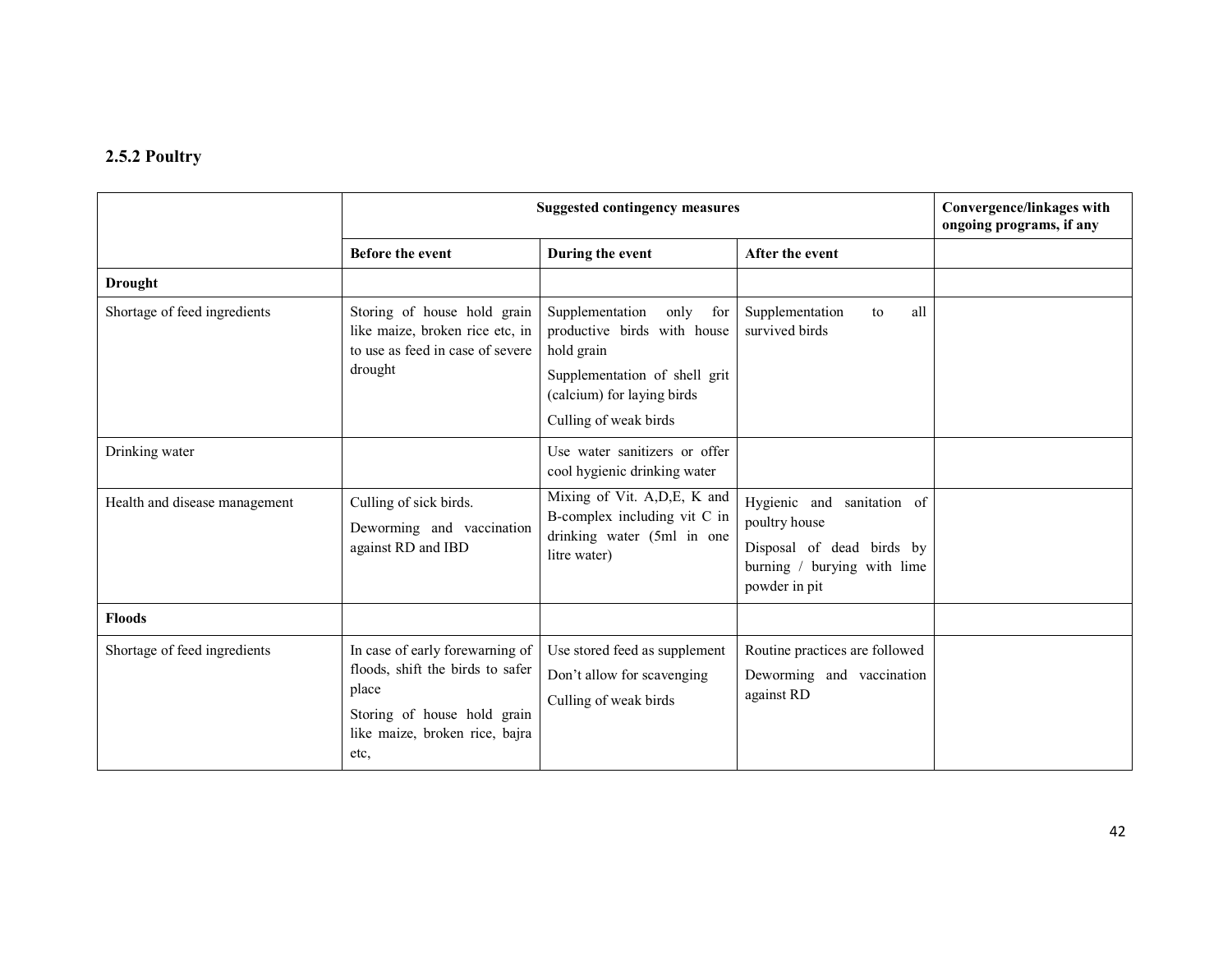| Drinking water                |                                                                                                                                                                  | Use water sanitizers or offer<br>cool hygienic drinking water                                                                                                                                                                                             |                                                                                                                                                                                                                                                                                   |  |
|-------------------------------|------------------------------------------------------------------------------------------------------------------------------------------------------------------|-----------------------------------------------------------------------------------------------------------------------------------------------------------------------------------------------------------------------------------------------------------|-----------------------------------------------------------------------------------------------------------------------------------------------------------------------------------------------------------------------------------------------------------------------------------|--|
| Health and disease management | In case of EFW, add antibiotic<br>powder<br>(Terramycin/Ampicilline/<br>Ampiclox etc., 10g in one<br>litre) in drinking water to<br>prevent any disease outbreak | Prevent<br>logging<br>water<br>surrounding the sheds through<br>proper drainage facility<br>Assure supply of electricity by<br>generator or solar energy or<br>biogas<br>Sprinkle<br>lime powder to<br>prevent<br>ammonia<br>accumulation due to dampness | Sanitation of poultry house<br>Treatment of affected birds<br>Disposal of dead birds by<br>burning / burying with line<br>powder in pit<br>Disposal of poultry manure to<br>prevent protozoal problem<br>Supplementation<br>of<br>coccidiostats in feed<br>Vaccination against RD |  |
| Cyclone                       |                                                                                                                                                                  |                                                                                                                                                                                                                                                           |                                                                                                                                                                                                                                                                                   |  |
| Shortage of feed ingredients  | In case of EFW, shift the birds<br>to safer place<br>Storing of house hold grain<br>like maize, broken rice, bajra<br>etc,<br>Culling of weak birds              | Use stored feed as supplement<br>Don't allow for scavenging<br>Protect from thunder storms                                                                                                                                                                | Routine practices are followed                                                                                                                                                                                                                                                    |  |
| Drinking water                |                                                                                                                                                                  | Use water sanitizers or offer<br>cool drinking water                                                                                                                                                                                                      |                                                                                                                                                                                                                                                                                   |  |
| Health and disease management | In case of EFW, add antibiotic<br>powder in drinking water to<br>prevent any disease outbreak                                                                    | Sanitation of poultry house<br>Treatment of affected birds<br>Prevent<br>water<br>logging<br>surrounding the sheds                                                                                                                                        | Disposal of dead birds by<br>burning / deep burying with<br>lime powder in pit<br>Disposal of poultry manure to<br>prevent protozoal problem                                                                                                                                      |  |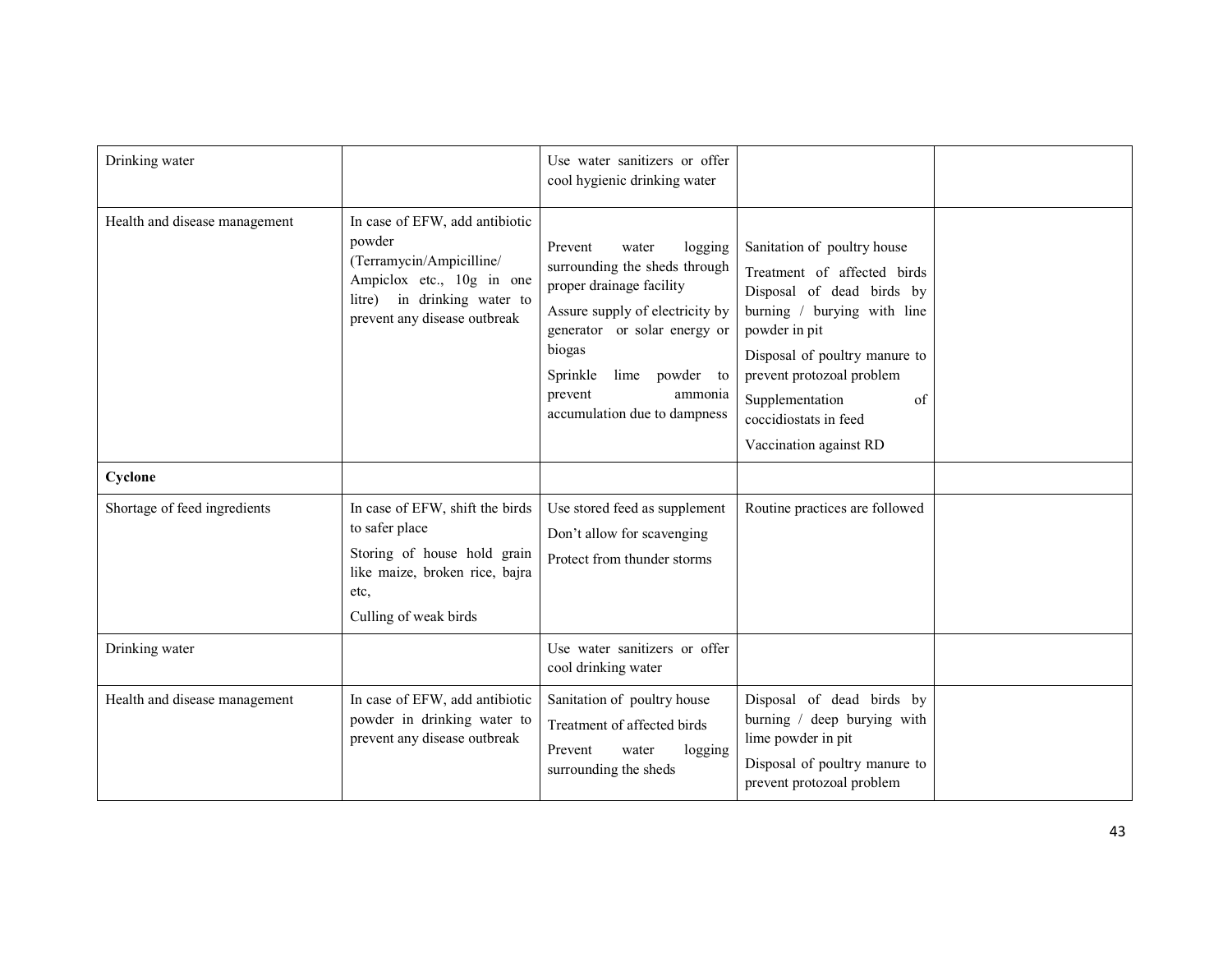| Heat wave and cold wave        |                                                                                                                        | Assure supply of electricity<br>Sprinkle lime powder (5-10g<br>per square feet) to prevent<br>ammonia accumulation due to<br>dampness                                                                       | Supplementation<br>of<br>coccidiostats in feed<br>Vaccination against Ranikhet<br>Disease (0.5ml S/c) |  |
|--------------------------------|------------------------------------------------------------------------------------------------------------------------|-------------------------------------------------------------------------------------------------------------------------------------------------------------------------------------------------------------|-------------------------------------------------------------------------------------------------------|--|
| Shelter/environment management | Provision of<br>Heat wave:<br>proper shelter with good<br>ventilation                                                  | In severe cases, foggers/water<br>sprinklers/wetting of hanged<br>bags<br>should<br>gunny<br>be<br>arranged<br>Don't allow for scavenging<br>during mid day                                                 | Routine practices are followed                                                                        |  |
|                                | Provision of<br>Cold wave:<br>proper shelter<br>Arrangement for brooding<br>Assure supply of continuous<br>electricity | Close all openings<br>with<br>polythene sheets<br>In severe cases,<br>arrange<br>heaters<br>Don't allow for scavenging<br>during early morning and late<br>evening                                          | Routine practices are followed                                                                        |  |
| Health and disease management  | Deworming and vaccination<br>against RD and fowl pox                                                                   | Supplementation of house<br>hold grain<br>Provide cool<br>and<br>clean<br>with<br>drinking<br>water<br>electrolytes and vit. C<br>In hot summer, add anti-stress<br>probiotics in drinking water or<br>feed | Routine practices are followed                                                                        |  |

<sup>a</sup> based on forewarning wherever available